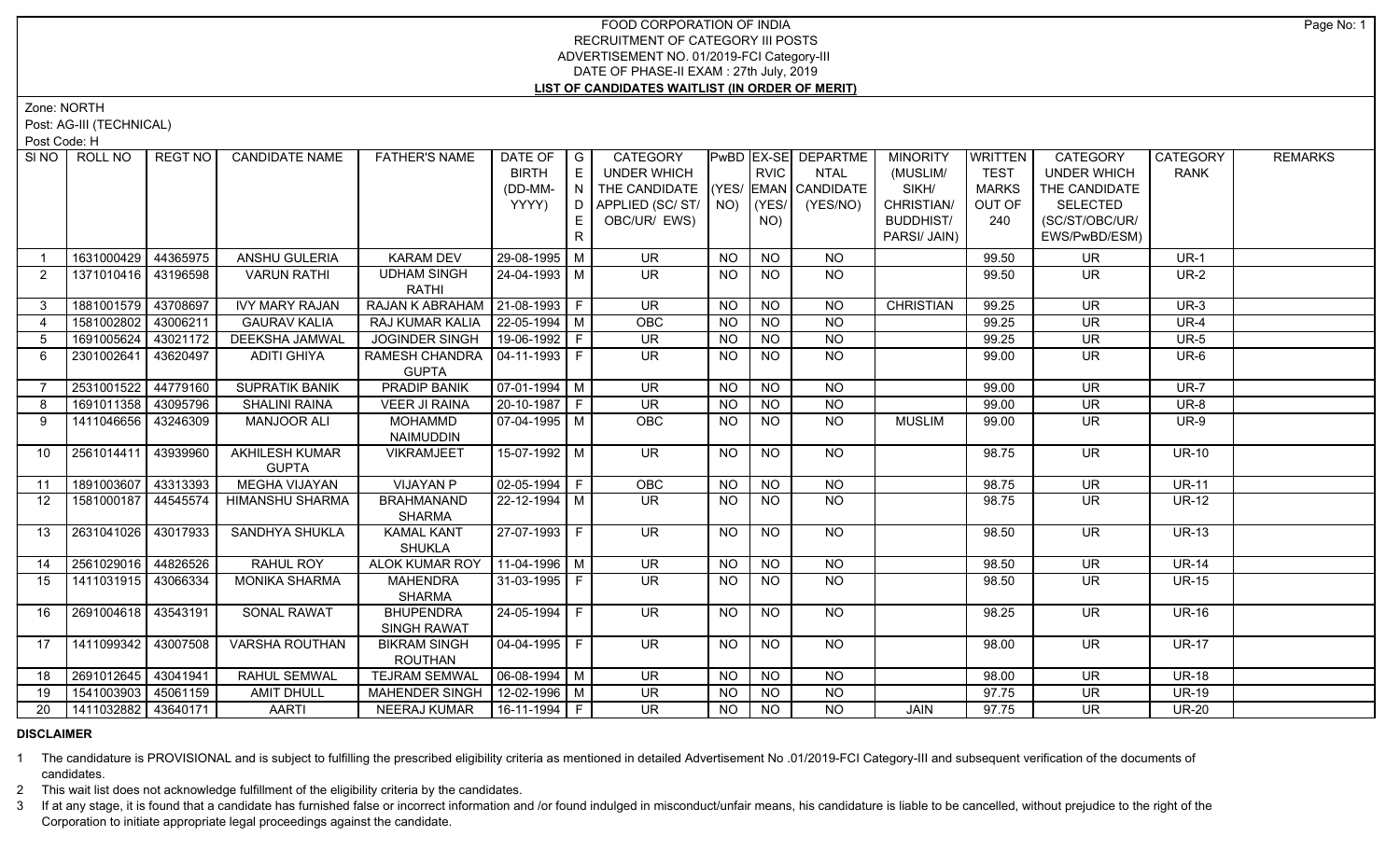Zone: NORTH

Post: AG-III (TECHNICAL)

Post Code: H

| SI NO 1 | ROLL NO                    | REGT NO  | <b>CANDIDATE NAME</b>  | <b>FATHER'S NAME</b>               | DATE OF            | $\overline{\phantom{a}}$ G | CATEGORY                 |           |                | PwBD EX-SE DEPARTME | <b>MINORITY</b>  | <b>WRITTEN</b> | <b>CATEGORY</b>          | <b>CATEGORY</b> | <b>REMARKS</b> |
|---------|----------------------------|----------|------------------------|------------------------------------|--------------------|----------------------------|--------------------------|-----------|----------------|---------------------|------------------|----------------|--------------------------|-----------------|----------------|
|         |                            |          |                        |                                    | <b>BIRTH</b>       | E                          | <b>UNDER WHICH</b>       |           | <b>RVIC</b>    | <b>NTAL</b>         | (MUSLIM/         | <b>TEST</b>    | <b>UNDER WHICH</b>       | <b>RANK</b>     |                |
|         |                            |          |                        |                                    | (DD-MM-            | N                          | THE CANDIDATE (YES/      |           |                | EMAN CANDIDATE      | SIKH/            | <b>MARKS</b>   | THE CANDIDATE            |                 |                |
|         |                            |          |                        |                                    | YYYY)              | D                          | APPLIED (SC/ST/          | NO)       | (YES/          | (YES/NO)            | CHRISTIAN/       | OUT OF         | <b>SELECTED</b>          |                 |                |
|         |                            |          |                        |                                    |                    | E.                         | OBC/UR/ EWS)             |           | NO)            |                     | <b>BUDDHIST/</b> | 240            | (SC/ST/OBC/UR/           |                 |                |
|         |                            |          |                        |                                    |                    | $\mathsf{R}$               |                          |           |                |                     | PARSI/ JAIN)     |                | EWS/PwBD/ESM)            |                 |                |
| 21      | 1411009464                 | 44000311 | PRIYA SINGH            | PRIYA SINGH                        | $02-03-1996$   F   |                            | <b>UR</b>                | <b>NO</b> | <b>NO</b>      | <b>NO</b>           |                  | 97.75          | <b>UR</b>                | <b>UR-21</b>    |                |
| 22      | 1421005888                 | 43073930 | <b>MANISHA</b>         | <b>SUSHIL KUMAR</b>                | 10-03-1996 F       |                            | <b>UR</b>                | <b>NO</b> | <b>NO</b>      | $N$ O               |                  | 97.75          | <b>UR</b>                | <b>UR-22</b>    |                |
| 23      | 2641001503                 | 43141996 | PRACHITA TYAGI         | <b>MAHESH TYAGI</b>                | $10-01-1993$ F     |                            | $\overline{\mathsf{UR}}$ | <b>NO</b> | NO             | $N$ O               |                  | 97.50          | <b>UR</b>                | <b>UR-23</b>    |                |
| 24      | 1411064289                 | 44338971 | <b>ADITI AGGARWAL</b>  | ANUP AGGARWAL                      | 20-01-1994 F       |                            | <b>UR</b>                | <b>NO</b> | <b>NO</b>      | N <sub>O</sub>      |                  | 97.50          | <b>UR</b>                | <b>UR-24</b>    |                |
| 25      | 1581007967                 | 43330259 | <b>PARUL</b>           | SATBIR SINGH                       | 06-07-1996 F       |                            | <b>UR</b>                | <b>NO</b> | <b>NO</b>      | $N$ O               |                  | 97.50          | <b>UR</b>                | <b>UR-25</b>    |                |
| 26      | 1581003858                 | 43254766 | <b>SUNIL</b>           | <b>BALDEV</b>                      | 26-11-1992 M       |                            | OBC                      | <b>NO</b> | <b>NO</b>      | N <sub>O</sub>      |                  | 97.25          | UR                       | <b>UR-26</b>    |                |
| 27      | 2331003058                 | 43048890 | <b>RAKESH PATEL</b>    | RAJU RAM PATEL                     | $14 - 10 - 1996$ M |                            | <b>UR</b>                | <b>NO</b> | <b>NO</b>      | $N$ O               |                  | 97.25          | UR                       | <b>UR-27</b>    |                |
| 28      | 1951002928                 | 43533960 | <b>ARCHANA SINGHAI</b> | <b>ANIL KUMAR</b>                  | 28-12-1997 F       |                            | $\overline{\mathsf{UR}}$ | NO        | N <sub>O</sub> | N <sub>O</sub>      |                  | 97.25          | $\overline{\mathsf{UR}}$ | <b>UR-28</b>    |                |
|         |                            |          |                        | <b>SINGHAI</b>                     |                    |                            |                          |           |                |                     |                  |                |                          |                 |                |
| 29      | 1981001568                 | 44266365 | <b>VINAY KUMAR</b>     | <b>KALICHARAN</b>                  | 12-03-1993 M       |                            | UR.                      | <b>NO</b> | <b>NO</b>      | NO                  |                  | 97.25          | <b>UR</b>                | <b>UR-29</b>    |                |
|         |                            |          |                        | <b>AGGARWAL</b>                    |                    |                            |                          |           |                |                     |                  |                |                          |                 |                |
| 30      | 1411099997                 | 43317939 | <b>SANJU DUDI</b>      | <b>RAJA RAM</b>                    | $11-10-1992$ F     |                            | <b>UR</b>                | <b>NO</b> | <b>NO</b>      | <b>NO</b>           |                  | 97.25          | <b>UR</b>                | <b>UR-30</b>    |                |
| 31      | 1581003992                 | 44277892 | <b>GOURAV</b>          | <b>KARAMVEER</b>                   | $20-07-1995$ M     |                            | <b>UR</b>                | <b>NO</b> | <b>NO</b>      | <b>NO</b>           |                  | 97.00          | <b>UR</b>                | <b>UR-31</b>    |                |
| 32      | 1411101538 44050752        |          | <b>AMITA DWIVEDI</b>   | U K DWIVEDI                        | 23-03-1998 F       |                            | <b>UR</b>                | <b>NO</b> | <b>NO</b>      | $\overline{NO}$     |                  | 96.75          | <b>UR</b>                | $UR-32$         |                |
| 33      | 1691007224                 | 44301320 | <b>ARUSHI</b>          | <b>VIJAY KUMAR</b>                 | 17-03-1994 F       |                            | <b>UR</b>                | <b>NO</b> | <b>NO</b>      | $\overline{NO}$     |                  | 96.75          | <b>UR</b>                | <b>UR-33</b>    |                |
| 34      | 1631000951                 | 43858233 | <b>DEEPAK KOTHARI</b>  | <b>G C KOTHARI</b>                 | $30-04-1992$ M     |                            | $\overline{\mathsf{UR}}$ | <b>NO</b> | $\overline{N}$ | N <sub>O</sub>      |                  | 96.75          | $\overline{\mathsf{UR}}$ | <b>UR-34</b>    |                |
| 35      | 2321026875                 | 44625157 | MOHAMMAD YAKUB         | ABDUL AJEEJ                        | $05-03-1993$ M     |                            | OBC                      | <b>NO</b> | <b>NO</b>      | $\overline{NQ}$     |                  | 96.75          | <b>UR</b>                | <b>UR-35</b>    |                |
| 36      | 2301006016 44265257        |          | PANKAJ KUMAR           | <b>RAM SINGH</b><br><b>KUMAWAT</b> | $01-08-1995$ M     |                            | UR.                      | NO.       | <b>NO</b>      | <b>NO</b>           |                  | 96.75          | UR                       | <b>UR-36</b>    |                |
| 37      | 1951005358 43442675        |          | <b>KRITI JHA</b>       | ANIL JHA                           | 26-12-1992 F       |                            | $\overline{\mathsf{UR}}$ | <b>NO</b> | <b>NO</b>      | N <sub>O</sub>      |                  | 96.75          | $\overline{\mathsf{UR}}$ | <b>UR-37</b>    |                |
| 38      | 2321003410 44461085        |          | <b>CHETAN KUMAR</b>    | <b>GOPAL LAL</b>                   | 10-10-1996 M       |                            | <b>UR</b>                | <b>NO</b> | <b>NO</b>      | NO                  |                  | 96.50          | UR                       | <b>UR-38</b>    |                |
|         |                            |          | <b>KUMAWAT</b>         | <b>KUMAWAT</b>                     |                    |                            |                          |           |                |                     |                  |                |                          |                 |                |
| 39      | 1421000878 44620068        |          | <b>RUBEENA</b>         | MULKESH ALI                        | 28-03-1992 F       |                            | <b>UR</b>                | NO.       | <b>NO</b>      | NO                  | <b>MUSLIM</b>    | 96.50          | UR.                      | <b>UR-39</b>    |                |
|         |                            |          | CHAUDHARY              | CHAUDHARY                          |                    |                            |                          |           |                |                     |                  |                |                          |                 |                |
| 40      | 2241004369 45177241        |          | <b>MANISH KUMAR</b>    | <b>RAM PARGAT</b>                  | 23-02-1997 M       |                            | UR.                      | NO.       | NO.            | NO                  |                  | 96.25          | UR.                      | <b>UR-40</b>    |                |
|         |                            |          | <b>SHUKLA</b>          | <b>SHUKLA</b>                      |                    |                            |                          |           |                |                     |                  |                |                          |                 |                |
| 41      | 2701007185 43490295        |          | <b>VIDHI MEHRA</b>     | <b>PUSHKAR SINGH</b>               | 23-01-1994 F       |                            | <b>UR</b>                | <b>NO</b> | <b>NO</b>      | <b>NO</b>           |                  | 96.25          | <b>UR</b>                | <b>UR-41</b>    |                |
|         |                            |          |                        | MEHRA                              |                    |                            |                          |           |                |                     |                  |                |                          |                 |                |
|         | 42   1921011803   43928468 |          | <b>AMAN MAHORE</b>     | UKESH MAHORE   05-04-1994   M      |                    |                            | OBC                      | <b>NO</b> | NO.            | NO.                 |                  | 96.25          | UR.                      | <b>UR-42</b>    |                |

## **DISCLAIMER**

1 The candidature is PROVISIONAL and is subject to fulfilling the prescribed eligibility criteria as mentioned in detailed Advertisement No .01/2019-FCI Category-III and subsequent verification of the documents of candidates.

2 This wait list does not acknowledge fulfillment of the eligibility criteria by the candidates.

3 If at any stage, it is found that a candidate has furnished false or incorrect information and /or found indulged in misconduct/unfair means, his candidature is liable to be cancelled, without prejudice to the right of t Corporation to initiate appropriate legal proceedings against the candidate.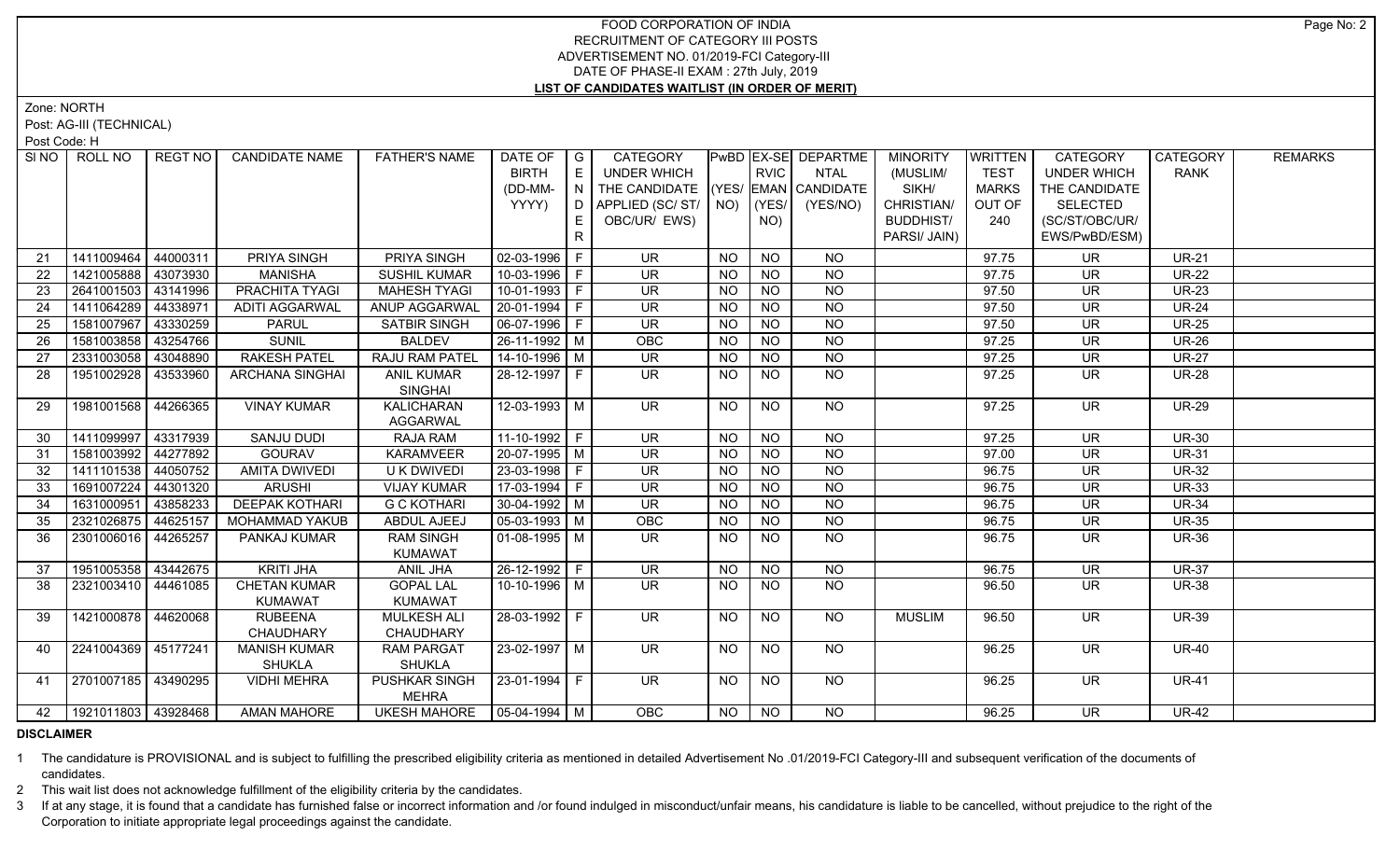Zone: NORTH

Post: AG-III (TECHNICAL)

Post Code: H

| SI NO | ROLL NO             | REGT NO  | <b>CANDIDATE NAME</b>  | <b>FATHER'S NAME</b>                 | DATE OF                | I G | CATEGORY                           |                |                  | PwBD EX-SE DEPARTME | <b>MINORITY</b>  | WRITTEN      | CATEGORY                 | <b>CATEGORY</b> | <b>REMARKS</b> |
|-------|---------------------|----------|------------------------|--------------------------------------|------------------------|-----|------------------------------------|----------------|------------------|---------------------|------------------|--------------|--------------------------|-----------------|----------------|
|       |                     |          |                        |                                      | <b>BIRTH</b>           | E   | UNDER WHICH                        |                | <b>RVIC</b>      | NTAL                | (MUSLIM/         | <b>TEST</b>  | <b>UNDER WHICH</b>       | <b>RANK</b>     |                |
|       |                     |          |                        |                                      | (DD-MM-                | N   | THE CANDIDATE (YES/ EMAN CANDIDATE |                |                  |                     | SIKH/            | <b>MARKS</b> | THE CANDIDATE            |                 |                |
|       |                     |          |                        |                                      | YYYY)                  | D.  | APPLIED (SC/ST/ $\vert$ NO)        |                | (YES/            | (YES/NO)            | CHRISTIAN/       | OUT OF       | <b>SELECTED</b>          |                 |                |
|       |                     |          |                        |                                      |                        | E.  | OBC/UR/ EWS)                       |                | NO)              |                     | <b>BUDDHIST/</b> | 240          | (SC/ST/OBC/UR/           |                 |                |
|       |                     |          |                        |                                      |                        | R.  |                                    |                |                  |                     | PARSI/ JAIN)     |              | EWS/PwBD/ESM)            |                 |                |
| 43    | 2241000499          | 43361732 | SUNIT GOYAL            | <b>ASHOK KUMAR</b>                   | 05-01-1996   M         |     | <b>UR</b>                          | <b>NO</b>      | <b>NO</b>        | <b>NO</b>           |                  | 96.25        | <b>UR</b>                | <b>UR-43</b>    |                |
| 44    | 1411040467 45030463 |          | <b>MANIK MAKKAR</b>    | SURINDER SINGH                       | $12 - 07 - 1997$ M     |     | $\overline{\mathsf{UR}}$           | <b>NO</b>      | NO               | NO                  |                  | 96.00        | UR.                      | <b>UR-44</b>    |                |
|       |                     |          |                        | <b>MAKKAR</b>                        |                        |     |                                    |                |                  |                     |                  |              |                          |                 |                |
| 45    | 1411100928          | 43899499 | PRACHI JAIN            | RAKESH CHAND<br>JAIN                 | 08-06-1995 F           |     | <b>UR</b>                          | <b>NO</b>      | <b>NO</b>        | NO                  | JAIN             | 96.00        | <b>UR</b>                | <b>UR-45</b>    |                |
| 46    | 1561003950 44457215 |          | <b>SUSHILA</b>         | <b>BHAGAT SINGH</b>                  | 17-12-1994 F           |     | $\overline{\mathsf{UR}}$           | <b>NO</b>      | <b>NO</b>        | $\overline{NO}$     |                  | 95.75        | UR.                      | <b>UR-46</b>    |                |
| 47    | 1411000708 43231892 |          | SRISHTI NISCHAL        | <b>SATISH KUMAR</b>                  | 07-09-1994 F           |     | $\overline{\mathsf{UR}}$           | NO.            | <b>NO</b>        | <b>NO</b>           |                  | 95.75        | <b>UR</b>                | <b>UR-47</b>    |                |
|       |                     |          |                        | <b>NISCHAL</b>                       |                        |     |                                    |                |                  |                     |                  |              |                          |                 |                |
| 48    | 2241005230 44458579 |          | <b>JASPREET SINGH</b>  | <b>KAMAL SINGH</b>                   | 21-12-1996   M         |     | <b>UR</b>                          | <b>NO</b>      | <b>NO</b>        | <b>NO</b>           |                  | 95.75        | <b>UR</b>                | <b>UR-48</b>    |                |
| 49    | 2681017387 44466389 |          | ADITYA KUMAR NAG       | <b>MANOJ KUMAR</b>                   | $25-07-1995$ M         |     | OBC                                | <b>NO</b>      | $N$ <sup>O</sup> | $\overline{NO}$     |                  | 95.75        | $\overline{\mathsf{UR}}$ | <b>UR-49</b>    |                |
|       |                     |          |                        | <b>NAG</b>                           |                        |     |                                    |                |                  |                     |                  |              |                          |                 |                |
| 50    | 2311003023          | 44914298 | <b>SONIA KUMARI</b>    | RAJENDER KUMAR   07-07-1992   F      |                        |     | $\overline{\mathsf{UR}}$           | <b>NO</b>      | <b>NO</b>        | <b>NO</b>           |                  | 95.75        | <b>UR</b>                | <b>UR-50</b>    |                |
| 51    | 2701003529 44884117 |          | PAYAL SAH              | <b>ANAND LAL SAH</b>                 | $ 05-06-1993 F$        |     | <b>UR</b>                          | <b>NO</b>      | <b>NO</b>        | N <sub>O</sub>      |                  | 95.50        | <b>UR</b>                | <b>UR-51</b>    |                |
| 52    | 2631009633 43567932 |          | RAMA                   | <b>CHANDRA PAL</b>                   | $\boxed{04-01-1993}$ F |     | $\overline{\mathsf{UR}}$           | <b>NO</b>      | <b>NO</b>        | $N$ O               |                  | 95.50        | $\overline{\mathsf{UR}}$ | <b>UR-52</b>    |                |
|       |                     |          |                        | <b>SINGH</b>                         |                        |     |                                    |                |                  |                     |                  |              |                          |                 |                |
| 53    | 1411099574 43201370 |          | <b>SRISHTI BALLABH</b> | <b>BUDHI BALLABH</b>                 | 10-08-1994 F           |     | UR.                                | NO.            | NO.              | NO.                 |                  | 95.50        | UR                       | <b>UR-53</b>    |                |
|       |                     |          | <b>BAHUKHANDI</b>      | <b>BAHUKHANDI</b>                    |                        |     |                                    |                |                  |                     |                  |              |                          |                 |                |
| 54    | 2631002740 43371098 |          | <b>RUCHI VERMA</b>     | <b>RAJESH KUMAR</b>                  | $17 - 02 - 1993$ F     |     | OBC                                | <b>NO</b>      | <b>NO</b>        | <b>NO</b>           |                  | 95.50        | UR                       | <b>UR-54</b>    |                |
| 55    | 1411022784          | 43487712 | SAPANA KUMARI          | <b>SANJAY KUMAR</b><br><b>MISHRA</b> | 26-05-1993 F           |     | <b>UR</b>                          | <b>NO</b>      | NO.              | <b>NO</b>           |                  | 95.50        | <b>UR</b>                | <b>UR-55</b>    |                |
| 56    | 2321014878 43054045 |          | <b>MAMTA SAINI</b>     | SANWARMAL SAINI   18-10-1996   F     |                        |     | OBC                                | N <sub>O</sub> | $\overline{NQ}$  | $\overline{NO}$     |                  | 95.50        | $\overline{\mathsf{UR}}$ | <b>UR-56</b>    |                |
| 57    | 2631032118 43265287 |          | <b>NISHU VERMA</b>     | <b>HARI LAL VERMA</b>                | $ 09-08-1995 F$        |     | OBC                                | <b>NO</b>      | N <sub>O</sub>   | $\overline{NO}$     |                  | 95.50        | $\overline{\mathsf{UR}}$ | $UR-57$         |                |
| 58    | 1591001176 44026224 |          | <b>RAJAT MEHTA</b>     | <b>DEVKI NANDAN</b>                  | 23-05-1994   M         |     | UR.                                | NO.            | NO.              | NO                  |                  | 95.50        | UR.                      | <b>UR-58</b>    |                |
|       |                     |          |                        | <b>MEHTA</b>                         |                        |     |                                    |                |                  |                     |                  |              |                          |                 |                |
| 59    | 1691003231 43782253 |          | PRIYANKA WALI          | <b>RAMESH KUMAR</b>                  | $10-03-1994$ F         |     | $\overline{\mathsf{UR}}$           | <b>NO</b>      | NO               | $N$ <sup>O</sup>    |                  | 95.25        | $\overline{\mathsf{UR}}$ | <b>UR-59</b>    |                |
|       |                     |          |                        | <b>WALI</b>                          |                        |     |                                    |                |                  |                     |                  |              |                          |                 |                |
| 60    | 1331005331          | 43412251 | <b>ANIKET KUMAR</b>    | <b>ANIL PRASAD</b>                   | $28 - 02 - 1996$ M     |     | <b>OBC</b>                         | <b>NO</b>      | <b>NO</b>        | NO                  |                  | 95.25        | <b>UR</b>                | <b>UR-60</b>    |                |
| 61    | 2701000934          | 43622176 | NAVNEET SINGH          | <b>BALWANT SINGH</b>                 | 05-07-1993   M         |     | UR.                                | NO.            | NO.              | <b>NO</b>           |                  | 95.25        | <b>UR</b>                | <b>UR-61</b>    |                |
|       |                     |          | <b>NEGI</b>            | <b>NEGI</b>                          |                        |     |                                    |                |                  |                     |                  |              |                          |                 |                |

# **DISCLAIMER**

1 The candidature is PROVISIONAL and is subject to fulfilling the prescribed eligibility criteria as mentioned in detailed Advertisement No .01/2019-FCI Category-III and subsequent verification of the documents of candidates.

2 This wait list does not acknowledge fulfillment of the eligibility criteria by the candidates.

3 If at any stage, it is found that a candidate has furnished false or incorrect information and /or found indulged in misconduct/unfair means, his candidature is liable to be cancelled, without prejudice to the right of t Corporation to initiate appropriate legal proceedings against the candidate.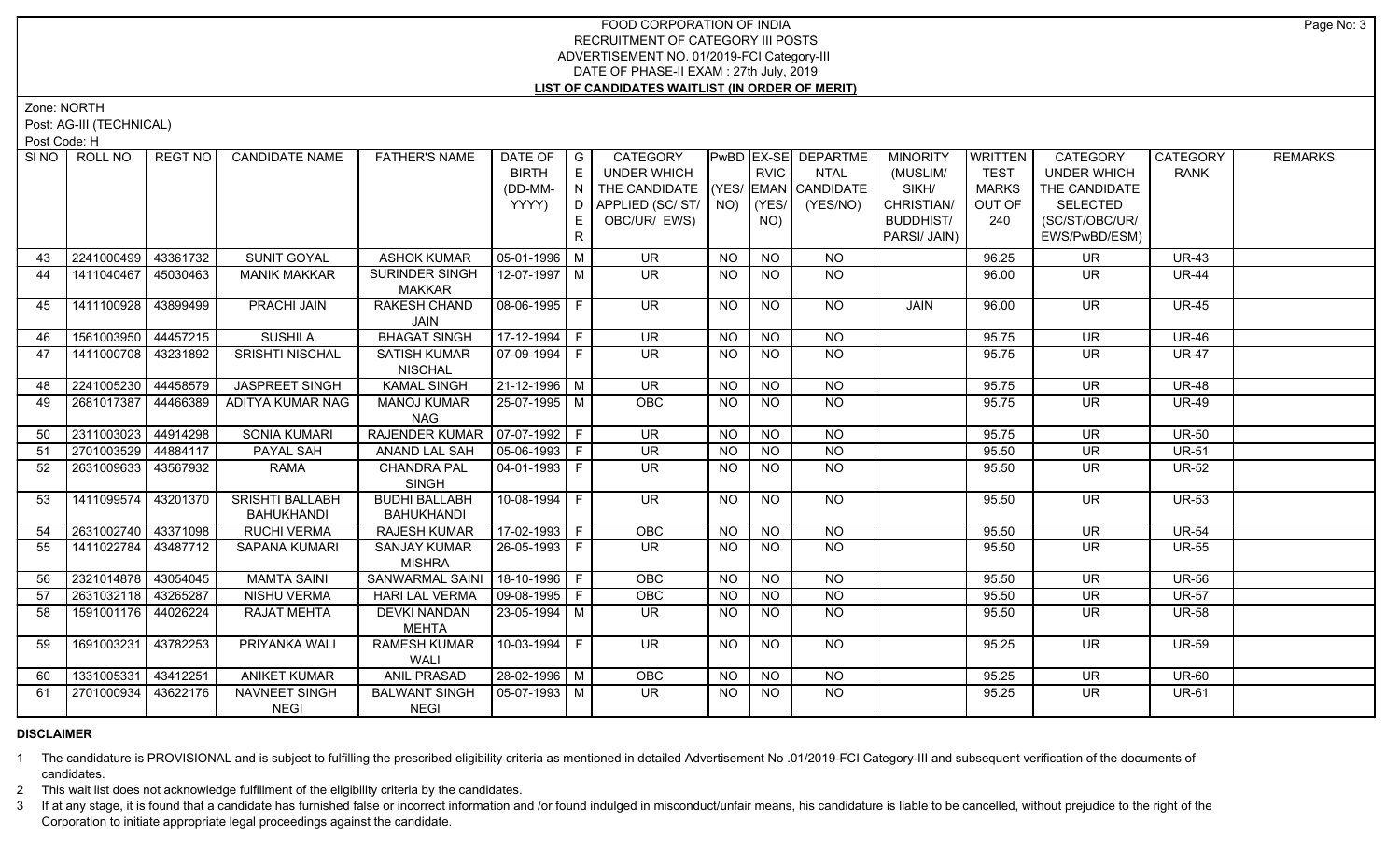Zone: NORTH

Post: AG-III (TECHNICAL)

Post Code: H

| SI <sub>NO</sub> | ROLL NO             | <b>REGT NO</b> | <b>CANDIDATE NAME</b>   | <b>FATHER'S NAME</b>            | DATE OF                      | $\overline{\phantom{a}}$ G | CATEGORY                           |           |                 | PwBD EX-SE DEPARTME | <b>MINORITY</b>  | WRITTEN      | CATEGORY                 | CATEGORY     | <b>REMARKS</b> |
|------------------|---------------------|----------------|-------------------------|---------------------------------|------------------------------|----------------------------|------------------------------------|-----------|-----------------|---------------------|------------------|--------------|--------------------------|--------------|----------------|
|                  |                     |                |                         |                                 | <b>BIRTH</b>                 | E                          | UNDER WHICH                        |           | <b>RVIC</b>     | <b>NTAL</b>         | (MUSLIM/         | <b>TEST</b>  | <b>UNDER WHICH</b>       | <b>RANK</b>  |                |
|                  |                     |                |                         |                                 | (DD-MM-                      | IN.                        | THE CANDIDATE (YES/ EMAN CANDIDATE |           |                 |                     | SIKH/            | <b>MARKS</b> | THE CANDIDATE            |              |                |
|                  |                     |                |                         |                                 | YYYY)                        | D                          | APPLIED (SC/ST/ NO)                |           | (YES/           | (YES/NO)            | CHRISTIAN/       | OUT OF       | <b>SELECTED</b>          |              |                |
|                  |                     |                |                         |                                 |                              |                            | OBC/UR/ EWS)                       |           | NO)             |                     | <b>BUDDHIST/</b> | 240          | (SC/ST/OBC/UR/           |              |                |
|                  |                     |                |                         |                                 |                              | R.                         |                                    |           |                 |                     | PARSI/ JAIN)     |              | EWS/PwBD/ESM)            |              |                |
| 62               | 2701000764          | 43396766       | <b>NEHA PADALIA</b>     | PURAN CHANDRA                   | 17-11-1995   F               |                            | <b>UR</b>                          | <b>NO</b> | <b>NO</b>       | NO                  |                  | 95.25        | UR.                      | <b>UR-62</b> |                |
|                  |                     |                |                         | <b>PADALIA</b>                  |                              |                            |                                    |           |                 |                     |                  |              |                          |              |                |
| 63               | 1201001323 44624214 |                | <b>ANUSHA A</b>         | A SRI RAMA                      | 16-07-1992 F                 |                            | <b>UR</b>                          | <b>NO</b> | <b>NO</b>       | NO                  |                  | 95.25        | <b>UR</b>                | <b>UR-63</b> |                |
|                  |                     |                |                         | CHANDRA RAO                     |                              |                            |                                    |           |                 |                     |                  |              |                          |              |                |
| 64               | 2271005687 44262831 |                | <b>TWINKLE</b>          | DOGER CHAND                     | 24-09-1995 F                 |                            | $\overline{\mathsf{UR}}$           | NO.       | <b>NO</b>       | NO                  |                  | 95.25        | <b>UR</b>                | <b>UR-64</b> |                |
|                  |                     |                |                         | GARG                            |                              |                            |                                    |           |                 |                     |                  |              |                          |              |                |
| 65               | 2361002236          | 44439756       | <b>ANJALI LAMBA</b>     | <b>DAULAT RAM</b>               | 15-06-1993 F                 |                            | <b>OBC</b>                         | NO        | NO              | NO.                 |                  | 95.00        | UR.                      | <b>UR-65</b> |                |
|                  |                     |                |                         | LAMBA                           |                              |                            |                                    |           |                 |                     |                  |              |                          |              |                |
| 66               | 1891000718 44170324 |                | <b>VANDANA K</b>        | <b>UNNIKRISHNAN K</b>           | $\boxed{09 - 04 - 1993}$ F   |                            | $\overline{\mathsf{UR}}$           | <b>NO</b> | $N$ O           | $N$ <sup>O</sup>    |                  | 95.00        | $\overline{\mathsf{UR}}$ | <b>UR-66</b> |                |
| 67               | 2361001164 44861808 |                | <b>SACHIN BHANOT</b>    | PANKAJ BHANOT                   | $\sqrt{08-02-1997}$ M        |                            | UR.                                | <b>NO</b> | NO.             | <b>NO</b>           |                  | 95.00        | <b>UR</b>                | <b>UR-67</b> |                |
| 68               | 2541012174 44505766 |                | <b>DHARMENDRA</b>       | <b>SURESH CHAND</b>             | $\sqrt{03-08-1994}$ M        |                            | $\overline{\mathsf{UR}}$           | <b>NO</b> | $N$ O           | $N$ <sup>O</sup>    |                  | 94.75        | $\overline{\mathsf{UR}}$ | <b>UR-68</b> |                |
|                  |                     |                | <b>JINDAL</b>           | JINDAL                          |                              |                            |                                    |           |                 |                     |                  |              |                          |              |                |
| 69               | 1561002473          | 44388850       | <b>POONAM</b>           | <b>SURESH KUMAR</b>             | $29-06-1993$ F               |                            | $\overline{\mathsf{UR}}$           | <b>NO</b> | <b>NO</b>       | <b>NO</b>           |                  | 94.75        | <b>UR</b>                | <b>UR-69</b> |                |
| 70               | 2051005337 43188118 |                | <b>DEEPESH KUMAR</b>    | <b>MOHAN SWAROOP</b>            | $\vert$ 01-10-1993 $\vert$ M |                            | UR                                 | NO        | N <sub>O</sub>  | N <sub>O</sub>      |                  | 94.50        | $\overline{\mathsf{UR}}$ | <b>UR-70</b> |                |
| 71               | 2621021072          | 45203908       | <b>TANUSHRI PANDEY</b>  | <b>OM PRAKASH</b>               | $23 - 10 - 1994$ F           |                            | $\overline{\mathsf{UR}}$           | <b>NO</b> | <b>NO</b>       | $N$ O               |                  | 94.50        | UR                       | <b>UR-71</b> |                |
|                  |                     |                |                         | PANDEY                          |                              |                            |                                    |           |                 |                     |                  |              |                          |              |                |
| 72               | 1411021759 43082367 |                | NAMRATA KHURANA         | <b>MAHENDER</b>                 | 28-03-1996 F                 |                            | UR.                                | NO.       | <b>NO</b>       | NO                  |                  | 94.50        | <b>UR</b>                | <b>UR-72</b> |                |
|                  |                     |                |                         | <b>KHURANA</b>                  |                              |                            |                                    |           |                 |                     |                  |              |                          |              |                |
| 73               | 2221011496 43105852 |                | <b>SHUBHAM NAGPAL</b>   | <b>BALJIT NAGPAL</b>            | 22-06-1994 M                 |                            | $\overline{\mathsf{UR}}$           | <b>NO</b> | $\overline{NO}$ | <b>NO</b>           |                  | 94.50        | <b>UR</b>                | <b>UR-73</b> |                |
| 74               | 1441003352          | 44190946       | <b>REKHA RANI</b>       | <b>KAMAL KISHORE</b>            | $24 - 10 - 1995$ F           |                            | $\overline{\mathsf{UR}}$           | <b>NO</b> | <b>NO</b>       | <b>NO</b>           |                  | 94.25        | <b>UR</b>                | <b>UR-74</b> |                |
| 75               | 2251001435 43514828 |                | VARINDERPAL             | HARCHAND SINGH   02-03-1997   M |                              |                            | $\overline{\mathsf{UR}}$           | NO.       | <b>NO</b>       | <b>NO</b>           | <b>SIKH</b>      | 94.25        | <b>UR</b>                | <b>UR-75</b> |                |
|                  |                     |                | <b>SINGH</b>            |                                 |                              |                            |                                    |           |                 |                     |                  |              |                          |              |                |
| 76               | 2681014615 43219449 |                | <b>ANITA KESHARI</b>    | <b>ASHOK KUMAR</b>              | $18-08-1992$ F               |                            | OBC                                | <b>NO</b> | <b>NO</b>       | $\overline{NO}$     |                  | 94.25        | $\overline{\mathsf{UR}}$ | <b>UR-76</b> |                |
|                  |                     |                |                         | <b>KESHARI</b>                  |                              |                            |                                    |           |                 |                     |                  |              |                          |              |                |
| 77               | 1581004131 43932372 |                | <b>ANNU KUMAR</b>       | <b>BALWAN CHAND</b>             | 04-01-1995   M               |                            | <b>UR</b>                          | <b>NO</b> | <b>NO</b>       | NO                  |                  | 94.25        | <b>UR</b>                | <b>UR-77</b> |                |
| 78               | 2631044494          | 43798799       | PRIYANKA MISHRA         | <b>RAVI SHANKER</b>             | $24 - 01 - 1992$ F           |                            | $\overline{\mathsf{UR}}$           | <b>NO</b> | <b>NO</b>       | NO                  |                  | 94.25        | UR.                      | <b>UR-78</b> |                |
|                  |                     |                |                         | <b>MISHRA</b>                   |                              |                            |                                    |           |                 |                     |                  |              |                          |              |                |
| 79               | 1411080071 43504495 |                | <b>SHIV GOPAL</b>       | <b>KULDEEP GOPAL</b>            | 31-01-1996 M                 |                            | <b>UR</b>                          | <b>NO</b> | <b>NO</b>       | <b>NO</b>           |                  | 94.25        | <b>UR</b>                | <b>UR-79</b> |                |
| 80               | 1411068774 43845425 |                | <b>GEETANJALI VERMA</b> | PADAM RAJ                       | 15-07-1995 F                 |                            | $\overline{\mathsf{UR}}$           | NO.       | NO              | <b>NO</b>           |                  | 94.25        | <b>UR</b>                | <b>UR-80</b> |                |

## **DISCLAIMER**

1 The candidature is PROVISIONAL and is subject to fulfilling the prescribed eligibility criteria as mentioned in detailed Advertisement No .01/2019-FCI Category-III and subsequent verification of the documents of candidates.

2 This wait list does not acknowledge fulfillment of the eligibility criteria by the candidates.

3 If at any stage, it is found that a candidate has furnished false or incorrect information and /or found indulged in misconduct/unfair means, his candidature is liable to be cancelled, without prejudice to the right of t Corporation to initiate appropriate legal proceedings against the candidate.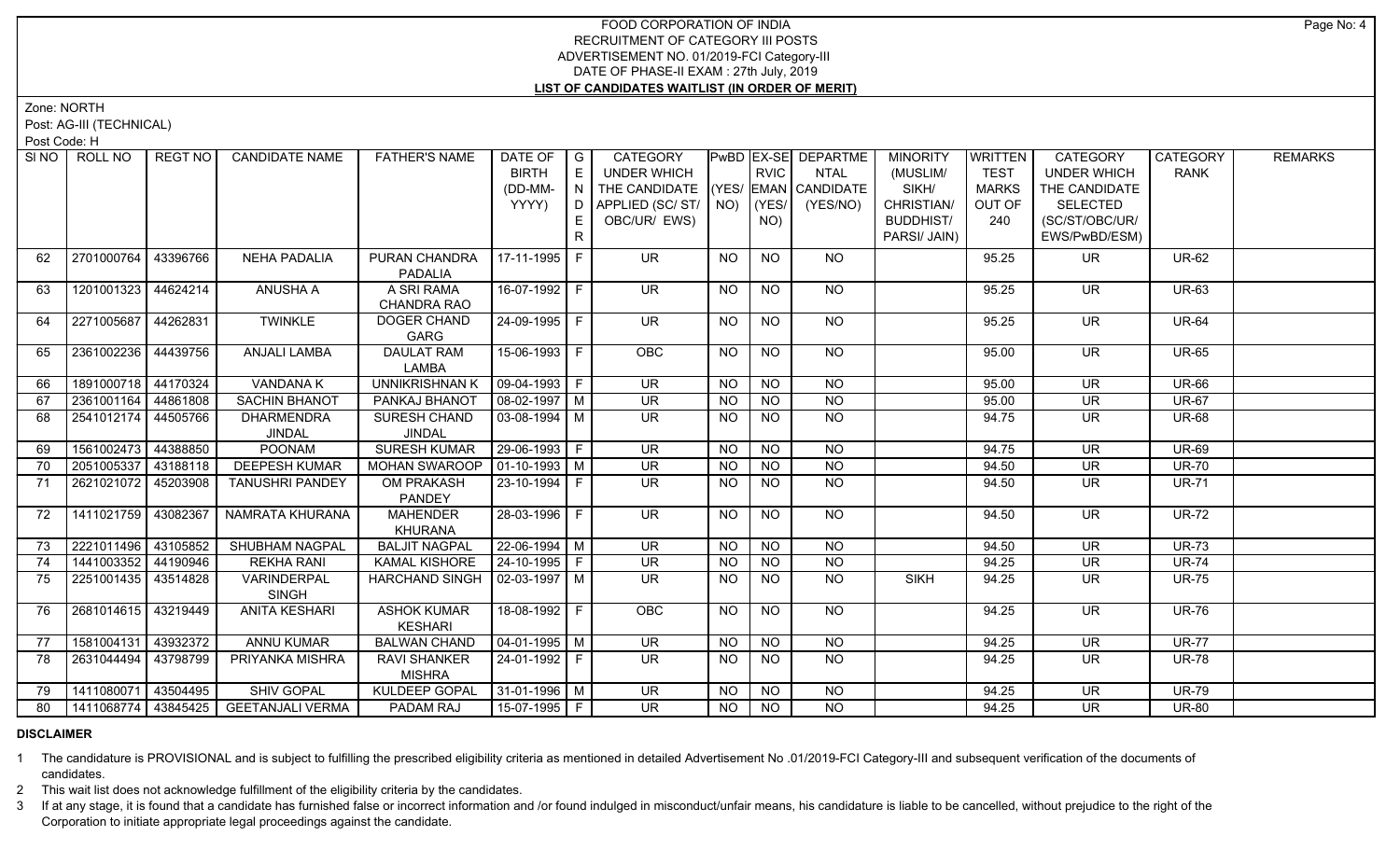Zone: NORTH

Post: AG-III (TECHNICAL)

Post Code: H

|    | SINO ROLL NO                | REGT NO  | <b>CANDIDATE NAME</b>   | <b>FATHER'S NAME</b>            | DATE OF            | $\overline{\phantom{a}}$ G | CATEGORY                           |           |                | PwBD EX-SE DEPARTME | <b>MINORITY</b>  | <b>WRITTEN</b> | CATEGORY                 | CATEGORY      | <b>REMARKS</b> |
|----|-----------------------------|----------|-------------------------|---------------------------------|--------------------|----------------------------|------------------------------------|-----------|----------------|---------------------|------------------|----------------|--------------------------|---------------|----------------|
|    |                             |          |                         |                                 | <b>BIRTH</b>       | E                          | <b>UNDER WHICH</b>                 |           | <b>RVIC</b>    | <b>NTAL</b>         | (MUSLIM/         | <b>TEST</b>    | <b>UNDER WHICH</b>       | <b>RANK</b>   |                |
|    |                             |          |                         |                                 | (DD-MM-            | N                          | THE CANDIDATE (YES/ EMAN CANDIDATE |           |                |                     | SIKH/            | <b>MARKS</b>   | THE CANDIDATE            |               |                |
|    |                             |          |                         |                                 | YYYY)              | D                          | APPLIED (SC/ST/                    | NO)       | YES/           | (YES/NO)            | CHRISTIAN/       | OUT OF         | <b>SELECTED</b>          |               |                |
|    |                             |          |                         |                                 |                    | E                          | OBC/UR/ EWS)                       |           | NO)            |                     | <b>BUDDHIST/</b> | 240            | (SC/ST/OBC/UR/           |               |                |
|    |                             |          |                         |                                 |                    | R.                         |                                    |           |                |                     | PARSI/ JAIN)     |                | EWS/PwBD/ESM)            |               |                |
| 81 | 2691015871                  | 43509959 | SHUBHAM RAWAT           | <b>VIJAYPAL SINGH</b>           | 09-07-1996 M       |                            | <b>UR</b>                          | <b>NO</b> | <b>NO</b>      | <b>NO</b>           |                  | 94.00          | UR.                      | <b>UR-81</b>  |                |
|    |                             |          |                         | <b>RAWAT</b>                    |                    |                            |                                    |           |                |                     |                  |                |                          |               |                |
| 82 | 1411012256                  | 43578590 | <b>SONIKA SUMAN</b>     | SUNIL KUMAR JHA                 | 12-02-1994 F       |                            | <b>UR</b>                          | <b>NO</b> | <b>NO</b>      | <b>NO</b>           |                  | 94.00          | <b>UR</b>                | <b>UR-82</b>  |                |
| 83 | 2601015966 44088792         |          | RITIKA TIWARI           | <b>RAGHVENDRA</b>               | 24-12-1995 F       |                            | <b>UR</b>                          | <b>NO</b> | <b>NO</b>      | <b>NO</b>           |                  | 94.00          | <b>UR</b>                | <b>UR-83</b>  |                |
|    |                             |          |                         | <b>DUTT TIWARI</b>              |                    |                            |                                    |           |                |                     |                  |                |                          |               |                |
| 84 | 2351000899                  | 44118207 | <b>SUSHMA YADAV</b>     | <b>JAGGA RAM YADAV</b>          | $12-05-1995$ F     |                            | OBC                                | <b>NO</b> | <b>NO</b>      | $N$ <sup>O</sup>    |                  | 94.00          | UR.                      | <b>UR-84</b>  |                |
| 85 | 2321050136 43587218         |          | <b>GARIMA SHARMA</b>    | OM PRAKASH                      | 17-09-1994 F       |                            | $\overline{\mathsf{UR}}$           | NO.       | <b>NO</b>      | $\overline{NQ}$     |                  | 93.75          | <b>UR</b>                | <b>UR-85</b>  |                |
|    |                             |          |                         | <b>MUDGAL</b>                   |                    |                            |                                    |           |                |                     |                  |                |                          |               |                |
| 86 | 2361004292                  | 43486804 | <b>ANITA KUNWAR</b>     | <b>GAMER SINGH</b>              | 14-02-1994 F       |                            | $\overline{\mathsf{UR}}$           | <b>NO</b> | N <sub>O</sub> | N <sub>O</sub>      |                  | 93.75          | $\overline{\mathsf{UR}}$ | <b>UR-86</b>  |                |
|    |                             |          | <b>KITAWAT</b>          | <b>KITAWAT</b>                  |                    |                            |                                    |           |                |                     |                  |                |                          |               |                |
| 87 | 2691012076 43551182         |          | <b>NIYATI PANT</b>      | <b>RAJESH PANT</b>              | $04 - 10 - 1995$ F |                            | <b>UR</b>                          | <b>NO</b> | N <sub>O</sub> | <b>NO</b>           |                  | 93.75          | <b>UR</b>                | <b>UR-87</b>  |                |
| 88 | 2321055573 44271206         |          | <b>KISHAN LAL</b>       | <b>KARNA RAM</b>                | $06-05-1995$ M     |                            | $\overline{\mathsf{UR}}$           | <b>NO</b> | $N$ O          | $N$ O               |                  | 93.50          | $\overline{\mathsf{UR}}$ | <b>UR-88</b>  |                |
| 89 | 1571002243                  | 43434009 | <b>VIKAS MEEL</b>       | <b>BHUR SINGH</b>               | $10-07-1994$ M     |                            | <b>UR</b>                          | $N$ O     | N <sub>O</sub> | N                   |                  | 93.25          | <b>UR</b>                | <b>UR-89</b>  |                |
| 90 | 1351049554                  | 44711652 | <b>RASHMI SINGH</b>     | <b>VIRENDRA</b>                 | $04 - 03 - 1994$ F |                            | OBC                                | NO.       | <b>NO</b>      | $N$ O               |                  | 93.00          | <b>UR</b>                | <b>UR-90</b>  |                |
|    |                             |          |                         | NARAYAN SINGH                   |                    |                            |                                    |           |                |                     |                  |                |                          |               |                |
| 91 | 1411082423                  | 44161199 | NAYAB ZAMIR             | <b>ROSHAN ZAMIR</b>             | $30 - 03 - 1994$ M |                            | <b>UR</b>                          | <b>NO</b> | <b>NO</b>      | <b>NO</b>           | <b>MUSLIM</b>    | 93.00          | <b>UR</b>                | <b>UR-91</b>  |                |
| 92 | 1651000081                  | 43254322 | <b>HARISH KUMAR</b>     | <b>INDER SINGH</b>              | $30 - 03 - 1996$ M |                            | $\overline{\mathsf{UR}}$           | <b>NO</b> | NO             | $N$ O               |                  | 93.00          | <b>UR</b>                | <b>UR-92</b>  |                |
| 93 | 2321060015                  | 44348593 | ADITYA OAD              | SURESH OAD                      | $13-08-1993$ M     |                            | OBC                                | <b>NO</b> | NO             | N <sub>O</sub>      |                  | 92.75          | UR                       | <b>UR-93</b>  |                |
| 94 | 1411064333                  | 45008334 | <b>PRACHIKA</b>         | <b>AJAY KUMAR</b>               | 30-11-1996 F       |                            | <b>UR</b>                          | <b>NO</b> | <b>NO</b>      | $N$ O               |                  | 92.75          | <b>UR</b>                | <b>UR-94</b>  |                |
| 95 | 1131004146                  | 44862054 | NAYANI AISWARYA         | NAYANI SAYINADH                 | 17-03-1996 F       |                            | UR                                 | <b>NO</b> | N <sub>O</sub> | N <sub>O</sub>      |                  | 92.75          | $\overline{\mathsf{UR}}$ | $UR-95$       |                |
| 96 | 2501000604                  | 44834403 | <b>BUTHKUR JEEVITHA</b> | <b>BUTHKUR</b>                  | 30-07-1996   F     |                            | <b>UR</b>                          | NO.       | <b>NO</b>      | $N$ O               |                  | 92.75          | <b>UR</b>                | <b>UR-96</b>  |                |
|    |                             |          |                         | MAHENDER REDDY                  |                    |                            |                                    |           |                |                     |                  |                |                          |               |                |
| 97 | 1411042774                  | 43107127 | PUJA KUMARI             | <b>BIJAY KUMAR</b>              | 23-10-1995 F       |                            | <b>UR</b>                          | <b>NO</b> | <b>NO</b>      | <b>NO</b>           |                  | 92.75          | <b>UR</b>                | <b>UR-97</b>  |                |
|    |                             |          |                         | <b>VERMA</b>                    |                    |                            |                                    |           |                |                     |                  |                |                          |               |                |
| 98 | 1351058064                  | 43433557 | <b>USHA SINGH</b>       | <b>RATNESHWAR</b>               | 29-10-1993 F       |                            | UR.                                | NO.       | NO.            | NO                  |                  | 92.75          | UR.                      | <b>UR-98</b>  |                |
|    |                             |          |                         | PRASAD SINGH                    |                    |                            |                                    |           |                |                     |                  |                |                          |               |                |
| 99 | 1411074592 43408466         |          | <b>SHAROL</b>           | <b>PRAKASH</b>                  | $05-11-1997$ F     |                            | UR                                 | <b>NO</b> | <b>NO</b>      | NO                  |                  | 92.75          | UR.                      | <b>UR-99</b>  |                |
|    |                             |          | <b>CHOUDHARY</b>        | <b>CHOUDHARY</b>                |                    |                            |                                    |           |                |                     |                  |                |                          |               |                |
|    | 100   1411112613   43539674 |          | <b>DEEPTI</b>           | VIRENDER SINGH   01-01-1998   F |                    |                            | UR.                                | <b>NO</b> | NO.            | NO.                 |                  | 92.75          | UR.                      | <b>UR-100</b> |                |

## **DISCLAIMER**

1 The candidature is PROVISIONAL and is subject to fulfilling the prescribed eligibility criteria as mentioned in detailed Advertisement No .01/2019-FCI Category-III and subsequent verification of the documents of candidates.

2 This wait list does not acknowledge fulfillment of the eligibility criteria by the candidates.

3 If at any stage, it is found that a candidate has furnished false or incorrect information and /or found indulged in misconduct/unfair means, his candidature is liable to be cancelled, without prejudice to the right of t Corporation to initiate appropriate legal proceedings against the candidate.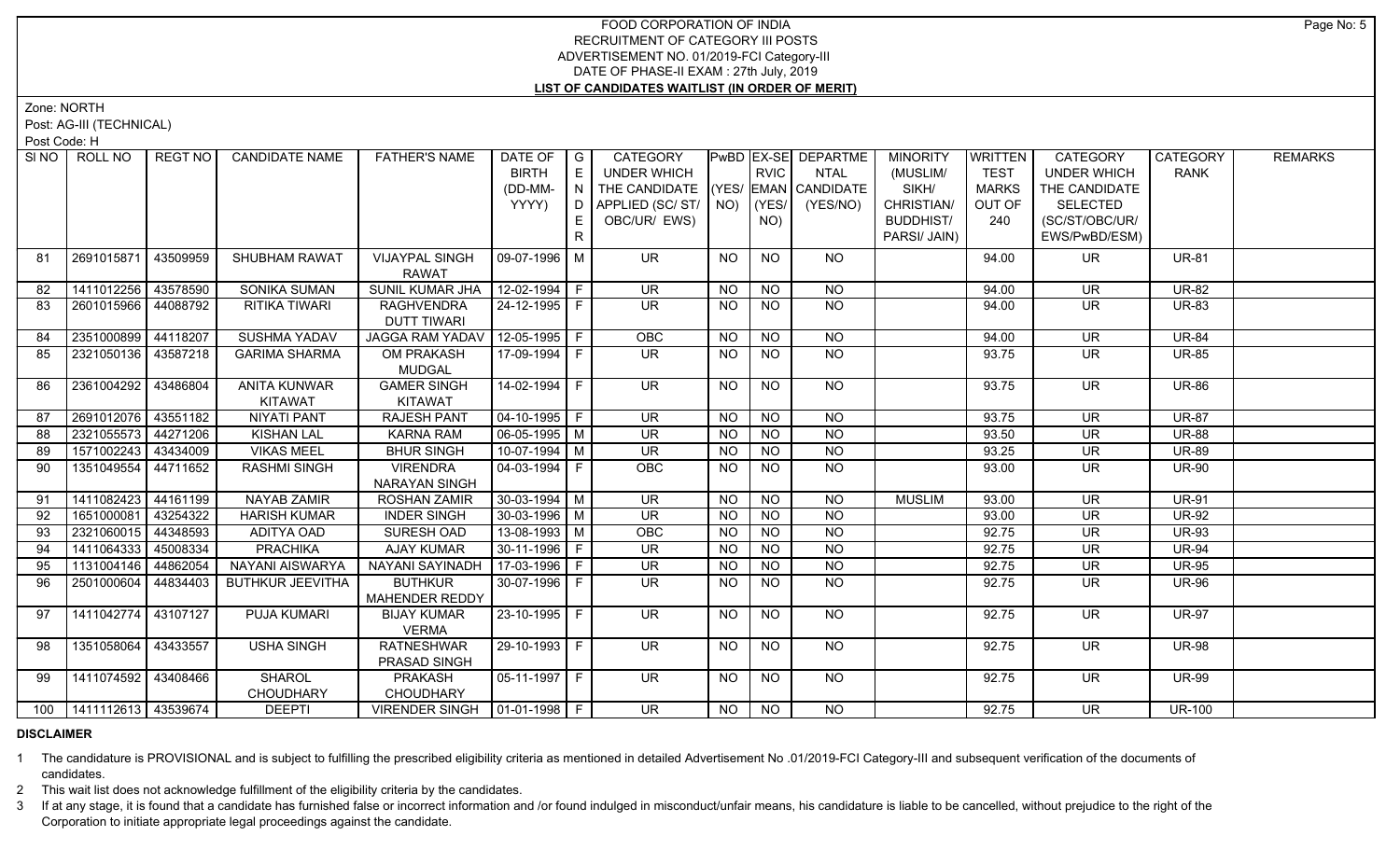Zone: NORTH

Post: AG-III (TECHNICAL)

Post Code: H

|     | SINO FROLL NO         | REGT NO  | <b>CANDIDATE NAME</b>  | <b>FATHER'S NAME</b>             | DATE OF $ G $                     |     | CATEGORY                                       |                 |                 | PwBD EX-SE DEPARTME | <b>MINORITY</b>  | <b>WRITTEN</b> | CATEGORY                 | CATEGORY      | <b>REMARKS</b> |
|-----|-----------------------|----------|------------------------|----------------------------------|-----------------------------------|-----|------------------------------------------------|-----------------|-----------------|---------------------|------------------|----------------|--------------------------|---------------|----------------|
|     |                       |          |                        |                                  | <b>BIRTH</b>                      | E   | <b>UNDER WHICH</b>                             |                 | <b>RVIC</b>     | <b>NTAL</b>         | (MUSLIM/         | <b>TEST</b>    | <b>UNDER WHICH</b>       | <b>RANK</b>   |                |
|     |                       |          |                        |                                  | (DD-MM-                           | N I | THE CANDIDATE (YES/ EMAN CANDIDATE             |                 |                 |                     | SIKH/            | <b>MARKS</b>   | THE CANDIDATE            |               |                |
|     |                       |          |                        |                                  | YYYY)                             |     | D   APPLIED (SC/ ST/ $\vert$ NO) $\vert$ (YES/ |                 |                 | (YES/NO)            | CHRISTIAN/       | OUT OF         | <b>SELECTED</b>          |               |                |
|     |                       |          |                        |                                  |                                   |     | OBC/UR/ EWS)                                   |                 | NO)             |                     | <b>BUDDHIST/</b> | 240            | (SC/ST/OBC/UR/           |               |                |
|     |                       |          |                        |                                  |                                   | R.  |                                                |                 |                 |                     | PARSI/ JAIN)     |                | EWS/PwBD/ESM)            |               |                |
| 101 | 1371002945            | 43257955 | <b>GAURAV KUMAR</b>    | MAHENDRA KUMAR   12-02-1995   M  |                                   |     | <b>UR</b>                                      | <b>NO</b>       | <b>NO</b>       | NO.                 |                  | 92.75          | UR.                      | <b>UR-101</b> |                |
|     |                       |          | SHARMA                 | <b>SHARMA</b>                    |                                   |     |                                                |                 |                 |                     |                  |                |                          |               |                |
| 102 | 1571000990            | 43250539 | <b>SUMIT RANI</b>      | RAGHUBIR SINGH                   | $\left  06 - 10 - 1997 \right $ F |     | <b>UR</b>                                      | <b>NO</b>       | <b>NO</b>       | <b>NO</b>           |                  | 92.75          | <b>UR</b>                | <b>UR-102</b> |                |
| 103 | 2221008523            | 43968960 | SHARANPREET            | BHUPINDER SINGH                  | 12-07-1996 F                      |     | <b>UR</b>                                      | <b>NO</b>       | <b>NO</b>       | <b>NO</b>           | <b>SIKH</b>      | 92.50          | <b>UR</b>                | <b>UR-103</b> |                |
|     |                       |          | <b>KAUR</b>            |                                  |                                   |     |                                                |                 |                 |                     |                  |                |                          |               |                |
| 104 | 1711001862            | 43783586 | <b>IFSHAN MANZOOR</b>  | MANZOOR AHMAD                    | 17-06-1996 M                      |     | UR                                             | <b>NO</b>       | $\overline{NQ}$ | NO                  | <b>MUSLIM</b>    | 92.50          | UR.                      | <b>UR-104</b> |                |
|     |                       |          | <b>MAQSOOD</b>         | <b>MAQSOOD</b>                   |                                   |     |                                                |                 |                 |                     |                  |                |                          |               |                |
| 105 | 1411023081            | 43794548 | RIYA SHRIVASTAVA       | <b>SANJAY</b>                    | $23 - 03 - 1996$ F                |     | $\overline{\mathsf{UR}}$                       | NO              | N <sub>O</sub>  | $N$ O               |                  | 92.50          | $\overline{\mathsf{UR}}$ | <b>UR-105</b> |                |
|     |                       |          |                        | <b>SHRIVASTAVA</b>               |                                   |     |                                                |                 |                 |                     |                  |                |                          |               |                |
| 106 | 1441002941            | 43262901 | UPESH JI JOSHI         | <b>B P JOSHI</b>                 | $18-11-1994$ M                    |     | <b>UR</b>                                      | <b>NO</b>       | <b>NO</b>       | <b>NO</b>           |                  | 92.50          | <b>UR</b>                | <b>UR-106</b> |                |
| 107 | 1901004095            | 43854138 | <b>ALEENA DEEPU</b>    | <b>DEEPU ABRAHAM</b>             | $ 01-08-1996 F$                   |     | $\overline{\mathsf{UR}}$                       | <b>NO</b>       | N <sub>O</sub>  | N <sub>O</sub>      |                  | 92.50          | $\overline{\mathsf{UR}}$ | <b>UR-107</b> |                |
| 108 | 2311008655   44494277 |          | VIJAY LAXMI            | RAVINDER KUMAR   25-06-1992   F  |                                   |     | <b>UR</b>                                      | <b>NO</b>       | <b>NO</b>       | $N$ O               |                  | 92.50          | UR                       | <b>UR-108</b> |                |
|     |                       |          | SHARMA                 | <b>SHARMA</b>                    |                                   |     |                                                |                 |                 |                     |                  |                |                          |               |                |
| 109 | 2221017328            | 43733870 | <b>DHARAMVEER</b>      | <b>HARDEEP SINGH</b>             | 14-06-1995   M                    |     | <b>UR</b>                                      | NO              | <b>NO</b>       | NO                  | <b>SIKH</b>      | 92.50          | <b>UR</b>                | <b>UR-109</b> |                |
|     |                       |          | <b>SINGH</b>           |                                  |                                   |     |                                                |                 |                 |                     |                  |                |                          |               |                |
| 110 | 2321041794            | 44460788 | <b>PUSHPAK SONI</b>    | <b>DAYANAND SONI</b>             | 14-09-1996 M                      |     | <b>UR</b>                                      | <b>NO</b>       | <b>NO</b>       | <b>NO</b>           |                  | 92.25          | <b>UR</b>                | <b>UR-110</b> |                |
| 111 | 2321010008 44002813   |          | <b>HUSAIN</b>          | YASIN KHAN                       | $\sqrt{05-07-1993}$ M             |     | <b>UR</b>                                      | <b>NO</b>       | <b>NO</b>       | <b>NO</b>           | <b>MUSLIM</b>    | 92.25          | <b>UR</b>                | <b>UR-111</b> |                |
| 112 | 2561030801            | 43634877 | <b>MEEDHIMALE SAI</b>  | M VENKATESHWER                   | 14-08-1996 M                      |     | <b>UR</b>                                      | NO.             | <b>NO</b>       | <b>NO</b>           |                  | 92.25          | <b>UR</b>                | <b>UR-112</b> |                |
|     |                       |          | <b>CHANDRA REDDY</b>   | <b>REDDY</b>                     |                                   |     |                                                |                 |                 |                     |                  |                |                          |               |                |
| 113 | 1801003495            | 44054641 | SAKSHI BARANWAL        | <b>NAVEEN</b>                    | 31-03-1995 F                      |     | <b>UR</b>                                      | <b>NO</b>       | <b>NO</b>       | NO                  |                  | 92.25          | UR                       | <b>UR-113</b> |                |
|     |                       |          |                        | <b>BARANWAL</b>                  |                                   |     |                                                |                 |                 |                     |                  |                |                          |               |                |
| 114 | 2691010004            | 43290975 | SANGEETA RAWAT         | RAM SINGH RAWAT   21-10-1994   F |                                   |     | $\overline{\mathsf{UR}}$                       | $\overline{NO}$ | N <sub>O</sub>  | $N$ <sup>O</sup>    |                  | 92.25          | $\overline{\mathsf{UR}}$ | <b>UR-114</b> |                |
| 115 | 1691001543 45061057   |          | <b>DIVYA SAMBYAL</b>   | <b>KARAN SINGH</b>               | 11-03-1996 F                      |     | <b>UR</b>                                      | <b>NO</b>       | <b>NO</b>       | N <sub>O</sub>      |                  | 92.25          | <b>UR</b>                | <b>UR-115</b> |                |
|     |                       |          |                        | SAMBYAL                          |                                   |     |                                                |                 |                 |                     |                  |                |                          |               |                |
| 116 | 2241000235            | 44270549 | <b>ARASHPREET KAUR</b> | MANMOHAN SINGH   29-10-1996   F  |                                   |     | <b>UR</b>                                      | NO              | N <sub>O</sub>  | $N$ O               | <b>SIKH</b>      | 92.00          | UR.                      | <b>UR-116</b> |                |
|     |                       |          | SARAN                  | SARAN                            |                                   |     |                                                |                 |                 |                     |                  |                |                          |               |                |
| 117 | 2631024333 43501229   |          | <b>PRABHANSH</b>       | INDRESH SHUKLA   29-08-1996   M  |                                   |     | $\overline{\mathsf{UR}}$                       | NO              | <b>NO</b>       | NO                  |                  | 92.00          | UR.                      | <b>UR-117</b> |                |
|     |                       |          | <b>SHUKLA</b>          |                                  |                                   |     |                                                |                 |                 |                     |                  |                |                          |               |                |

## **DISCLAIMER**

1 The candidature is PROVISIONAL and is subject to fulfilling the prescribed eligibility criteria as mentioned in detailed Advertisement No .01/2019-FCI Category-III and subsequent verification of the documents of candidates.

2 This wait list does not acknowledge fulfillment of the eligibility criteria by the candidates.

3 If at any stage, it is found that a candidate has furnished false or incorrect information and /or found indulged in misconduct/unfair means, his candidature is liable to be cancelled, without prejudice to the right of t Corporation to initiate appropriate legal proceedings against the candidate.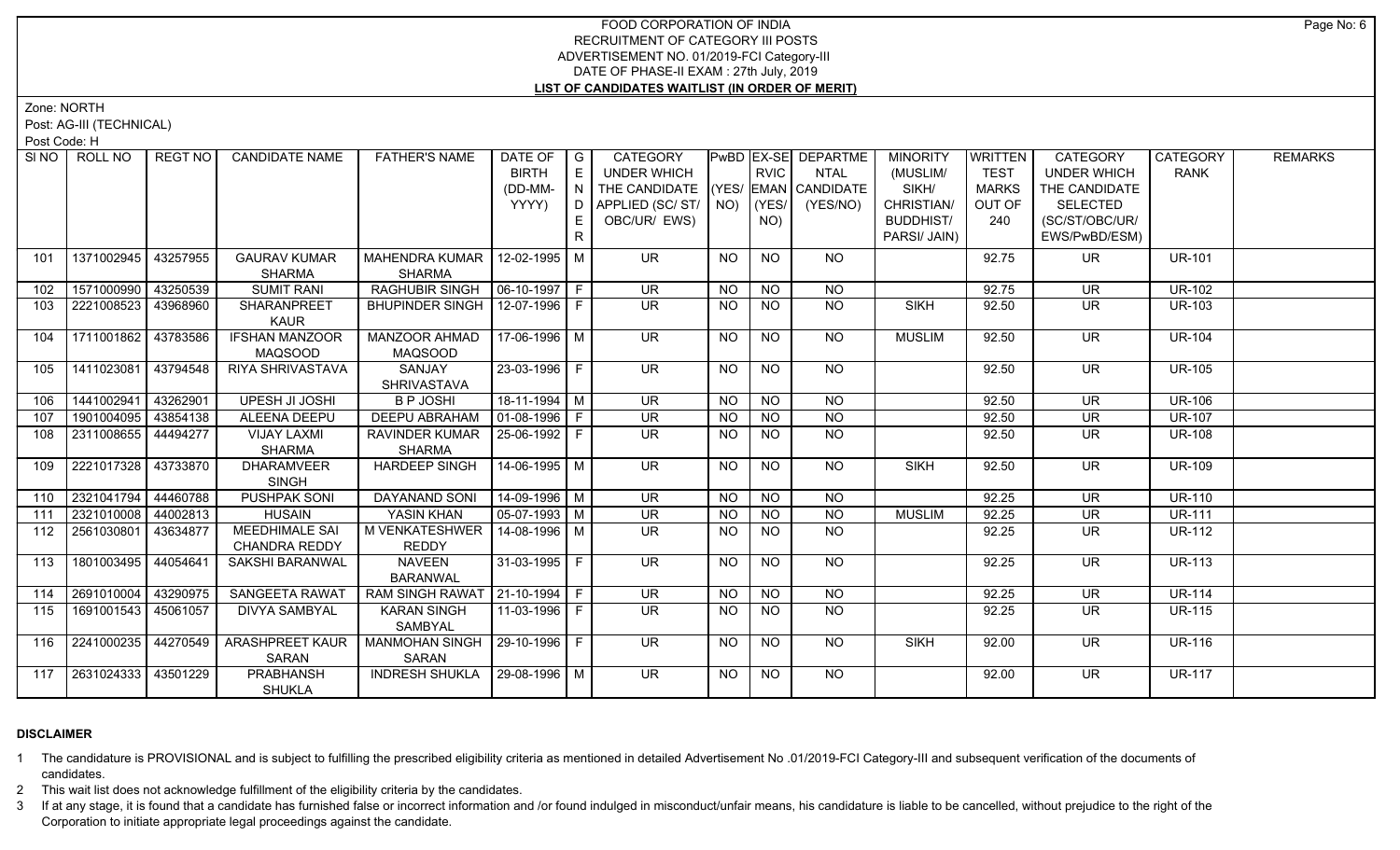Zone: NORTH

Post: AG-III (TECHNICAL)

Post Code: H

| SI NO I | ROLL NO             | REGT NO  | <b>CANDIDATE NAME</b>                | <b>FATHER'S NAME</b>            | DATE OF                | $\overline{\phantom{a}}$ G | CATEGORY                           |                |                 | PwBD EX-SE DEPARTME | <b>MINORITY</b>  | <b>WRITTEN</b> | CATEGORY                 | CATEGORY      | <b>REMARKS</b> |
|---------|---------------------|----------|--------------------------------------|---------------------------------|------------------------|----------------------------|------------------------------------|----------------|-----------------|---------------------|------------------|----------------|--------------------------|---------------|----------------|
|         |                     |          |                                      |                                 | <b>BIRTH</b>           | E                          | <b>UNDER WHICH</b>                 |                | RVIC            | <b>NTAL</b>         | (MUSLIM/         | <b>TEST</b>    | <b>UNDER WHICH</b>       | <b>RANK</b>   |                |
|         |                     |          |                                      |                                 | (DD-MM-                | N                          | THE CANDIDATE (YES/ EMAN CANDIDATE |                |                 |                     | SIKH/            | <b>MARKS</b>   | THE CANDIDATE            |               |                |
|         |                     |          |                                      |                                 | YYYY)                  | D                          | APPLIED (SC/ST/                    | NO)            | (YES/           | (YES/NO)            | CHRISTIAN/       | OUT OF         | <b>SELECTED</b>          |               |                |
|         |                     |          |                                      |                                 |                        | E.                         | OBC/UR/ EWS)                       |                | NO)             |                     | <b>BUDDHIST/</b> | 240            | (SC/ST/OBC/UR/           |               |                |
|         |                     |          |                                      |                                 |                        | R                          |                                    |                |                 |                     | PARSI/ JAIN)     |                | EWS/PwBD/ESM)            |               |                |
| 118     | 2561011079          | 43027839 | <b>MANOJ CHAUDHARY</b>               | <b>RAM DEV</b>                  | 12-06-1996 M           |                            | <b>UR</b>                          | <b>NO</b>      | <b>NO</b>       | <b>NO</b>           |                  | 92.00          | UR.                      | <b>UR-118</b> |                |
|         |                     |          |                                      | CHAUDHARY                       |                        |                            |                                    |                |                 |                     |                  |                |                          |               |                |
| 119     | 1431004259          | 43785435 | <b>ANSHITA SINGH</b>                 | <b>HARI PAL SINGH</b>           | 28-09-1996 F           |                            | <b>UR</b>                          | <b>NO</b>      | <b>NO</b>       | <b>NO</b>           |                  | 92.00          | <b>UR</b>                | <b>UR-119</b> |                |
| 120     | 1411113500 43594629 |          | SOUMYA YADAV                         | RAJENDRA SINGH                  | 22-03-1995 F           |                            | $\overline{\mathsf{UR}}$           | <b>NO</b>      | <b>NO</b>       | $\overline{NQ}$     |                  | 92.00          | <b>UR</b>                | <b>UR-120</b> |                |
|         |                     |          |                                      | YADAV                           |                        |                            |                                    |                |                 |                     |                  |                |                          |               |                |
| 121     | 2291003690          | 44897836 | <b>NAVEEN</b>                        | <b>NARAYAN LAL</b>              | 16-04-1994 M           |                            | <b>OBC</b>                         | NO.            | <b>NO</b>       | <b>NO</b>           |                  | 91.75          | <b>UR</b>                | <b>UR-121</b> |                |
|         |                     |          | CHAUDHARY                            | CHAUDHARY                       |                        |                            |                                    |                |                 |                     |                  |                |                          |               |                |
| 122     | 1411000454          | 43550321 | <b>PRATIBHA SINGH</b>                | <b>RAM SAHAI SINGH</b>          | 09-09-1995 F           |                            | OBC                                | N <sub>O</sub> | N <sub>O</sub>  | N <sub>O</sub>      |                  | 91.75          | $\overline{\mathsf{UR}}$ | <b>UR-122</b> |                |
| 123     | 1691000483          | 44940677 | SHIVALIKA SHAN                       | <b>SATISH KUMAR</b>             | 25-12-1993 F           |                            | $\overline{\mathsf{UR}}$           | <b>NO</b>      | N <sub>O</sub>  | N <sub>O</sub>      |                  | 91.75          | $\overline{\mathsf{UR}}$ | <b>UR-123</b> |                |
| 124     | 1591002695          | 43978902 | <b>TANU</b>                          | <b>SUKHBIR SINGH</b>            | 06-02-1992 F           |                            | <b>UR</b>                          | <b>NO</b>      | <b>NO</b>       | N <sub>O</sub>      |                  | 91.50          | <b>UR</b>                | <b>UR-124</b> |                |
| 125     | 2221002301          | 43960542 | <b>SIMRANJEET SINGH</b>              | <b>KARAM SINGH</b>              | $17-05-1993$ M         |                            | $\overline{\mathsf{UR}}$           | <b>NO</b>      | $\overline{NO}$ | <b>NO</b>           | <b>SIKH</b>      | 91.50          | $\overline{\mathsf{UR}}$ | <b>UR-125</b> |                |
|         |                     |          | <b>ROMANA</b>                        | <b>ROMANA</b>                   |                        |                            |                                    |                |                 |                     |                  |                |                          |               |                |
| 126     | 1561009549          | 43048598 | <b>MEENAKSHI</b>                     | <b>OMPAL SINGH</b>              | 19-08-1992 F           |                            | $\overline{\mathsf{UR}}$           | <b>NO</b>      | $N$ O           | N <sub>O</sub>      |                  | 91.50          | <b>UR</b>                | <b>UR-126</b> |                |
| 127     | 1371009047          | 43835906 | <b>AYUSHI SHARMA</b>                 | <b>ARUN KUMAR</b>               | $19-10-1993$ F         |                            | $\overline{\mathsf{UR}}$           | $N$ O          | N <sub>O</sub>  | N <sub>O</sub>      |                  | 91.50          | $\overline{\mathsf{UR}}$ | $UR-127$      |                |
| 128     | 2471018467          | 43880308 | <b>KODARI SHARATH</b>                | KODARI RAMULU                   | 24-08-1995 M           |                            | OBC                                | <b>NO</b>      | N <sub>O</sub>  | $N$ O               |                  | 91.25          | $\overline{\mathsf{UR}}$ | <b>UR-128</b> |                |
| 129     | 1351035235          | 43918967 | <b>CHANDRA</b><br><b>AMIT GAURAV</b> | DHIRENDRA SINGH                 | 26-01-1993 M           |                            | <b>UR</b>                          | NO.            | <b>NO</b>       | <b>NO</b>           |                  | 91.00          | <b>UR</b>                | <b>UR-129</b> |                |
| 130     | 1861007093          | 44446172 | <b>JEENA MARY</b>                    | V L JOSE                        | 22-09-1992 F           |                            | <b>UR</b>                          | <b>NO</b>      | NO              | <b>NO</b>           | <b>CHRISTIAN</b> | 91.00          | <b>UR</b>                | <b>UR-130</b> |                |
| 131     | 1571000926          | 43659860 | KANIKA NAGPAL                        | <b>HANSRAJ NAGPAL</b>           | $ 20 - 12 - 1992 $ F   |                            | <b>UR</b>                          | <b>NO</b>      | <b>NO</b>       | $N$ O               |                  | 91.00          | <b>UR</b>                | <b>UR-131</b> |                |
| 132     | 2321060916 44858088 |          | <b>JUGAL KISHOR</b>                  | <b>NANU RAM</b>                 | 10-03-1995   M         |                            | UR.                                | <b>NO</b>      | <b>NO</b>       | $N$ O               |                  | 91.00          | <b>UR</b>                | <b>UR-132</b> |                |
|         |                     |          | PHOOLBHATI                           |                                 |                        |                            |                                    |                |                 |                     |                  |                |                          |               |                |
| 133     | 2541017047          | 43461404 | <b>SAHAJ GUPTA</b>                   | KISHAN PAL GUPTA                | 14-09-1997 M           |                            | <b>UR</b>                          | <b>NO</b>      | <b>NO</b>       | <b>NO</b>           |                  | 91.00          | <b>UR</b>                | $UR-133$      |                |
| 134     | 2301010554          | 44134002 | YASH GAUR                            | SURENDER KUMAR   17-06-1995   M |                        |                            | UR.                                | <b>NO</b>      | <b>NO</b>       | <b>NO</b>           |                  | 90.75          | <b>UR</b>                | <b>UR-134</b> |                |
| 135     | 1691004409          | 43696151 | <b>GOURAV SHARMA</b>                 | <b>RAVINDER KUMAR</b>           | 18-03-1995 M           |                            | <b>UR</b>                          | <b>NO</b>      | <b>NO</b>       | $\overline{N}$      |                  | 90.75          | <b>UR</b>                | <b>UR-135</b> |                |
| 136     | 2701001530          | 44368715 | <b>ARUN SINGH</b>                    | SOVENDRA SINGH                  | 28-12-1996 M           |                            | OBC                                | <b>NO</b>      | <b>NO</b>       | $\overline{NQ}$     |                  | 90.75          | <b>UR</b>                | <b>UR-136</b> |                |
|         |                     |          | <b>BHANDARI</b>                      | <b>BHANDARI</b>                 |                        |                            |                                    |                |                 |                     |                  |                |                          |               |                |
| 137     | 1861006841          | 43847554 | <b>BHARATH MOHAN</b>                 | <b>MOHAN KUMAR</b>              | $\boxed{01-05-1993}$ M |                            | $\overline{\mathsf{UR}}$           | <b>NO</b>      | <b>NO</b>       | <b>NO</b>           |                  | 90.75          | <b>UR</b>                | <b>UR-137</b> |                |
| 138     | 1711000544          | 45086391 | <b>SYED MASHHAD</b>                  | SYED AIJAZ AHMAD                | 10-06-1992 M           |                            | UR.                                | NO.            | NO.             | <b>NO</b>           | <b>MUSLIM</b>    | 90.75          | UR.                      | <b>UR-138</b> |                |
|         |                     |          | <b>ANDRABI</b>                       | <b>ANDRABI</b>                  |                        |                            |                                    |                |                 |                     |                  |                |                          |               |                |

# **DISCLAIMER**

1 The candidature is PROVISIONAL and is subject to fulfilling the prescribed eligibility criteria as mentioned in detailed Advertisement No .01/2019-FCI Category-III and subsequent verification of the documents of candidates.

2 This wait list does not acknowledge fulfillment of the eligibility criteria by the candidates.

3 If at any stage, it is found that a candidate has furnished false or incorrect information and /or found indulged in misconduct/unfair means, his candidature is liable to be cancelled, without prejudice to the right of t Corporation to initiate appropriate legal proceedings against the candidate.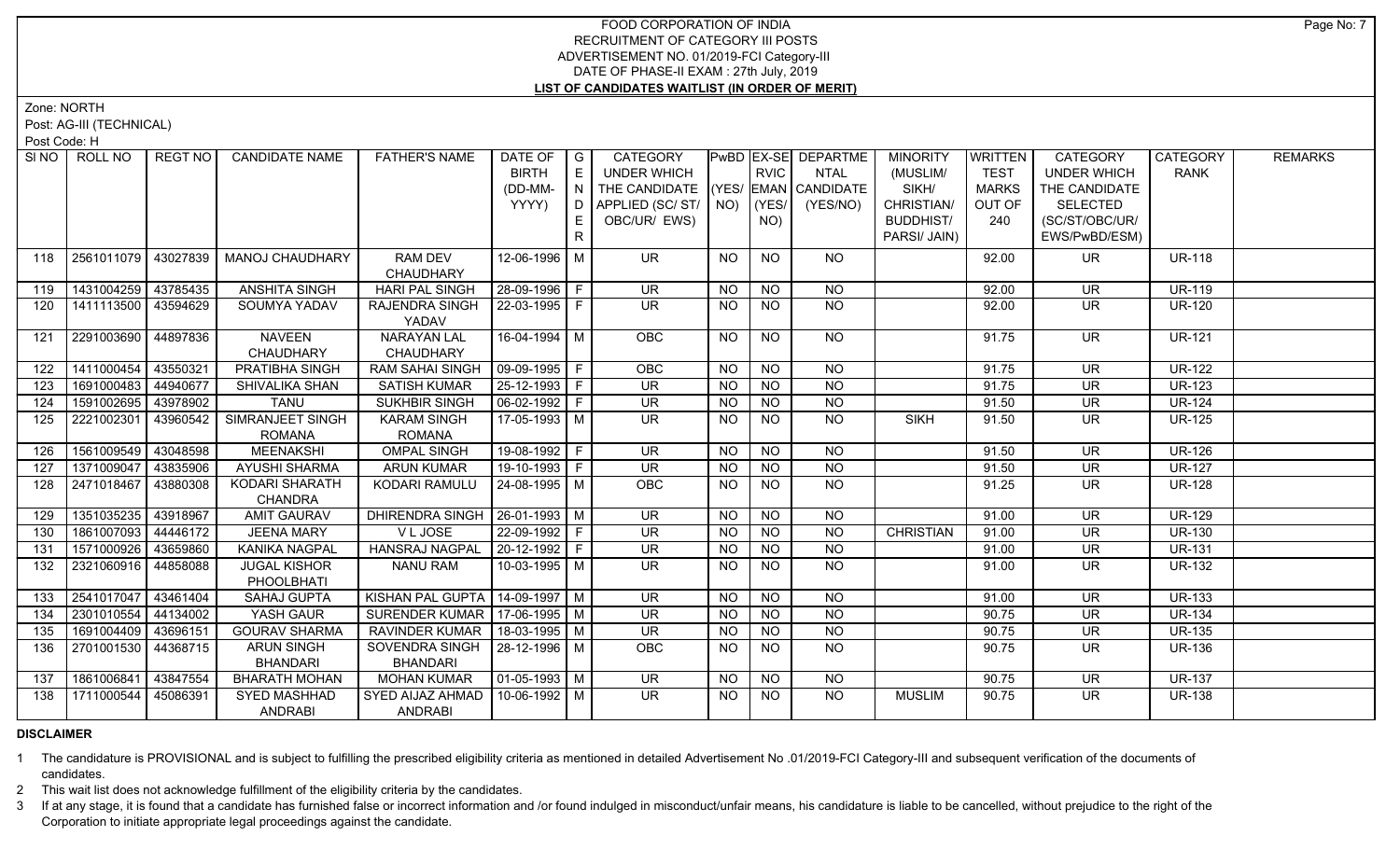Zone: NORTH

Post: AG-III (TECHNICAL)

Post Code: H

|     |            |                                                                                                                                                                                                                |                                                                          |                                      | <b>BIRTH</b>                    | E              | UNDER WHICH                                                                                                                                                                                                                                                                                                                                                                            |                                          |                 |                  |                             |              |                          |               |               |
|-----|------------|----------------------------------------------------------------------------------------------------------------------------------------------------------------------------------------------------------------|--------------------------------------------------------------------------|--------------------------------------|---------------------------------|----------------|----------------------------------------------------------------------------------------------------------------------------------------------------------------------------------------------------------------------------------------------------------------------------------------------------------------------------------------------------------------------------------------|------------------------------------------|-----------------|------------------|-----------------------------|--------------|--------------------------|---------------|---------------|
|     |            |                                                                                                                                                                                                                |                                                                          |                                      |                                 |                |                                                                                                                                                                                                                                                                                                                                                                                        |                                          | <b>RVIC</b>     | <b>NTAL</b>      | (MUSLIM/                    | <b>TEST</b>  | <b>UNDER WHICH</b>       | <b>RANK</b>   |               |
|     |            |                                                                                                                                                                                                                |                                                                          |                                      | (DD-MM-                         | N              | THE CANDIDATE (YES/ EMAN CANDIDATE                                                                                                                                                                                                                                                                                                                                                     |                                          |                 |                  | SIKH/                       | <b>MARKS</b> | THE CANDIDATE            |               |               |
|     |            |                                                                                                                                                                                                                |                                                                          |                                      | YYYY)                           | D              | APPLIED (SC/ ST/   NO)                                                                                                                                                                                                                                                                                                                                                                 |                                          | (YES/           | (YES/NO)         | CHRISTIAN/                  | OUT OF       | <b>SELECTED</b>          |               |               |
|     |            |                                                                                                                                                                                                                |                                                                          |                                      |                                 |                | OBC/UR/ EWS)                                                                                                                                                                                                                                                                                                                                                                           |                                          | NO)             |                  | <b>BUDDHIST/</b>            | 240          | (SC/ST/OBC/UR/           |               |               |
|     |            |                                                                                                                                                                                                                |                                                                          |                                      |                                 | R.             |                                                                                                                                                                                                                                                                                                                                                                                        |                                          |                 |                  | PARSI/ JAIN)                |              | EWS/PwBD/ESM)            |               |               |
| 139 | 1411071873 | 44163954                                                                                                                                                                                                       | <b>TUSHAR BHATI</b>                                                      | <b>SUNIL BHATI</b>                   |                                 |                | <b>UR</b>                                                                                                                                                                                                                                                                                                                                                                              | <b>NO</b>                                | <b>NO</b>       | <b>NO</b>        |                             | 90.75        | <b>UR</b>                | <b>UR-139</b> |               |
| 140 |            | 43861304                                                                                                                                                                                                       | <b>MANPREET KAUR</b>                                                     | <b>MANJEET SINGH</b>                 |                                 |                | <b>UR</b>                                                                                                                                                                                                                                                                                                                                                                              | <b>NO</b>                                |                 |                  | <b>SIKH</b>                 | 90.75        | <b>UR</b>                | <b>UR-140</b> |               |
| 141 |            | 43209384                                                                                                                                                                                                       | <b>VIKAS TRIPATHI</b>                                                    | <b>RAJPAL TRIPATHI</b>               |                                 |                | $\overline{\mathsf{UR}}$                                                                                                                                                                                                                                                                                                                                                               | <b>NO</b>                                | NO              | $N$ O            |                             | 90.75        | <b>UR</b>                | <b>UR-141</b> |               |
| 142 |            | 43392905                                                                                                                                                                                                       | <b>ARUN ROHILLA</b>                                                      | <b>JAGDISH ROHILLA</b>               |                                 |                | OBC                                                                                                                                                                                                                                                                                                                                                                                    | <b>NO</b>                                | <b>NO</b>       | <b>NO</b>        |                             | 90.50        | UR                       | <b>UR-142</b> |               |
| 143 |            | 43189904                                                                                                                                                                                                       | <b>BHUMIKA</b>                                                           | <b>HARISH CHANDER</b>                |                                 |                | <b>UR</b>                                                                                                                                                                                                                                                                                                                                                                              | <b>NO</b>                                | N <sub>O</sub>  | N <sub>O</sub>   |                             | 90.25        | <b>UR</b>                | <b>UR-143</b> |               |
| 144 | 1411058103 | 43620510                                                                                                                                                                                                       | <b>SHIVANI SHARMA</b>                                                    | <b>MANOJ KUMAR</b>                   |                                 |                | <b>UR</b>                                                                                                                                                                                                                                                                                                                                                                              | <b>NO</b>                                | <b>NO</b>       | NO               |                             | 90.25        | <b>UR</b>                | <b>UR-144</b> |               |
| 145 |            | 45146470                                                                                                                                                                                                       | <b>SHIV PRAKASH</b>                                                      |                                      |                                 |                | EWS                                                                                                                                                                                                                                                                                                                                                                                    | <b>NO</b>                                | NO              | <b>NO</b>        |                             | 90.25        | UR; EWS                  | <b>UR-145</b> |               |
|     |            |                                                                                                                                                                                                                | <b>TIWARI</b>                                                            |                                      |                                 |                |                                                                                                                                                                                                                                                                                                                                                                                        |                                          |                 |                  |                             |              |                          |               |               |
| 146 |            |                                                                                                                                                                                                                | <b>SINGH</b>                                                             |                                      |                                 |                | <b>UR</b>                                                                                                                                                                                                                                                                                                                                                                              | <b>NO</b>                                |                 |                  |                             | 90.25        | <b>UR</b>                |               |               |
| 147 |            | 43991284                                                                                                                                                                                                       | <b>SONAKSHI</b>                                                          | PARMOD KUMAR                         |                                 |                | <b>UR</b>                                                                                                                                                                                                                                                                                                                                                                              | <b>NO</b>                                | <b>NO</b>       | NO.              |                             | 90.25        | UR                       | <b>UR-147</b> |               |
| 148 |            | 43984556                                                                                                                                                                                                       | <b>BRAHMEET KAUR</b>                                                     | <b>JASVINDER SINGH</b>               |                                 |                | <b>UR</b>                                                                                                                                                                                                                                                                                                                                                                              | <b>NO</b>                                | $\overline{NQ}$ | $\overline{NO}$  | <b>SIKH</b>                 | 90.25        | <b>UR</b>                | <b>UR-148</b> |               |
| 149 |            |                                                                                                                                                                                                                | <b>MANSI GUPTA</b>                                                       | <b>GAYA PRASAD</b><br><b>GUPTA</b>   |                                 |                | $\overline{\mathsf{UR}}$                                                                                                                                                                                                                                                                                                                                                               | <b>NO</b>                                | <b>NO</b>       | <b>NO</b>        |                             | 90.25        | <b>UR</b>                | <b>UR-149</b> |               |
| 150 |            | 43104978                                                                                                                                                                                                       | SHIVAM SRIVASTAV                                                         | <b>GIRVAR SHANKER</b><br>SRIVASTAV   |                                 |                | EWS                                                                                                                                                                                                                                                                                                                                                                                    | <b>NO</b>                                | <b>NO</b>       | NO               |                             | 90.25        | UR; EWS                  | <b>UR-150</b> |               |
| 151 |            | 43391274                                                                                                                                                                                                       | <b>VISHAL SINGH</b><br>LATHER                                            | LATHER                               |                                 |                | <b>UR</b>                                                                                                                                                                                                                                                                                                                                                                              | <b>NO</b>                                | <b>NO</b>       | NO               |                             | 90.25        | <b>UR</b>                | <b>UR-151</b> |               |
| 152 |            | 43860588                                                                                                                                                                                                       | SHIVA SHUKLA                                                             | <b>HARIHAR DATT</b><br><b>SHUKLA</b> |                                 |                | <b>UR</b>                                                                                                                                                                                                                                                                                                                                                                              | <b>NO</b>                                | <b>NO</b>       | NO               |                             | 90.25        | <b>UR</b>                | <b>UR-152</b> |               |
| 153 |            | 44129630                                                                                                                                                                                                       | <b>POOJA</b>                                                             | <b>SAJJAN SINGH</b>                  |                                 |                | $\overline{\mathsf{UR}}$                                                                                                                                                                                                                                                                                                                                                               | $\overline{NO}$                          | $\overline{NQ}$ | $N$ <sup>O</sup> |                             | 90.00        | $\overline{\mathsf{UR}}$ | <b>UR-153</b> |               |
| 154 |            | 45032173                                                                                                                                                                                                       | <b>NIKITA RANI</b>                                                       | <b>CHIRANJI LAL</b>                  |                                 |                | <b>UR</b>                                                                                                                                                                                                                                                                                                                                                                              | <b>NO</b>                                | $\overline{N}$  | $\overline{NO}$  |                             | 90.00        | $\overline{\mathsf{UR}}$ | <b>UR-154</b> |               |
| 155 |            | 44897973                                                                                                                                                                                                       | SHUBHAM SETHI                                                            | SUBHASH CHAND                        |                                 |                | UR.                                                                                                                                                                                                                                                                                                                                                                                    | NO.                                      | NO.             | NO               | JAIN                        | 90.00        | UR.                      | <b>UR-155</b> |               |
|     |            |                                                                                                                                                                                                                |                                                                          | <b>SETHI</b>                         |                                 |                |                                                                                                                                                                                                                                                                                                                                                                                        |                                          |                 |                  |                             |              |                          |               |               |
| 156 |            | 44427621                                                                                                                                                                                                       | <b>MANISHA GUPTA</b>                                                     | <b>CHHATAR PAL</b><br><b>GUPTA</b>   |                                 |                | <b>UR</b>                                                                                                                                                                                                                                                                                                                                                                              | <b>NO</b>                                | <b>NO</b>       | NO               |                             | 90.00        | <b>UR</b>                | <b>UR-156</b> |               |
| 157 |            | 43896713                                                                                                                                                                                                       | <b>CHARUL JAIN</b>                                                       | SURESH JAIN                          |                                 |                | <b>UR</b>                                                                                                                                                                                                                                                                                                                                                                              | <b>NO</b>                                | <b>NO</b>       | NO.              | <b>JAIN</b>                 | 90.00        | <b>UR</b>                | <b>UR-157</b> |               |
| 158 |            |                                                                                                                                                                                                                | <b>TOSHITA KALKANA</b>                                                   | <b>SURJIT KUMAR</b>                  |                                 |                | <b>OBC</b>                                                                                                                                                                                                                                                                                                                                                                             | $N$ <sup><math>\overline{O}</math></sup> | $N$ O           | NO.              |                             | 89.75        | <b>UR</b>                | <b>UR-158</b> |               |
|     |            | 2241004681<br>2631008607<br>1411001363<br>1451000120<br>2561017852<br>1921023162<br>1371012194<br>2221005033<br>1411092423<br>2631018681<br>1411013239<br>2221014464<br>2291001550<br>1411013457<br>2361001799 | 43772429<br>2621027918 43488432<br>  1411116386  <br>1411064294 44603780 | <b>SUMIT KUMAR</b>                   | <b>VIKRAM SINGH</b><br>SACHDEVA | SAMUNDER SINGH | 24-08-1994 M<br>16-05-1995   F<br>16-02-1994 M<br>10-06-1996 M<br>$14 - 12 - 1993$ F<br>21-10-1997 F<br>DAYA NAND TIWARI   01-12-1994   M<br>$11 - 12 - 1994$ M<br>16-06-1994 F<br>$ 01-06-1996 F$<br>14-08-1996 F<br>19-08-1997   M<br>$30 - 03 - 1998$ M<br>  09-01-1993   F<br>31-12-1997 F<br>$17-02-1998$ F<br>10-04-1994   M<br>21-03-1998 F<br>16-02-1996 F<br>  09-07-1995   F |                                          |                 | NO<br><b>NO</b>  | N <sub>O</sub><br><b>NO</b> |              |                          |               | <b>UR-146</b> |

## **DISCLAIMER**

1 The candidature is PROVISIONAL and is subject to fulfilling the prescribed eligibility criteria as mentioned in detailed Advertisement No .01/2019-FCI Category-III and subsequent verification of the documents of candidates.

2 This wait list does not acknowledge fulfillment of the eligibility criteria by the candidates.

3 If at any stage, it is found that a candidate has furnished false or incorrect information and /or found indulged in misconduct/unfair means, his candidature is liable to be cancelled, without prejudice to the right of t Corporation to initiate appropriate legal proceedings against the candidate.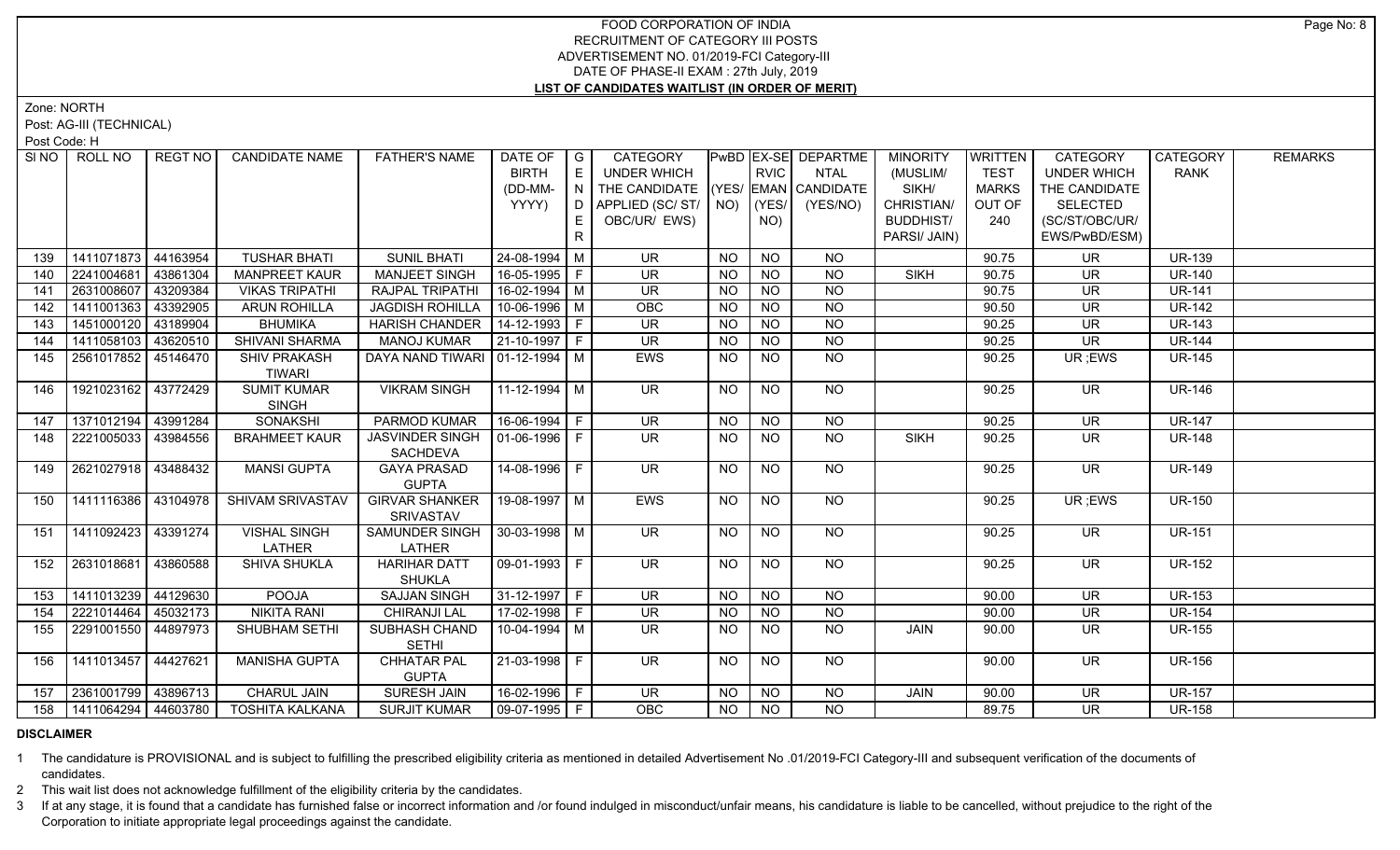Zone: NORTH

Post: AG-III (TECHNICAL)

Post Code: H

| SI NO | ROLL NO             | REGT NO  | <b>CANDIDATE NAME</b>   | <b>FATHER'S NAME</b>              | DATE OF            | $\overline{\phantom{a}}$ G | CATEGORY                           |                |                | PwBD EX-SE DEPARTME | <b>MINORITY</b>  | <b>WRITTEN</b> | CATEGORY           | <b>CATEGORY</b> | <b>REMARKS</b> |
|-------|---------------------|----------|-------------------------|-----------------------------------|--------------------|----------------------------|------------------------------------|----------------|----------------|---------------------|------------------|----------------|--------------------|-----------------|----------------|
|       |                     |          |                         |                                   | <b>BIRTH</b>       | E                          | <b>UNDER WHICH</b>                 |                | <b>RVIC</b>    | <b>NTAL</b>         | (MUSLIM/         | <b>TEST</b>    | <b>UNDER WHICH</b> | <b>RANK</b>     |                |
|       |                     |          |                         |                                   | (DD-MM-            | N                          | THE CANDIDATE (YES/ EMAN CANDIDATE |                |                |                     | SIKH/            | <b>MARKS</b>   | THE CANDIDATE      |                 |                |
|       |                     |          |                         |                                   | YYYY)              | D                          | APPLIED (SC/ST/                    | NO)            | YES/           | (YES/NO)            | CHRISTIAN/       | OUT OF         | <b>SELECTED</b>    |                 |                |
|       |                     |          |                         |                                   |                    | E                          | OBC/UR/ EWS)                       |                | NO)            |                     | <b>BUDDHIST/</b> | 240            | (SC/ST/OBC/UR/     |                 |                |
|       |                     |          |                         |                                   |                    | R                          |                                    |                |                |                     | PARSI/ JAIN)     |                | EWS/PwBD/ESM)      |                 |                |
| 159   | 2321089509          | 44103176 | OM PRAKASH              | <b>RAM PRASAD</b>                 | 10-08-1995 M       |                            | <b>UR</b>                          | <b>NO</b>      | <b>NO</b>      | <b>NO</b>           |                  | 89.75          | UR.                | <b>UR-159</b>   |                |
|       |                     |          | CHOUDHARY               | <b>CHOUDHARY</b>                  |                    |                            |                                    |                |                |                     |                  |                |                    |                 |                |
| 160   | 1561008050 43609461 |          | <b>VISHAL KAUSHIK</b>   | <b>BHAGWAT</b>                    | 15-12-1996 M       |                            | <b>EWS</b>                         | <b>NO</b>      | <b>NO</b>      | NO                  |                  | 89.75          | UR; EWS            | <b>UR-160</b>   |                |
|       |                     |          |                         | SAWRUP KAUSHIK                    |                    |                            |                                    |                |                |                     |                  |                |                    |                 |                |
| 161   | 2291001320          | 44899502 | <b>JAYA MANGHNANI</b>   | <b>KISHAN CHAND</b>               | $09-11-1994$ F     |                            | $\overline{\mathsf{UR}}$           | NO             | <b>NO</b>      | NO                  |                  | 89.75          | UR.                | <b>UR-161</b>   |                |
|       |                     |          |                         | <b>MANGHNANI</b>                  |                    |                            |                                    |                |                |                     |                  |                |                    |                 |                |
| 162   | 2471011469 44895508 |          | <b>SAHITYA</b>          | MRVL                              | $08-12-1994$ M     |                            | $\overline{\mathsf{UR}}$           | <b>NO</b>      | <b>NO</b>      | $N$ <sup>O</sup>    |                  | 89.75          | UR.                | <b>UR-162</b>   |                |
|       |                     |          | MANGALAMPALLI           | NARASIMHAM                        |                    |                            |                                    |                |                |                     |                  |                |                    |                 |                |
| 163   | 2571003936 44038457 |          | <b>VAISHNAVI SAXENA</b> | <b>RAN KUMAR</b>                  | $03-07-1997$ F     |                            | <b>OBC</b>                         | NO             | <b>NO</b>      | $N$ O               |                  | 89.50          | <b>UR</b>          | <b>UR-163</b>   |                |
|       |                     |          |                         | SAXENA                            |                    |                            |                                    |                |                |                     |                  |                |                    |                 |                |
| 164   | 1411074584          | 43422235 | SONIKA DODHWAL          | <b>RAJPAL SINGH</b>               | 10-07-1992 F       |                            | $\overline{\mathsf{UR}}$           | <b>NO</b>      | NO             | $N$ O               |                  | 89.25          | <b>UR</b>          | <b>UR-164</b>   |                |
| 165   | 2211003473          | 43979702 | <b>GURKIRAT KAUR</b>    | <b>RANBIR SINGH</b>               | $07-12-1996$ F     |                            | UR                                 | <b>NO</b>      | <b>NO</b>      | $N$ O               | <b>SIKH</b>      | 89.25          | <b>UR</b>          | <b>UR-165</b>   |                |
| 166   | 2711006443          | 43099275 | <b>SHEKHAR SAINI</b>    | <b>HEMRAJ</b>                     | $06 - 02 - 1995$ M |                            | OBC                                | $N$ O          | $N$ O          | $N$ O               |                  | 89.25          | UR                 | <b>UR-166</b>   |                |
| 167   | 1371015067          | 44204745 | YADVEER KAUR            | <b>GURMAIL SINGH</b>              | 18-10-1997 F       |                            | UR.                                | <b>NO</b>      | <b>NO</b>      | <b>NO</b>           | <b>SIKH</b>      | 89.25          | <b>UR</b>          | <b>UR-167</b>   |                |
|       |                     |          | SIDHU                   |                                   |                    |                            |                                    |                |                |                     |                  |                |                    |                 |                |
| 168   | 1951011340 44738673 |          | ANKITA SHARMA           | <b>DINESH KUMAR</b>               | 20-01-1995 F       |                            | UR.                                | NO             | <b>NO</b>      | NO                  |                  | 89.25          | <b>UR</b>          | <b>UR-168</b>   |                |
|       |                     |          |                         | <b>SHARMA</b>                     |                    |                            |                                    |                |                |                     |                  |                |                    |                 |                |
| 169   | 1721002391          | 43164259 | ANWANTI KUMARI          | <b>RAM NARAYAN</b>                | 23-07-1993 F       |                            | OBC                                | <b>NO</b>      | <b>NO</b>      | <b>NO</b>           |                  | 89.25          | <b>UR</b>          | <b>UR-169</b>   |                |
|       |                     |          |                         | <b>MAHTO</b>                      |                    |                            |                                    |                |                |                     |                  |                |                    |                 |                |
| 170   | 2221010421          | 44180964 | <b>HARSH BANSAL</b>     | BHIM SAIN BANSAL   20-07-1994   M |                    |                            | <b>UR</b>                          | NO             | <b>NO</b>      | <b>NO</b>           |                  | 89.25          | <b>UR</b>          | <b>UR-170</b>   |                |
| 171   | 1591014945          | 45097681 | <b>TARUN KUMAR</b>      | <b>RAGHUBIR SINGH</b>             | 27-08-1992 M       |                            | EWS                                | <b>NO</b>      | <b>NO</b>      | $\overline{NO}$     |                  | 89.00          | UR ;EWS            | <b>UR-171</b>   |                |
| 172   | 1581003382          | 44730743 | <b>JASWINDER SINGH</b>  | <b>MOHINDER SINGH</b>             | 15-10-1992 M       |                            | $\overline{\mathsf{UR}}$           | N <sub>O</sub> | N <sub>O</sub> | $N$ O               | <b>SIKH</b>      | 89.00          | <b>UR</b>          | <b>UR-172</b>   |                |
| 173   | 1821002414          | 43027885 | LAVANYA M C             | CHANDRASHEKHA   21-08-1992   F    |                    |                            | <b>UR</b>                          | NO.            | <b>NO</b>      | N <sub>O</sub>      |                  | 89.00          | <b>UR</b>          | <b>UR-173</b>   |                |
|       |                     |          |                         | RKR                               |                    |                            |                                    |                |                |                     |                  |                |                    |                 |                |
| 174   | 2631008378          | 43439910 | <b>DEBASISH PRUSTY</b>  | <b>JAYDEV PRUSTY</b>              | 13-05-1992 M       |                            | OBC                                | NO.            | <b>NO</b>      | <b>NO</b>           |                  | 89.00          | <b>UR</b>          | <b>UR-174</b>   |                |
| 175   | 1411035725 43118903 |          | <b>ALOK PANDEY</b>      | <b>B R PANDEY</b>                 | 20-10-1995 M       |                            | $\overline{\mathsf{UR}}$           | <b>NO</b>      | N <sub>O</sub> | $N$ O               |                  | 89.00          | <b>UR</b>          | <b>UR-175</b>   |                |
| 176   | 1351024518 44607118 |          | <b>TUSHAR ANAND</b>     | <b>LALAN SINGH</b>                | 26-06-1992 M       |                            | <b>UR</b>                          | <b>NO</b>      | <b>NO</b>      | $N$ O               |                  | 89.00          | UR                 | <b>UR-176</b>   |                |
| 177   | 2321087530 43753852 |          | <b>DIPAK SHARMA</b>     | <b>GOPAL LAL</b>                  | $05-04-1994$ M     |                            | $\overline{\mathsf{UR}}$           | <b>NO</b>      | NO.            | N <sub>O</sub>      |                  | 89.00          | <b>UR</b>          | <b>UR-177</b>   |                |
|       |                     |          |                         | <b>SHARMA</b>                     |                    |                            |                                    |                |                |                     |                  |                |                    |                 |                |

## **DISCLAIMER**

1 The candidature is PROVISIONAL and is subject to fulfilling the prescribed eligibility criteria as mentioned in detailed Advertisement No .01/2019-FCI Category-III and subsequent verification of the documents of candidates.

2 This wait list does not acknowledge fulfillment of the eligibility criteria by the candidates.

3 If at any stage, it is found that a candidate has furnished false or incorrect information and /or found indulged in misconduct/unfair means, his candidature is liable to be cancelled, without prejudice to the right of t Corporation to initiate appropriate legal proceedings against the candidate.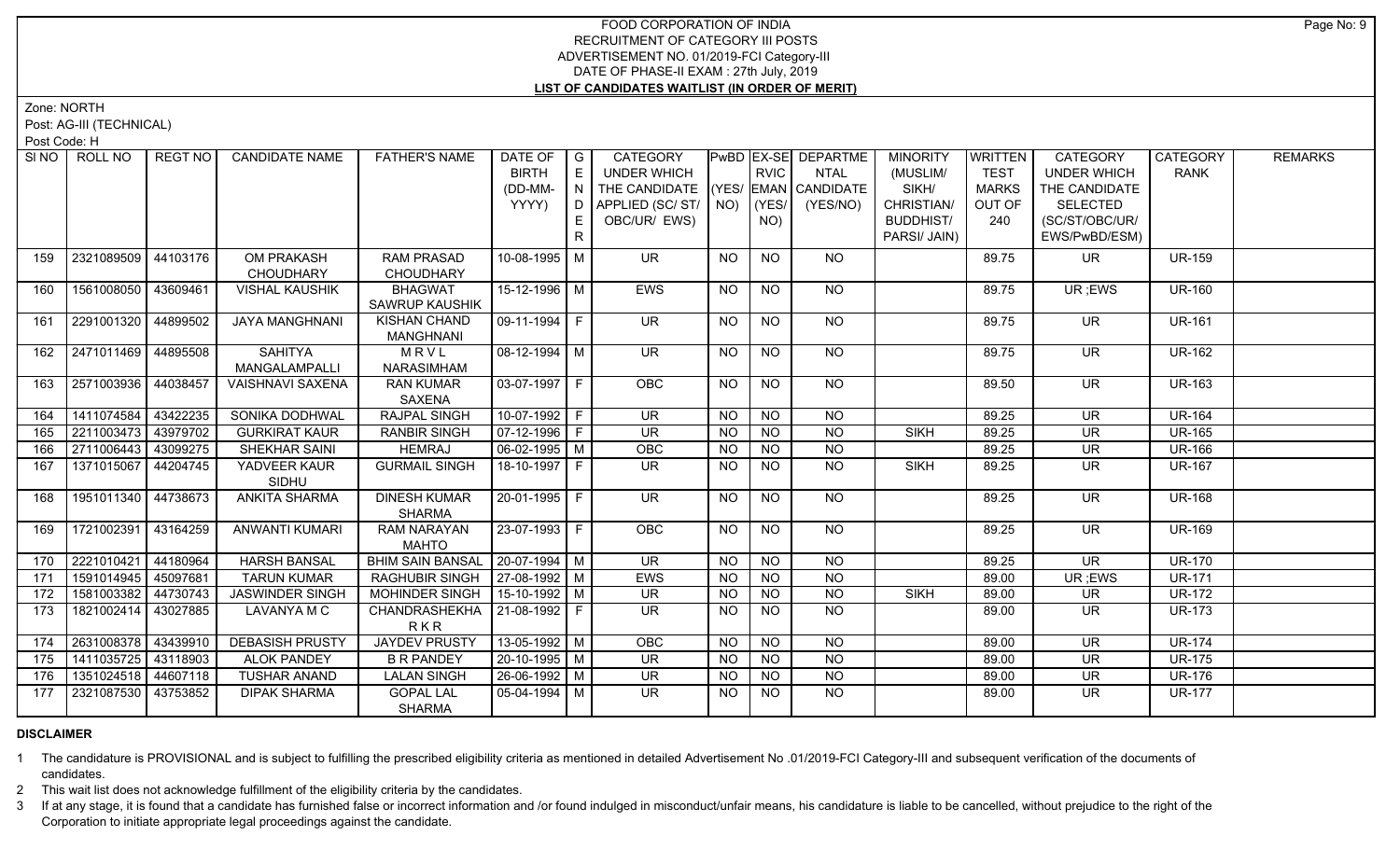Zone: NORTH

Post: AG-III (TECHNICAL)

Post Code: H

|     | SINO   ROLL NO      | REGT NO I | <b>CANDIDATE NAME</b>                    | <b>FATHER'S NAME</b>             | DATE OF                | $\overline{\phantom{a}}$ G | CATEGORY                           |           |                | PwBD EX-SE DEPARTME | <b>MINORITY</b>  | <b>WRITTEN</b> | <b>CATEGORY</b>          | CATEGORY            | <b>REMARKS</b> |
|-----|---------------------|-----------|------------------------------------------|----------------------------------|------------------------|----------------------------|------------------------------------|-----------|----------------|---------------------|------------------|----------------|--------------------------|---------------------|----------------|
|     |                     |           |                                          |                                  | <b>BIRTH</b>           | E                          | <b>UNDER WHICH</b>                 |           | <b>RVIC</b>    | <b>NTAL</b>         | (MUSLIM/         | <b>TEST</b>    | <b>UNDER WHICH</b>       | <b>RANK</b>         |                |
|     |                     |           |                                          |                                  | (DD-MM-                | N                          | THE CANDIDATE (YES/ EMAN CANDIDATE |           |                |                     | SIKH/            | <b>MARKS</b>   | THE CANDIDATE            |                     |                |
|     |                     |           |                                          |                                  | YYYY)                  | D                          | APPLIED (SC/ST/                    |           | $NO)$ (YES/    | (YES/NO)            | CHRISTIAN/       | OUT OF         | <b>SELECTED</b>          |                     |                |
|     |                     |           |                                          |                                  |                        | E                          | OBC/UR/ EWS)                       |           | NO)            |                     | <b>BUDDHIST/</b> | 240            | (SC/ST/OBC/UR/           |                     |                |
|     |                     |           |                                          |                                  |                        | $\mathsf{R}$               |                                    |           |                |                     | PARSI/ JAIN)     |                | EWS/PwBD/ESM)            |                     |                |
| 178 | 2351008463          | 44613986  | <b>NIKHIL KUMAR</b>                      | <b>GIRISH KUMAR</b>              | 10-04-1995   M         |                            | <b>EWS</b>                         | NO        | <b>NO</b>      | NO                  |                  | 88.75          | UR; EWS                  | <b>UR-178</b>       |                |
|     |                     |           | <b>MISHRA</b>                            | <b>MISHRA</b>                    |                        |                            |                                    |           |                |                     |                  |                |                          |                     |                |
| 179 | 1291000824          | 43993212  | <b>ALKAJYOTI SHARMA</b>                  | <b>BRAJESH KUMAR</b>             | 20-09-1992 F           |                            | <b>UR</b>                          | <b>NO</b> | <b>NO</b>      | <b>NO</b>           |                  | 88.50          | <b>UR</b>                | <b>UR-179</b>       |                |
| 180 |                     |           | 1411063010   43013772   PALLAVI MAHENDRA | <b>MAHENDRA</b>                  | 26-08-1996 F           |                            | <b>UR</b>                          | NO.       | <b>NO</b>      | <b>NO</b>           |                  | 88.50          | <b>UR</b>                | <b>UR-180</b>       |                |
|     |                     |           | <b>SINGH</b>                             |                                  |                        |                            |                                    |           |                |                     |                  |                |                          |                     |                |
| 181 | 2311008342          | 43665612  | <b>SUNIL KUMAR</b>                       | <b>RANAVEER SINGH</b>            | $15-04-1995$ M         |                            | OBC                                | <b>NO</b> | <b>NO</b>      | NO                  |                  | 88.50          | <b>UR</b>                | <b>UR-181</b>       |                |
| 182 | 2471033564          | 44075903  | THOTA SHAILAJA                           | THOTA RANGA                      | 19-06-1993 F           |                            | $\overline{\mathsf{UR}}$           | <b>NO</b> | NO.            | NO                  |                  | 88.25          | <b>UR</b>                | <b>UR-182</b>       |                |
|     |                     |           |                                          | <b>REDDY</b>                     |                        |                            |                                    |           |                |                     |                  |                |                          |                     |                |
| 183 | 2221004436 43834153 |           | <b>MUKESH YADAV</b>                      | <b>VIDYADHAR YADAV</b>           | $16-12-1992$ M         |                            | OBC                                | <b>NO</b> | N <sub>O</sub> | N <sub>O</sub>      |                  | 88.25          | $\overline{\mathsf{UR}}$ | <b>UR-183</b>       |                |
| 184 | 2321053906 44426430 |           | <b>NIKITA KUMARI</b>                     | <b>SHYAM LAL</b>                 | $04-05-1992$ F         |                            | $\overline{\mathsf{UR}}$           | <b>NO</b> | N <sub>O</sub> | N <sub>O</sub>      |                  | 88.25          | <b>UR</b>                | <b>UR-184</b>       |                |
|     |                     |           | <b>SHARMA</b>                            | <b>SHARMA</b>                    |                        |                            |                                    |           |                |                     |                  |                |                          |                     |                |
| 185 | 2211000033          | 44998635  | <b>ARPANPREET SINGH</b>                  | <b>RANJEET SINGH</b>             | 13-08-1995 M           |                            | <b>UR</b>                          | <b>NO</b> | $N$ O          | $N$ O               | <b>SIKH</b>      | 88.25          | <b>UR</b>                | <b>UR-185</b>       |                |
| 186 | 2311003561          | 43959072  | <b>SANSKARAN SWAMI</b>                   | <b>HANSRAJ SWAMI</b>             | 28-08-1993 M           |                            | $\overline{\mathsf{UR}}$           | <b>NO</b> | N <sub>O</sub> | $N$ O               |                  | 88.25          | $\overline{\mathsf{UR}}$ | <b>UR-186</b>       |                |
| 187 | 1411115719 45051199 |           | RIYA DAGAR                               | <b>DINESH DAGAR</b>              | $13-02-1994$ F         |                            | <b>UR</b>                          | <b>NO</b> | N <sub>O</sub> | $N$ O               |                  | 88.25          | <b>UR</b>                | <b>UR-187</b>       |                |
| 188 | 1691006891          | 43930726  | <b>NEHA SHARMA</b>                       | <b>SH DEV RAJ</b>                | 20-12-1993 F           |                            | <b>UR</b>                          | <b>NO</b> | N <sub>O</sub> | N <sub>O</sub>      |                  | 88.25          | $\overline{\mathsf{UR}}$ | $\overline{UR-188}$ |                |
| 189 | 1581008439          | 43714816  | <b>RAMAN PUNIA</b>                       | SATYAWAN                         | $10-11-1995$ M         |                            | <b>UR</b>                          | <b>NO</b> | N <sub>O</sub> | N <sub>O</sub>      |                  | 88.00          | <b>UR</b>                | <b>UR-189</b>       |                |
| 190 | 2691004508 43212767 |           | POOJA BISHT                              | <b>ANAND SINGH</b>               | 18-12-1993 F           |                            | <b>UR</b>                          | <b>NO</b> | N <sub>O</sub> | $N$ O               |                  | 88.00          | <b>UR</b>                | <b>UR-190</b>       |                |
| 191 | 2321074196 43688738 |           | PRACHI<br>CHOUDHARY                      | <b>JHABAR SINGH</b>              | 19-01-1997 F           |                            | <b>UR</b>                          | NO.       | <b>NO</b>      | $N$ O               |                  | 88.00          | UR                       | <b>UR-191</b>       |                |
| 192 | 2331008849          | 43451574  | <b>MANJEET SINGH</b>                     | KULVINDER SINGH                  | $08-05-1997$ M         |                            | <b>UR</b>                          | NO.       | <b>NO</b>      | <b>NO</b>           | <b>SIKH</b>      | 88.00          | <b>UR</b>                | <b>UR-192</b>       |                |
| 193 | 2221000043          | 44799969  | AJAY VINAIK                              | <b>GOBIND LAL</b>                | 15-05-1996 M           |                            | OBC                                | <b>NO</b> | N <sub>O</sub> | $N$ O               |                  | 88.00          | <b>UR</b>                | <b>UR-193</b>       |                |
| 194 | 1691010692          | 43395243  | SHIVALI SHARMA                           | <b>SURINDER KUMAR</b>            | $\boxed{01-03-1992}$ F |                            | <b>UR</b>                          | <b>NO</b> | <b>NO</b>      | N <sub>O</sub>      |                  | 88.00          | <b>UR</b>                | <b>UR-194</b>       |                |
| 195 | 1581006847          | 43698335  | <b>VINOD KUMAR</b>                       | <b>DESH RAJ</b>                  | $08-10-1995$ M         |                            | OBC                                | <b>NO</b> | <b>NO</b>      | NO                  |                  | 88.00          | <b>UR</b>                | <b>UR-195</b>       |                |
| 196 | 1411031971          | 43129870  | <b>DEEKSHA</b>                           | <b>DIGAMBAR SINGH</b>            | 20-03-1996   F         |                            | <b>UR</b>                          | <b>NO</b> | <b>NO</b>      | NO                  |                  | 87.75          | <b>UR</b>                | <b>UR-196</b>       |                |
| 197 | 1411031735 43173817 |           | <b>ANUSHKA</b><br><b>AGGARWAL</b>        | RAJAT KUMAR                      | 14-04-1997 F           |                            | $\overline{\mathsf{UR}}$           | NO        | N <sub>O</sub> | NO                  |                  | 87.75          | <b>UR</b>                | <b>UR-197</b>       |                |
| 198 | 1831000732 44475768 |           | MOHAN KUMAR K S                          | SHANTHA KUMAR K   28-05-1993   M |                        |                            | UR.                                | NO.       | NO.            | NO.                 |                  | 87.75          | <b>UR</b>                | <b>UR-198</b>       |                |
|     |                     |           |                                          | S.                               |                        |                            |                                    |           |                |                     |                  |                |                          |                     |                |

## **DISCLAIMER**

1 The candidature is PROVISIONAL and is subject to fulfilling the prescribed eligibility criteria as mentioned in detailed Advertisement No .01/2019-FCI Category-III and subsequent verification of the documents of candidates.

2 This wait list does not acknowledge fulfillment of the eligibility criteria by the candidates.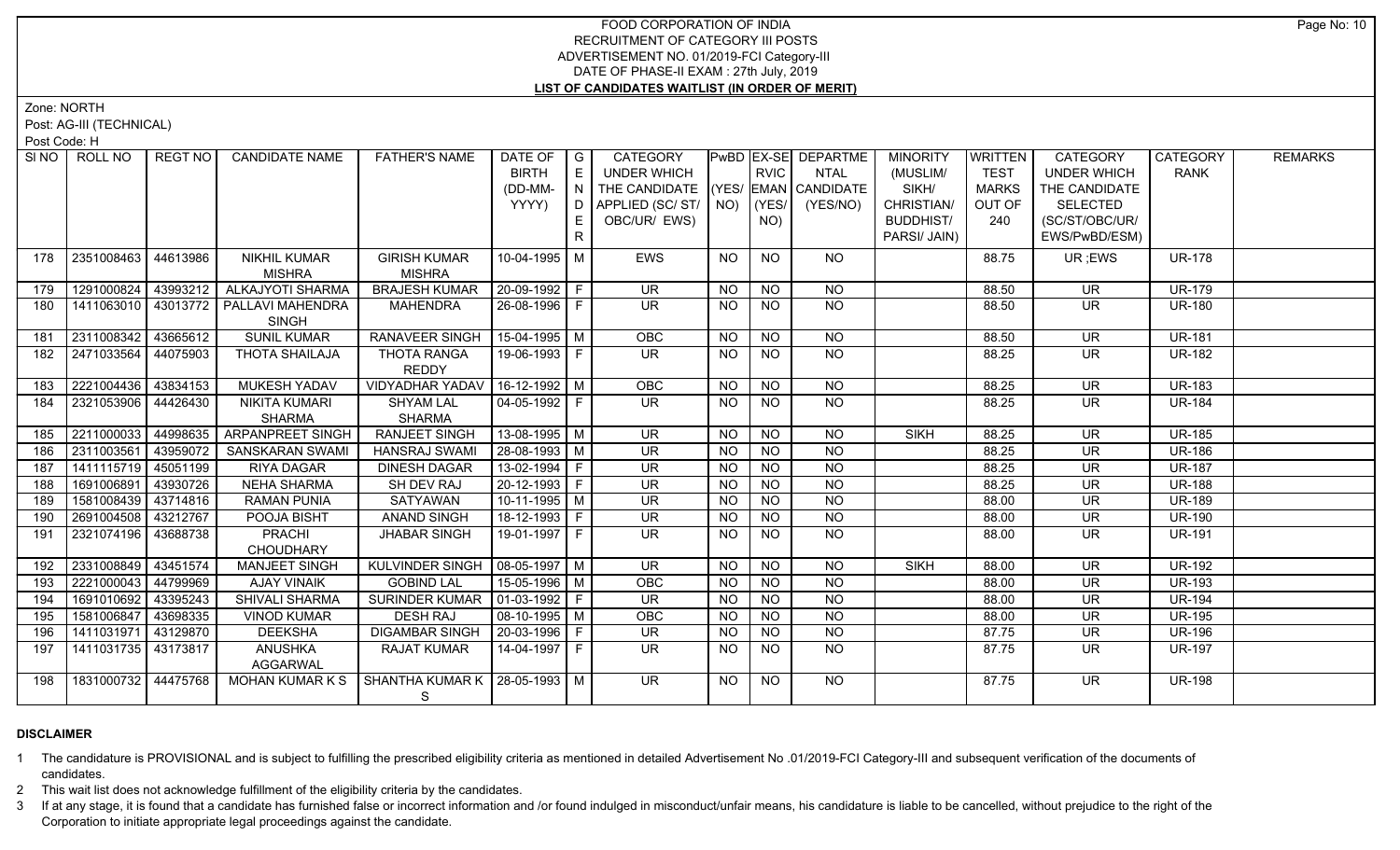Zone: NORTH

Post: AG-III (TECHNICAL)

Post Code: H

| SI NO I | ROLL NO                     | REGT NO  | <b>CANDIDATE NAME</b>        | <b>FATHER'S NAME</b>                     | DATE OF<br><b>BIRTH</b><br>(DD-MM-<br>YYYY) | $\overline{\phantom{a}}$ G<br>E<br>N<br>D<br>E.<br>$\mathsf{R}$ | CATEGORY<br><b>UNDER WHICH</b><br>THE CANDIDATE (YES/ EMAN CANDIDATE<br>APPLIED (SC/ST/<br>OBC/UR/ EWS) |           | <b>RVIC</b><br>$NO)$ (YES/<br>NO) | PwBD EX-SE DEPARTME<br><b>NTAL</b><br>(YES/NO) | <b>MINORITY</b><br>(MUSLIM/<br>SIKH/<br>CHRISTIAN/<br><b>BUDDHIST/</b><br>PARSI/ JAIN) | <b>WRITTEN</b><br><b>TEST</b><br><b>MARKS</b><br>OUT OF<br>240 | <b>CATEGORY</b><br><b>UNDER WHICH</b><br>THE CANDIDATE<br><b>SELECTED</b><br>(SC/ST/OBC/UR/<br>EWS/PwBD/ESM) | CATEGORY<br><b>RANK</b> | <b>REMARKS</b> |
|---------|-----------------------------|----------|------------------------------|------------------------------------------|---------------------------------------------|-----------------------------------------------------------------|---------------------------------------------------------------------------------------------------------|-----------|-----------------------------------|------------------------------------------------|----------------------------------------------------------------------------------------|----------------------------------------------------------------|--------------------------------------------------------------------------------------------------------------|-------------------------|----------------|
| 199     | 2631004090                  | 43485419 | SHUBHAM<br><b>SRIVASTAVA</b> | <b>BRIJ KISHORE</b><br><b>SRIVASTAVA</b> | 15-01-1995 M                                |                                                                 | UR.                                                                                                     | NO        | <b>NO</b>                         | NO.                                            |                                                                                        | 87.75                                                          | UR.                                                                                                          | <b>UR-199</b>           |                |
| 200     | 1711001062                  | 44426336 | <b>BASHARAT ASHAN</b>        | <b>ASHAN ULLAH</b>                       | $03-03-1995$ M                              |                                                                 | <b>UR</b>                                                                                               | <b>NO</b> | <b>NO</b>                         | <b>NO</b>                                      | <b>MUSLIM</b>                                                                          | 87.75                                                          | <b>UR</b>                                                                                                    | <b>UR-200</b>           |                |
| 201     | 2541012260 43340322         |          | AVINASH YADAV                | <b>SURESH BABU</b><br>YADAV              | $04 - 07 - 1994$ M                          |                                                                 | OBC                                                                                                     | NO.       | <b>NO</b>                         | <b>NO</b>                                      |                                                                                        | 87.75                                                          | <b>UR</b>                                                                                                    | <b>UR-201</b>           |                |
| 202     | 2601015559                  | 43642843 | DHARA SRIVASTAVA             | SURESH PRAKASH<br><b>SRIVASTAVA</b>      | 11-07-1992 F                                |                                                                 | <b>UR</b>                                                                                               | <b>NO</b> | <b>NO</b>                         | <b>NO</b>                                      |                                                                                        | 87.75                                                          | <b>UR</b>                                                                                                    | <b>UR-202</b>           |                |
| 203     | 1411036997                  | 43429926 | <b>HARSH DHANKAR</b>         | <b>SATYA VIR SINGH</b>                   | $02 - 01 - 1994$ M                          |                                                                 | $\overline{\mathsf{UR}}$                                                                                | <b>NO</b> | <b>NO</b>                         | $\overline{NO}$                                |                                                                                        | 87.75                                                          | <b>UR</b>                                                                                                    | <b>UR-203</b>           |                |
| 204     | 2631002062                  | 43567936 | <b>HARSHIT PANDEY</b>        | <b>SANJAY KUMAR</b><br>PANDEY            | $02 - 10 - 1995$ M                          |                                                                 | <b>UR</b>                                                                                               | NO.       | <b>NO</b>                         | <b>NO</b>                                      |                                                                                        | 87.75                                                          | UR                                                                                                           | <b>UR-204</b>           |                |
| 205     | 1411029179                  | 44463476 | MUKESH JOSHI                 | <b>RAM DUTT JOSHI</b>                    | 29-07-1996 M                                |                                                                 | <b>UR</b>                                                                                               | NO.       | <b>NO</b>                         | <b>NO</b>                                      |                                                                                        | 87.75                                                          | <b>UR</b>                                                                                                    | <b>UR-205</b>           |                |
| 206     | 2681025830 43094468         |          | AARNA SHARMA                 | ANUP KUMAR<br><b>SHARMA</b>              | $04 - 12 - 1996$ F                          |                                                                 | OBC                                                                                                     | <b>NO</b> | N <sub>O</sub>                    | N <sub>O</sub>                                 |                                                                                        | 87.75                                                          | <b>UR</b>                                                                                                    | <b>UR-206</b>           |                |
| 207     | 1411006102                  | 43928622 | SHELLY HEERA                 | <b>MOHINDER HEERA</b>                    | $11-11-1989$ F                              |                                                                 | $\overline{\mathsf{UR}}$                                                                                | $N$ O     | NO                                | N <sub>O</sub>                                 |                                                                                        | 87.75                                                          | $\overline{\mathsf{UR}}$                                                                                     | <b>UR-207</b>           |                |
| 208     | 1411069440                  | 44504396 | <b>RENU GUPTA</b>            | <b>HARIOM GUPTA</b>                      | $02-02-1994$ F                              |                                                                 | <b>UR</b>                                                                                               | <b>NO</b> | <b>NO</b>                         | NO                                             |                                                                                        | 87.75                                                          | <b>UR</b>                                                                                                    | <b>UR-208</b>           |                |
| 209     | 2361002281                  | 43632399 | <b>MEGHA BHATI</b>           | YASHWANT SINGH<br><b>BHATI</b>           | $25-06-1993$ F                              |                                                                 | UR                                                                                                      | <b>NO</b> | NO                                | $N$ O                                          |                                                                                        | 87.75                                                          | <b>UR</b>                                                                                                    | <b>UR-209</b>           |                |
| 210     | 2631027020                  | 43798981 | <b>GARIMA PATHAK</b>         | <b>BRIJESH KUMAR</b><br><b>PATHAK</b>    | 11-01-1994 F                                |                                                                 | <b>EWS</b>                                                                                              | NO.       | <b>NO</b>                         | <b>NO</b>                                      |                                                                                        | 87.50                                                          | UR ;EWS                                                                                                      | <b>UR-210</b>           |                |
| 211     | 1931001641 43983548         |          | ANURAG SHARMA                | <b>RAMKUMAR</b><br><b>SHARMA</b>         | $10-10-1996$ M                              |                                                                 | $\overline{\mathsf{UR}}$                                                                                | <b>NO</b> | <b>NO</b>                         | NO                                             |                                                                                        | 87.50                                                          | UR.                                                                                                          | <b>UR-211</b>           |                |
| 212     | 1411115840 45010659         |          | RISHIKA DANGI                | <b>DALEL SINGH</b>                       | 25-09-1993 F                                |                                                                 | OBC                                                                                                     | NO        | <b>NO</b>                         | N <sub>O</sub>                                 |                                                                                        | 87.50                                                          | <b>UR</b>                                                                                                    | <b>UR-212</b>           |                |
| 213     | 2461000130 43327134         |          | <b>S GIRISH</b>              | S SESHADRI                               | 28-03-1995   M                              |                                                                 | EWS                                                                                                     | <b>NO</b> | <b>NO</b>                         | <b>NO</b>                                      |                                                                                        | 87.50                                                          | UR; EWS                                                                                                      | <b>UR-213</b>           |                |
| 214     | 2221013014 43965661         |          | <b>NAIB SINGH</b>            | <b>MAJOR SINGH</b>                       | $12-07-1995$ M                              |                                                                 | $\overline{\mathsf{UR}}$                                                                                | <b>NO</b> | N <sub>O</sub>                    | $N$ O                                          | <b>SIKH</b>                                                                            | 87.50                                                          | <b>UR</b>                                                                                                    | <b>UR-214</b>           |                |
| 215     | 1691003828                  | 43338945 | <b>RISHAV DUTT</b>           | SUNIL DUTT                               | 27-02-1997   M                              |                                                                 | <b>UR</b>                                                                                               | NO.       | <b>NO</b>                         | <b>NO</b>                                      |                                                                                        | 87.50                                                          | UR                                                                                                           | <b>UR-215</b>           |                |
| 216     | 2321087584                  | 43451551 | <b>DIVYA TRIVEDI</b>         | <b>DHARAM NARESH</b><br><b>TRIVEDI</b>   | 01-04-1993 $F$                              |                                                                 | EWS                                                                                                     | <b>NO</b> | <b>NO</b>                         | <b>NO</b>                                      |                                                                                        | 87.50                                                          | UR; EWS                                                                                                      | <b>UR-216</b>           |                |
|         | 217   1571005047   43614507 |          | <b>AMIT KUMAR</b>            | JOGINDER SINGH                           | $18-02-1997$ M                              |                                                                 | $\overline{\mathsf{UR}}$                                                                                | NO        | <b>NO</b>                         | N <sub>O</sub>                                 |                                                                                        | 87.25                                                          | $\overline{\mathsf{UR}}$                                                                                     | <b>UR-217</b>           |                |

## **DISCLAIMER**

1 The candidature is PROVISIONAL and is subject to fulfilling the prescribed eligibility criteria as mentioned in detailed Advertisement No .01/2019-FCI Category-III and subsequent verification of the documents of candidates.

2 This wait list does not acknowledge fulfillment of the eligibility criteria by the candidates.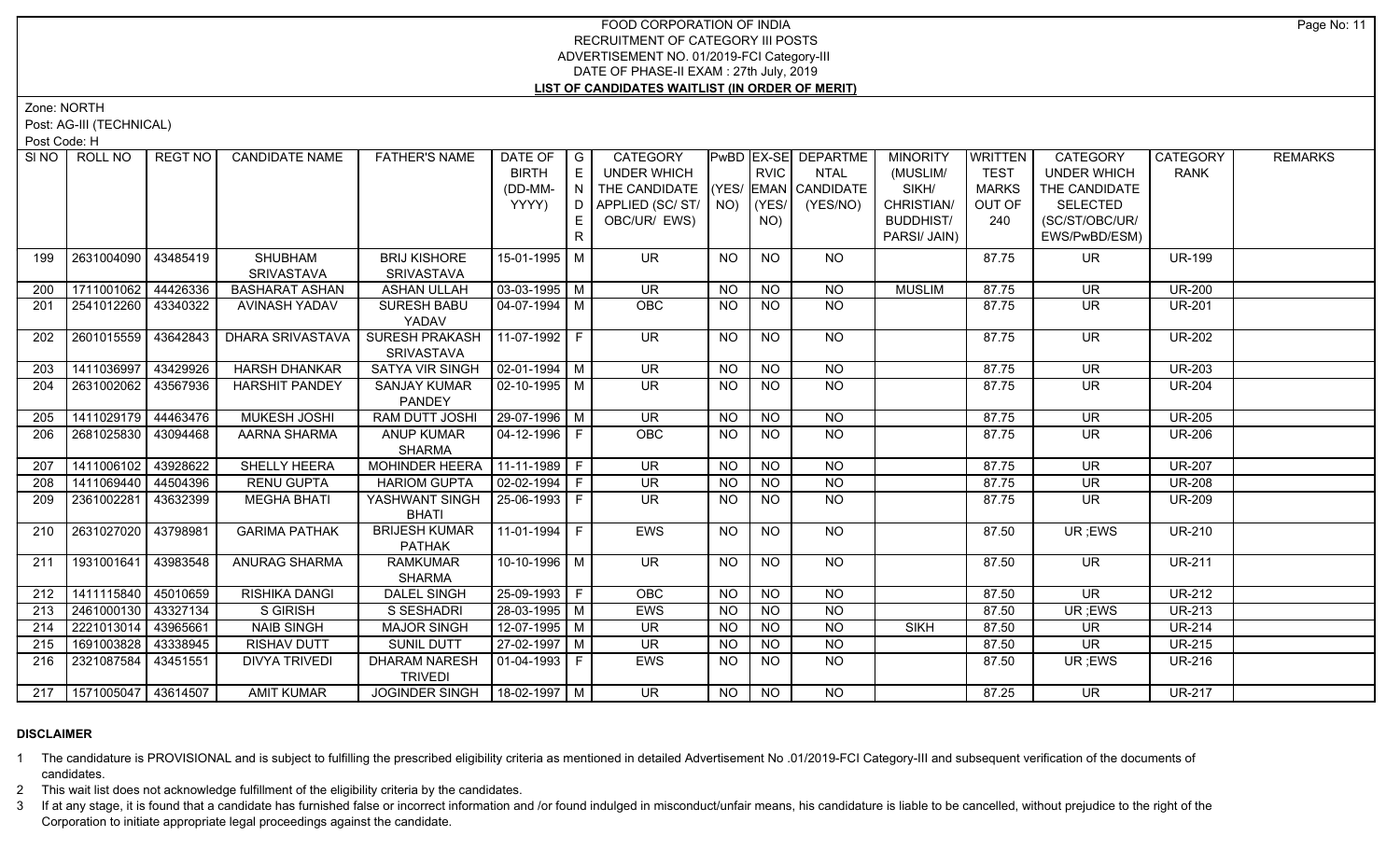Zone: NORTH

Post: AG-III (TECHNICAL)

Post Code: H

| SI <sub>NO</sub> | ROLL NO             | REGT NO  | <b>CANDIDATE NAME</b> | <b>FATHER'S NAME</b>       | DATE OF $ G $          |     | <b>CATEGORY</b>                    |                |             | <b>PWBD EX-SE DEPARTME</b> | <b>MINORITY</b>  | <b>WRITTEN</b> | <b>CATEGORY</b>          | CATEGORY      | <b>REMARKS</b> |
|------------------|---------------------|----------|-----------------------|----------------------------|------------------------|-----|------------------------------------|----------------|-------------|----------------------------|------------------|----------------|--------------------------|---------------|----------------|
|                  |                     |          |                       |                            | <b>BIRTH</b>           | E   | UNDER WHICH                        |                | <b>RVIC</b> | <b>NTAL</b>                | (MUSLIM/         | <b>TEST</b>    | <b>UNDER WHICH</b>       | <b>RANK</b>   |                |
|                  |                     |          |                       |                            | (DD-MM-                | IN. | THE CANDIDATE (YES/ EMAN CANDIDATE |                |             |                            | SIKH/            | <b>MARKS</b>   | THE CANDIDATE            |               |                |
|                  |                     |          |                       |                            | YYYY)                  |     | D APPLIED (SC/ ST/   NO)           |                | (YES/       | (YES/NO)                   | CHRISTIAN/       | OUT OF         | <b>SELECTED</b>          |               |                |
|                  |                     |          |                       |                            |                        | E.  | OBC/UR/ EWS)                       |                | NO)         |                            | <b>BUDDHIST/</b> | 240            | (SC/ST/OBC/UR/           |               |                |
|                  |                     |          |                       |                            |                        | R   |                                    |                |             |                            | PARSI/ JAIN)     |                | EWS/PwBD/ESM)            |               |                |
| 218              | 2631023464          | 43792589 | AMIT KUMAR VERMA      | <b>SANJAY KUMAR</b>        | 27-03-1996   M         |     | <b>OBC</b>                         | <b>NO</b>      | <b>NO</b>   | NO.                        |                  | 87.25          | UR.                      | <b>UR-218</b> |                |
|                  |                     |          |                       | <b>VERMA</b>               |                        |     |                                    |                |             |                            |                  |                |                          |               |                |
| 219              | 2701006454          | 43935461 | PRAVEEN SINGH         | <b>DALVIR SINGH</b>        | 30-06-1996 M           |     | UR.                                | NO.            | <b>NO</b>   | NO.                        |                  | 87.25          | <b>UR</b>                | <b>UR-219</b> |                |
|                  |                     |          | <b>RANA</b>           | <b>RANA</b>                |                        |     |                                    |                |             |                            |                  |                |                          |               |                |
| 220              | 1411033103 43749853 |          | <b>HIMANSHI</b>       | <b>JAGDISH KUMAR</b>       | 23-08-1995 F           |     | <b>UR</b>                          | <b>NO</b>      | <b>NO</b>   | <b>NO</b>                  |                  | 87.25          | <b>UR</b>                | <b>UR-220</b> |                |
| 221              | 1421007581          | 43287853 | <b>SOMYA KALONI</b>   | R C KALONI                 | 19-06-1995 F           |     | $\overline{\mathsf{UR}}$           | <b>NO</b>      | <b>NO</b>   | <b>NO</b>                  |                  | 87.25          | <b>UR</b>                | <b>UR-221</b> |                |
| 222              | 1411107165 43966164 |          | <b>VIKASH KUMAR</b>   | <b>SUBHASH</b>             | 05-12-1995   M         |     | UR.                                | NO.            | NO.         | <b>NO</b>                  |                  | 87.25          | <b>UR</b>                | <b>UR-222</b> |                |
|                  |                     |          |                       | <b>CHANDER</b>             |                        |     |                                    |                |             |                            |                  |                |                          |               |                |
| 223              | 2271002115 43631824 |          | <b>KRITIKA</b>        | <b>AVTAR KRISHAN</b>       | $25 - 10 - 1994$ F     |     | $\overline{\mathsf{UR}}$           | <b>NO</b>      | <b>NO</b>   | <b>NO</b>                  |                  | 87.25          | $\overline{\mathsf{UR}}$ | <b>UR-223</b> |                |
| 224              | 1901010779 44231988 |          | <b>AMALA MARY</b>     | <b>GEORGE</b>              | 08-11-1994   F         |     | UR.                                | NO.            | NO          | NO.                        | <b>CHRISTIAN</b> | 87.00          | UR.                      | <b>UR-224</b> |                |
|                  |                     |          | <b>GEORGE</b>         |                            |                        |     |                                    |                |             |                            |                  |                |                          |               |                |
| 225              | 2691006594          | 43321540 | <b>SWAPNIL BISHT</b>  | <b>GIRISH CHANDRA</b>      | $12-09-1994$ F         |     | $\overline{\mathsf{UR}}$           | <b>NO</b>      | <b>NO</b>   | NO                         |                  | 87.00          | $\overline{\mathsf{UR}}$ | <b>UR-225</b> |                |
|                  |                     |          |                       | SINGH BISHT                |                        |     |                                    |                |             |                            |                  |                |                          |               |                |
| 226              | 2291003882          | 44545080 | <b>SEEMA RAWAT</b>    | <b>KARM SINGH</b>          | 29-06-1996 F           |     | <b>OBC</b>                         | <b>NO</b>      | <b>NO</b>   | N <sub>O</sub>             |                  | 87.00          | <b>UR</b>                | <b>UR-226</b> |                |
| 227              | 2271000872 43897989 |          | JASPREET SINGH        | <b>BIKKER SINGH</b>        | $\boxed{06-02-1994}$ M |     | $\overline{\mathsf{UR}}$           | <b>NO</b>      | <b>NO</b>   | <b>NO</b>                  | <b>SIKH</b>      | 87.00          | $\overline{\mathsf{UR}}$ | <b>UR-227</b> |                |
|                  |                     |          | <b>RANDHAWA</b>       | <b>RANDHAWA</b>            |                        |     |                                    |                |             |                            |                  |                |                          |               |                |
| 228              | 2321071308 43173568 |          | POOJA YADAV           | <b>SUNIL KUMAR</b>         | 26-01-1997 F           |     | <b>UR</b>                          | <b>NO</b>      | <b>NO</b>   | NO                         |                  | 87.00          | <b>UR</b>                | <b>UR-228</b> |                |
| 229              | 1411100335 43424442 |          | PRIYANKA TIWARY       | YADAV<br><b>VIVEKANAND</b> | 05-06-1994   F         |     | OBC                                | NO.            | <b>NO</b>   | NO                         |                  | 87.00          | <b>UR</b>                | <b>UR-229</b> |                |
|                  |                     |          |                       | <b>TIWARY</b>              |                        |     |                                    |                |             |                            |                  |                |                          |               |                |
| 230              | 2681020015 43327159 |          | <b>SURAJ BARANWAL</b> | <b>VIJAY BARANWAL</b>      | $20-11-1994$ M         |     | <b>EWS</b>                         | N <sub>O</sub> | <b>NO</b>   | N <sub>O</sub>             |                  | 86.75          | UR; EWS                  | <b>UR-230</b> |                |
| 231              | 1801001345 43479716 |          | SABEENA               | <b>ISAAHMAD</b>            | 11-06-1994 F           |     | OBC                                | NO.            | NO.         | <b>NO</b>                  | <b>MUSLIM</b>    | 86.75          | <b>UR</b>                | <b>UR-231</b> |                |
|                  |                     |          | <b>ISAKAHMAD</b>      |                            |                        |     |                                    |                |             |                            |                  |                |                          |               |                |
|                  |                     |          | <b>BADEMIYYA</b>      |                            |                        |     |                                    |                |             |                            |                  |                |                          |               |                |
| 232              | 2221003251 43943347 |          | KARAN JOSHI           | RAJAN JOSHI                | 26-11-1996 M           |     | UR                                 | <b>NO</b>      | <b>NO</b>   | <b>NO</b>                  |                  | 86.75          | <b>UR</b>                | <b>UR-232</b> |                |
| 233              | 2691005622          | 43156992 | <b>MANISHA UNIYAL</b> | <b>JAYA NAND UNIYAL</b>    | 03-10-1995 F           |     | UR.                                | <b>NO</b>      | <b>NO</b>   | <b>NO</b>                  |                  | 86.75          | <b>UR</b>                | <b>UR-233</b> |                |
| 234              | 1541000402          | 44868255 | PRADEEP KUMAR         | <b>KRISHAN KUMAR</b>       | $\sqrt{08-02-1995}$ M  |     | $\overline{\mathsf{UR}}$           | <b>NO</b>      | <b>NO</b>   | $\overline{NQ}$            |                  | 86.75          | $\overline{\mathsf{UR}}$ | <b>UR-234</b> |                |
| 235              | 2741022197 43071094 |          | ARUNITA               | <b>SUBHASISH</b>           | 23-04-1997   F         |     | UR.                                | NO.            | NO.         | NO                         |                  | 86.75          | <b>UR</b>                | <b>UR-235</b> |                |
|                  |                     |          | <b>BHATTACHARYYA</b>  | BHATTACHARYYA              |                        |     |                                    |                |             |                            |                  |                |                          |               |                |
|                  |                     |          |                       |                            |                        |     |                                    |                |             |                            |                  |                |                          |               |                |

## **DISCLAIMER**

1 The candidature is PROVISIONAL and is subject to fulfilling the prescribed eligibility criteria as mentioned in detailed Advertisement No .01/2019-FCI Category-III and subsequent verification of the documents of candidates.

2 This wait list does not acknowledge fulfillment of the eligibility criteria by the candidates.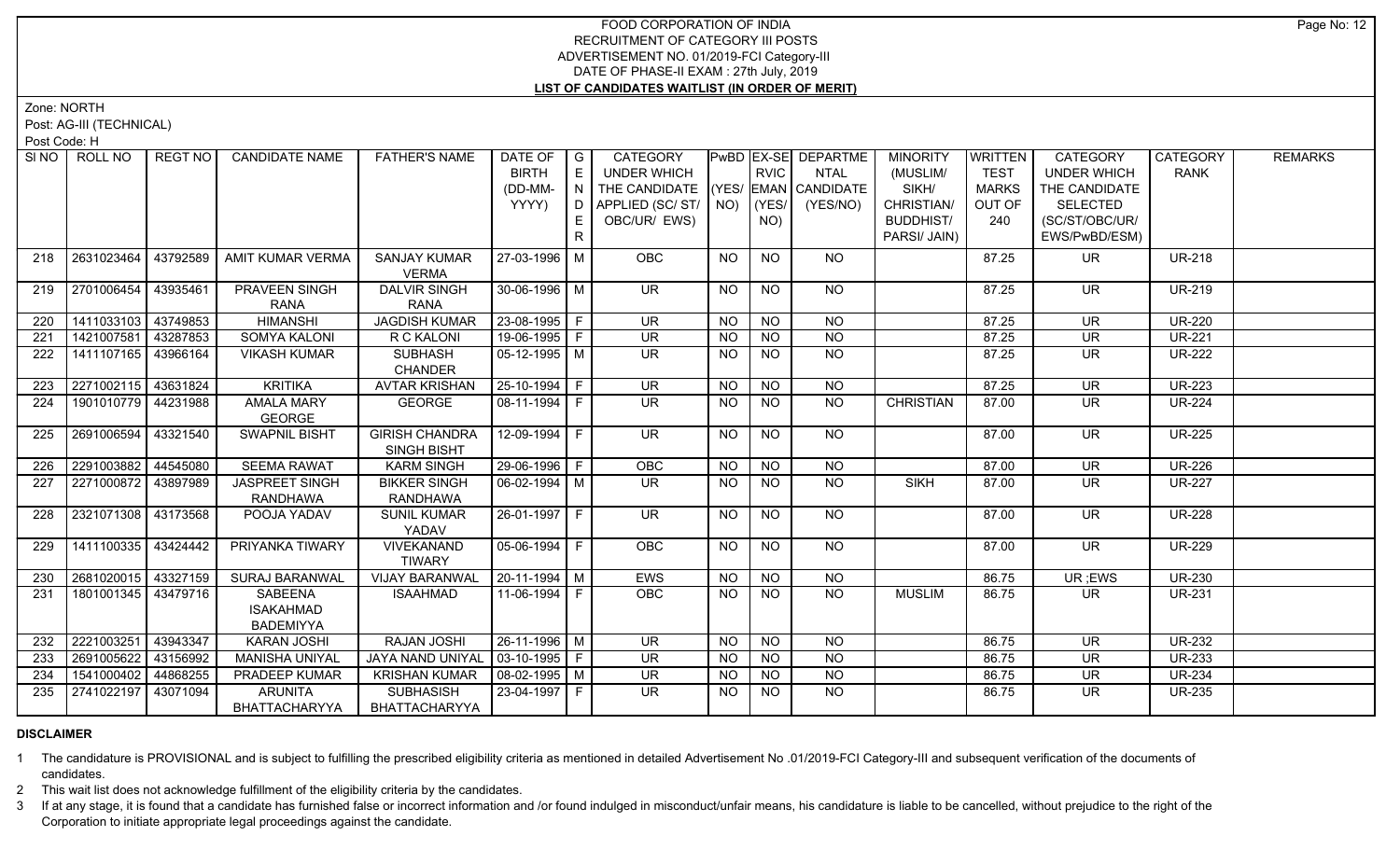Zone: NORTH

Post: AG-III (TECHNICAL)

Post Code: H

|     | SINO ROLL NO          | REGT NO  | <b>CANDIDATE NAME</b>  | <b>FATHER'S NAME</b>              | DATE OF                | G | CATEGORY                           |           |                 | <b>PwBD EX-SE DEPARTME</b> | <b>MINORITY</b>  | <b>WRITTEN</b> | CATEGORY           | <b>CATEGORY</b> | <b>REMARKS</b> |
|-----|-----------------------|----------|------------------------|-----------------------------------|------------------------|---|------------------------------------|-----------|-----------------|----------------------------|------------------|----------------|--------------------|-----------------|----------------|
|     |                       |          |                        |                                   | <b>BIRTH</b>           | E | UNDER WHICH                        |           | <b>RVIC</b>     | <b>NTAL</b>                | (MUSLIM/         | <b>TEST</b>    | <b>UNDER WHICH</b> | <b>RANK</b>     |                |
|     |                       |          |                        |                                   | (DD-MM-                | N | THE CANDIDATE (YES/ EMAN CANDIDATE |           |                 |                            | SIKH/            | <b>MARKS</b>   | THE CANDIDATE      |                 |                |
|     |                       |          |                        |                                   | YYYY)                  | D | APPLIED (SC/ST/                    | NO)       | (YES/           | (YES/NO)                   | CHRISTIAN/       | OUT OF         | <b>SELECTED</b>    |                 |                |
|     |                       |          |                        |                                   |                        |   | OBC/UR/ EWS)                       |           | NO)             |                            | <b>BUDDHIST/</b> | 240            | (SC/ST/OBC/UR/     |                 |                |
|     |                       |          |                        |                                   |                        | R |                                    |           |                 |                            | PARSI/ JAIN)     |                | EWS/PwBD/ESM)      |                 |                |
| 236 | 1631000205            | 44313656 | <b>ANJALI SHARMA</b>   | ASHWANI SHARMA                    | 16-03-1996 F           |   | <b>UR</b>                          | <b>NO</b> | <b>NO</b>       | NO.                        |                  | 86.75          | <b>UR</b>          | <b>UR-236</b>   |                |
| 237 | 1411115744   44910945 |          | SAUMYA VERMA           | <b>SHIV KUMAR</b>                 | 30-05-1992 F           |   | <b>UR</b>                          | NO.       | <b>NO</b>       | <b>NO</b>                  |                  | 86.75          | <b>UR</b>          | <b>UR-237</b>   |                |
|     |                       |          |                        | <b>VERMA</b>                      |                        |   |                                    |           |                 |                            |                  |                |                    |                 |                |
| 238 | 2221015269            | 44896157 | <b>GURWINDER SINGH</b> | <b>GURMAIL SINGH</b>              | 19-07-1993 M           |   | <b>UR</b>                          | <b>NO</b> | <b>NO</b>       | <b>NO</b>                  | <b>SIKH</b>      | 86.75          | <b>UR</b>          | <b>UR-238</b>   |                |
| 239 | 2611001862            | 43526923 | SHAIVEE AGARWAL        | RAVINDRA MOHAN                    | 09-10-1994 F           |   | <b>UR</b>                          | <b>NO</b> | <b>NO</b>       | <b>NO</b>                  |                  | 86.75          | <b>UR</b>          | <b>UR-239</b>   |                |
|     |                       |          |                        | <b>AGARWAL</b>                    |                        |   |                                    |           |                 |                            |                  |                |                    |                 |                |
| 240 | 1411052545 43187516   |          | <b>SAVITA RANA</b>     | <b>JAI PRAKASH</b>                | $04-01-1995$ F         |   | $\overline{\mathsf{UR}}$           | <b>NO</b> | $\overline{NQ}$ | NO                         |                  | 86.75          | <b>UR</b>          | <b>UR-240</b>   |                |
| 241 | 1371012815 43057258   |          | AKANKSHA SHUKLA        | <b>KAMAL KUMAR</b>                | 23-09-1994 F           |   | <b>UR</b>                          | <b>NO</b> | <b>NO</b>       | <b>NO</b>                  |                  | 86.75          | <b>UR</b>          | <b>UR-241</b>   |                |
|     |                       |          |                        | <b>SHUKLA</b>                     |                        |   |                                    |           |                 |                            |                  |                |                    |                 |                |
| 242 | 2321085226            | 43720801 | <b>SAPNA GUPTA</b>     | SHIV DAYAL GUPTA   09-12-1993   F |                        |   | EWS                                | NO        | N <sub>O</sub>  | <b>NO</b>                  |                  | 86.75          | UR ;EWS            | <b>UR-242</b>   |                |
| 243 | 2631035993            | 43142621 | <b>AISHWARYA</b>       | <b>UPDESH KUMAR</b>               | 08-12-1997 F           |   | <b>UR</b>                          | <b>NO</b> | <b>NO</b>       | NO.                        |                  | 86.50          | UR.                | <b>UR-243</b>   |                |
|     |                       |          | <b>SRIVASTAVA</b>      | SRIVASTAVA                        |                        |   |                                    |           |                 |                            |                  |                |                    |                 |                |
| 244 | 2681000971            | 44245411 | <b>AVINASH KUMAR</b>   | KAMLESH KUMAR                     | 17-07-1995 M           |   | EWS                                | <b>NO</b> | N <sub>O</sub>  | $N$ O                      |                  | 86.50          | UR; EWS            | <b>UR-244</b>   |                |
|     |                       |          | <b>SINGH</b>           | <b>SINGH</b>                      |                        |   |                                    |           |                 |                            |                  |                |                    |                 |                |
| 245 | 2601007828 45198549   |          | SHIVAM                 | SURENDRA KUMAR                    | 19-07-1995 M           |   | <b>OBC</b>                         | NO        | N <sub>O</sub>  | <b>NO</b>                  |                  | 86.50          | UR                 | <b>UR-245</b>   |                |
|     |                       |          |                        | <b>GUPTA</b>                      |                        |   |                                    |           |                 |                            |                  |                |                    |                 |                |
| 246 | 2221007722            | 45176016 | <b>PARMILA</b>         | <b>AMICHAND</b>                   | 08-09-1995   F         |   | <b>OBC</b>                         | <b>NO</b> | <b>NO</b>       | NO.                        |                  | 86.50          | <b>UR</b>          | <b>UR-246</b>   |                |
| 247 | 1661001565 43188732   |          | PARUL GUPTA            | <b>RAJESH GUPTA</b>               | $\boxed{01-01-1993}$ F |   | <b>UR</b>                          | <b>NO</b> | $\overline{N}$  | $\overline{N}$             |                  | 86.50          | <b>UR</b>          | <b>UR-247</b>   |                |
| 248 | 2691005779            | 43041592 | NIDHI SEMWAL           | <b>GOVIND RAM</b>                 | 15-08-1995   F         |   | UR                                 | NO.       | <b>NO</b>       | <b>NO</b>                  |                  | 86.25          | UR                 | <b>UR-248</b>   |                |
|     |                       |          |                        | <b>SEMWAL</b>                     |                        |   |                                    |           |                 |                            |                  |                |                    |                 |                |
| 249 | 2581003056            | 43072556 | <b>VAIBHAV</b>         | <b>RATNESH KUMAR</b>              | $ 24-06-1992 $ M       |   | $\overline{\mathsf{UR}}$           | NO.       | <b>NO</b>       | NO                         |                  | 86.25          | UR.                | <b>UR-249</b>   |                |
|     |                       |          | <b>SRIVASTAVA</b>      | SRIVASTAVA                        |                        |   |                                    |           |                 |                            |                  |                |                    |                 |                |
| 250 | 1411090210 44704881   |          | <b>MANSI MEHTA</b>     | <b>BALWANT SINGH</b>              | 31-05-1997   F         |   | <b>UR</b>                          | <b>NO</b> | N <sub>O</sub>  | N <sub>O</sub>             |                  | 86.25          | <b>UR</b>          | <b>UR-250</b>   |                |
|     |                       |          |                        | <b>MEHTA</b>                      |                        |   |                                    |           |                 |                            |                  |                |                    |                 |                |
| 251 | 2281002747            | 44160588 | <b>DIVYA SHARMA</b>    | <b>VIJAY KUMAR</b>                | $07-09-1997$ F         |   | UR.                                | NO.       | <b>NO</b>       | <b>NO</b>                  |                  | 86.25          | <b>UR</b>          | <b>UR-251</b>   |                |
| 252 | 1411105634            | 43524999 | <b>NISHANT</b>         | <b>MAHAVIR</b>                    | $03-12-1995$ M         |   | EWS                                | <b>NO</b> | <b>NO</b>       | <b>NO</b>                  |                  | 86.25          | UR; EWS            | <b>UR-252</b>   |                |
| 253 | 2701003704            | 43098185 | REETIKA JOSHI          | <b>LALIT MOHAN</b>                |                        |   | EWS                                | NO.       | <b>NO</b>       | N <sub>O</sub>             |                  | 86.25          | UR ;EWS            | <b>UR-253</b>   |                |
|     |                       |          |                        | <b>JOSHI</b>                      |                        |   |                                    |           |                 |                            |                  |                |                    |                 |                |

## **DISCLAIMER**

1 The candidature is PROVISIONAL and is subject to fulfilling the prescribed eligibility criteria as mentioned in detailed Advertisement No .01/2019-FCI Category-III and subsequent verification of the documents of candidates.

2 This wait list does not acknowledge fulfillment of the eligibility criteria by the candidates.

3 If at any stage, it is found that a candidate has furnished false or incorrect information and /or found indulged in misconduct/unfair means, his candidature is liable to be cancelled, without prejudice to the right of t Corporation to initiate appropriate legal proceedings against the candidate.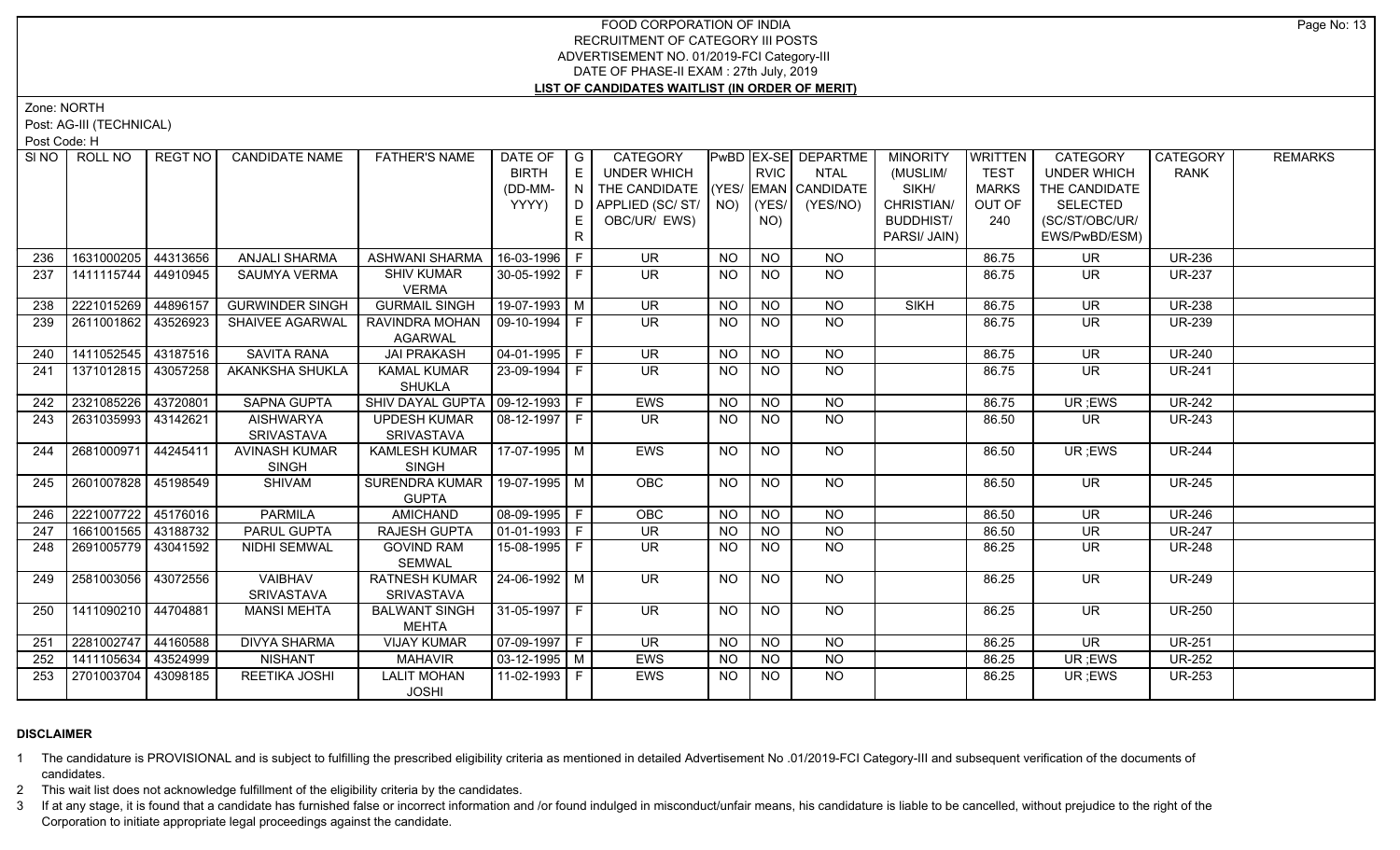Zone: NORTH

Post: AG-III (TECHNICAL)

Post Code: H

|     | SINO   ROLL NO      | REGT NO  | <b>CANDIDATE NAME</b>                        | <b>FATHER'S NAME</b>                            | DATE OF<br><b>BIRTH</b><br>(DD-MM-<br>YYYY) | $\overline{\phantom{a}}$ $\overline{\phantom{a}}$<br>E<br>$\mid N \mid$<br>D<br>E<br>$\mathsf{R}$ | CATEGORY<br><b>UNDER WHICH</b><br>THE CANDIDATE (YES/ EMAN CANDIDATE<br>  APPLIED (SC/ ST/   NO)     (YES/  <br>OBC/UR/ EWS) |           | <b>RVIC</b><br>NO) | PwBD EX-SE DEPARTME<br><b>NTAL</b><br>(YES/NO) | <b>MINORITY</b><br>(MUSLIM/<br>SIKH/<br>CHRISTIAN/<br><b>BUDDHIST/</b><br>PARSI/ JAIN) | <b>WRITTEN</b><br><b>TEST</b><br><b>MARKS</b><br>OUT OF<br>240 | CATEGORY<br><b>UNDER WHICH</b><br>THE CANDIDATE<br><b>SELECTED</b><br>(SC/ST/OBC/UR/<br>EWS/PwBD/ESM) | CATEGORY<br><b>RANK</b> | <b>REMARKS</b> |
|-----|---------------------|----------|----------------------------------------------|-------------------------------------------------|---------------------------------------------|---------------------------------------------------------------------------------------------------|------------------------------------------------------------------------------------------------------------------------------|-----------|--------------------|------------------------------------------------|----------------------------------------------------------------------------------------|----------------------------------------------------------------|-------------------------------------------------------------------------------------------------------|-------------------------|----------------|
| 254 | 1771012638          | 43437569 | <b>SHREYA</b><br><b>SHIVKUMAR</b><br>SHETTAR | <b>SHIVKUMAR</b><br>SHETTAR                     | 07-04-1995 F                                |                                                                                                   | <b>UR</b>                                                                                                                    | <b>NO</b> | <b>NO</b>          | NO.                                            |                                                                                        | 86.00                                                          | UR.                                                                                                   | <b>UR-254</b>           |                |
| 255 | 1901009191          | 44958745 | THEERTHA P B                                 | PAVITHRA KUMAR<br>G                             | 16-07-1995 F                                |                                                                                                   | $\overline{\mathsf{UR}}$                                                                                                     | <b>NO</b> | <b>NO</b>          | NO                                             |                                                                                        | 86.00                                                          | <b>UR</b>                                                                                             | <b>UR-255</b>           |                |
| 256 | 2601005603          | 43742109 | <b>RAGI SINHA</b>                            | RAJENDRA KUMAR   04-11-1997   F<br><b>SINHA</b> |                                             |                                                                                                   | $\overline{\mathsf{UR}}$                                                                                                     | <b>NO</b> | $N$ O              | NO                                             |                                                                                        | 86.00                                                          | <b>UR</b>                                                                                             | <b>UR-256</b>           |                |
| 257 | 1751004640          | 43017154 | <b>NEHA KUMARI</b>                           | <b>BIPIN KUMAR</b>                              | 25-12-1992 F                                |                                                                                                   | OBC                                                                                                                          | <b>NO</b> | <b>NO</b>          | <b>NO</b>                                      |                                                                                        | 86.00                                                          | <b>UR</b>                                                                                             | <b>UR-257</b>           |                |
| 258 | 2321028400          | 43682549 | <b>SHANKAR LAL</b><br><b>SHARMA</b>          | SUVA LAL SHARMA   13-02-1992   M                |                                             |                                                                                                   | <b>EWS</b>                                                                                                                   | <b>NO</b> | <b>NO</b>          | <b>NO</b>                                      |                                                                                        | 86.00                                                          | UR; EWS                                                                                               | <b>UR-258</b>           |                |
| 259 | 1691007924          | 43389509 | <b>MOKSHITA RAINA</b>                        | MAHARAJ KRISHEN   23-09-1995   F<br>RAINA       |                                             |                                                                                                   | $\overline{\mathsf{UR}}$                                                                                                     | <b>NO</b> | <b>NO</b>          | NO                                             |                                                                                        | 86.00                                                          | UR.                                                                                                   | <b>UR-259</b>           |                |
| 260 | 2541010664          | 43554278 | <b>GAURANG GUPTA</b>                         | PRADEEP KUMAR<br><b>GUPTA</b>                   | 24-02-1993 M                                |                                                                                                   | EWS                                                                                                                          | <b>NO</b> | <b>NO</b>          | NO                                             |                                                                                        | 86.00                                                          | UR ;EWS                                                                                               | <b>UR-260</b>           |                |
| 261 | 2631012948 44300869 |          | <b>SMRITI KUMARI</b>                         | <b>PREM PRAKASH</b><br><b>MISHRA</b>            | 09-12-1994   F                              |                                                                                                   | $\overline{\mathsf{UR}}$                                                                                                     | <b>NO</b> | <b>NO</b>          | $N$ O                                          |                                                                                        | 85.75                                                          | <b>UR</b>                                                                                             | <b>UR-261</b>           |                |
| 262 | 2611003814          | 43697770 | <b>DEEKSHA SAHU</b>                          | <b>ASHOK KUMAR</b><br>SAHU                      | 30-05-1997 F                                |                                                                                                   | <b>OBC</b>                                                                                                                   | <b>NO</b> | $N$ O              | NO                                             |                                                                                        | 85.75                                                          | <b>UR</b>                                                                                             | <b>UR-262</b>           |                |
| 263 | 2071004657          | 44374223 | <b>TUKARAM VISHNU</b><br><b>REDEKAR</b>      | <b>VISHNU</b>                                   | 27-12-1993 M                                |                                                                                                   | <b>EWS</b>                                                                                                                   | <b>NO</b> | <b>NO</b>          | NO                                             |                                                                                        | 85.75                                                          | UR ;EWS                                                                                               | <b>UR-263</b>           |                |
| 264 | 1761004951 43554176 |          | <b>MEGHA SINHA</b>                           | AJEET KUMAR<br><b>SINHA</b>                     | 15-03-1996 F                                |                                                                                                   | <b>UR</b>                                                                                                                    | <b>NO</b> | NO.                | <b>NO</b>                                      |                                                                                        | 85.50                                                          | <b>UR</b>                                                                                             | <b>UR-264</b>           |                |
| 265 | 2691005854          | 44668337 | <b>ANKITA NEGI</b>                           | PREM SINGH NEGI                                 | $\vert 07 - 12 - 1994 \vert F \vert$        |                                                                                                   | $\overline{\mathsf{UR}}$                                                                                                     | <b>NO</b> | N <sub>O</sub>     | <b>NO</b>                                      |                                                                                        | 85.50                                                          | <b>UR</b>                                                                                             | <b>UR-265</b>           |                |
| 266 | 1431002476          | 44893287 | A VIVEK                                      | A RAMESH BABU                                   | $ 24 - 10 - 1994 $ M                        |                                                                                                   | <b>EWS</b>                                                                                                                   | <b>NO</b> | <b>NO</b>          | <b>NO</b>                                      |                                                                                        | 85.50                                                          | UR; EWS                                                                                               | <b>UR-266</b>           |                |
| 267 | 2541012317 44682932 |          | <b>URVASHI</b><br>BHARDWAJ                   | <b>MUKESH</b><br>BHARDWAJ                       | $03-01-1996$ F                              |                                                                                                   | <b>UR</b>                                                                                                                    | NO.       | <b>NO</b>          | <b>NO</b>                                      |                                                                                        | 85.50                                                          | <b>UR</b>                                                                                             | <b>UR-267</b>           |                |
| 268 | 1411023588 44059227 |          | <b>DEEPSHIKHA</b>                            | NARENDER                                        | $11-02-1995$ F                              |                                                                                                   | <b>EWS</b>                                                                                                                   | <b>NO</b> | $N$ O              | $N$ O                                          |                                                                                        | 85.50                                                          | UR; EWS                                                                                               | $\overline{UR-268}$     |                |
| 269 | 1581007328 43866670 |          | SHIVALI SAGWAL                               | <b>ISHWAR SINGH</b>                             | 09-12-1995   F                              |                                                                                                   | $\overline{\mathsf{UR}}$                                                                                                     | NO.       | <b>NO</b>          | <b>NO</b>                                      |                                                                                        | 85.50                                                          | UR.                                                                                                   | <b>UR-269</b>           |                |

## **DISCLAIMER**

1 The candidature is PROVISIONAL and is subject to fulfilling the prescribed eligibility criteria as mentioned in detailed Advertisement No .01/2019-FCI Category-III and subsequent verification of the documents of candidates.

2 This wait list does not acknowledge fulfillment of the eligibility criteria by the candidates.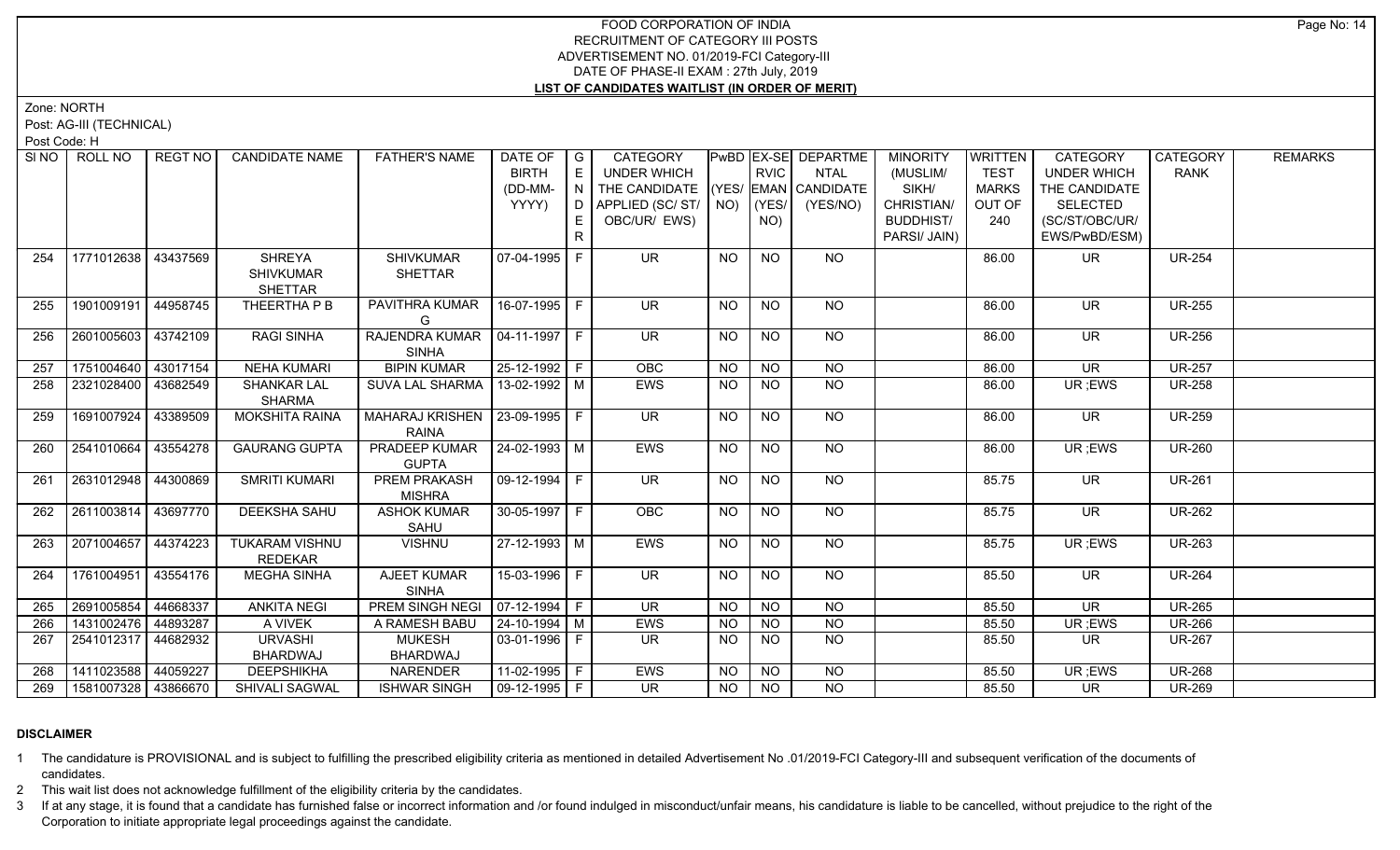Zone: NORTH

Post: AG-III (TECHNICAL)

Post Code: H

|     | SINO   ROLL NO              | REGT NO  | <b>CANDIDATE NAME</b>           | <b>FATHER'S NAME</b>                    | DATE OF G<br><b>BIRTH</b><br>(DD-MM-<br>YYYY) | E<br>IN.<br>D.<br>E<br>R | CATEGORY<br><b>UNDER WHICH</b><br>THE CANDIDATE (YES/ EMAN CANDIDATE<br>APPLIED (SC/ ST/   NO)<br>OBC/UR/ EWS) |           | <b>RVIC</b><br>(YES/<br>NO) | <b>PWBD EX-SE DEPARTME</b><br><b>NTAL</b><br>(YES/NO) | <b>MINORITY</b><br>(MUSLIM/<br>SIKH/<br>CHRISTIAN/<br><b>BUDDHIST/</b><br>PARSI/ JAIN) | <b>WRITTEN</b><br><b>TEST</b><br><b>MARKS</b><br>OUT OF<br>240 | <b>CATEGORY</b><br><b>UNDER WHICH</b><br>THE CANDIDATE<br><b>SELECTED</b><br>(SC/ST/OBC/UR/<br>EWS/PwBD/ESM) | CATEGORY<br><b>RANK</b> | <b>REMARKS</b> |
|-----|-----------------------------|----------|---------------------------------|-----------------------------------------|-----------------------------------------------|--------------------------|----------------------------------------------------------------------------------------------------------------|-----------|-----------------------------|-------------------------------------------------------|----------------------------------------------------------------------------------------|----------------------------------------------------------------|--------------------------------------------------------------------------------------------------------------|-------------------------|----------------|
| 270 | 1351088260                  | 43893164 | <b>UPASANA</b>                  | <b>MOHAN PRASAD</b><br><b>CHOUDHARY</b> | 28-12-1996 F                                  |                          | UR.                                                                                                            | <b>NO</b> | <b>NO</b>                   | NO.                                                   |                                                                                        | 85.25                                                          | <b>UR</b>                                                                                                    | <b>UR-270</b>           |                |
| 271 | 1581008130 44748347         |          | <b>VIKAS KUMAR</b>              | <b>TARA CHAND</b>                       | $\sqrt{02-02-1993}$ M                         |                          | <b>UR</b>                                                                                                      | <b>NO</b> | <b>NO</b>                   | <b>NO</b>                                             |                                                                                        | 85.25                                                          | <b>UR</b>                                                                                                    | <b>UR-271</b>           |                |
| 272 | 2321056407 44243872         |          | <b>BHAGYASHREE</b><br>YADAV     | SHRIRAM YADAV                           | 30-10-1992 F                                  |                          | <b>OBC</b>                                                                                                     | NO.       | <b>NO</b>                   | <b>NO</b>                                             |                                                                                        | 85.25                                                          | <b>UR</b>                                                                                                    | <b>UR-272</b>           |                |
| 273 | 2321064065                  | 44239696 | MOHIT JOSHI                     | <b>RAMESH JOSHI</b>                     | $26 - 03 - 1995$ M                            |                          | <b>UR</b>                                                                                                      | <b>NO</b> | $\overline{NO}$             | <b>NO</b>                                             |                                                                                        | 85.25                                                          | <b>UR</b>                                                                                                    | <b>UR-273</b>           |                |
| 274 | 1901006796                  | 45004968 | SACHIN A S                      | SATHEENDRAN V                           | 19-06-1993 M                                  |                          | OBC                                                                                                            | <b>NO</b> | $\overline{NO}$             | $\overline{NQ}$                                       |                                                                                        | 85.25                                                          | <b>UR</b>                                                                                                    | <b>UR-274</b>           |                |
| 275 | 1371005405 43738326         |          | <b>VIKRAM SHARMA</b>            | <b>VINOD KUMAR</b><br><b>SHARMA</b>     | 09-03-1996 M                                  |                          | UR                                                                                                             | NO.       | NO.                         | <b>NO</b>                                             |                                                                                        | 85.25                                                          | <b>UR</b>                                                                                                    | <b>UR-275</b>           |                |
| 276 | 2071013160   43341540       |          | <b>UTKARSHA VILAS</b><br>JAKATE | <b>VILAS NARAYAN</b><br>JAKATE          | 07-06-1993   F                                |                          | <b>UR</b>                                                                                                      | <b>NO</b> | $\overline{NO}$             | NO                                                    |                                                                                        | 85.25                                                          | <b>UR</b>                                                                                                    | <b>UR-276</b>           |                |
| 277 | 1601001305 44047997         |          | RAHUL KUMAR                     | <b>BRIJ PAL</b>                         | 25-05-1996 M                                  |                          | OBC                                                                                                            | <b>NO</b> | <b>NO</b>                   | <b>NO</b>                                             |                                                                                        | 85.25                                                          | <b>UR</b>                                                                                                    | <b>UR-277</b>           |                |
| 278 | 2701006012 43311803         |          | <b>RUCHIKA PANDEY</b>           | <b>BASANT KUMAR</b><br><b>PANDEY</b>    | $20-08-1992$ F                                |                          | UR.                                                                                                            | NO.       | NO.                         | NO                                                    |                                                                                        | 85.25                                                          | <b>UR</b>                                                                                                    | <b>UR-278</b>           |                |
| 279 | 1871000128 43657664         |          | ANJANA<br>PHALGUNAN K V         | PHALGUNAN P K                           | $08-02-1997$ F                                |                          | <b>UR</b>                                                                                                      | <b>NO</b> | <b>NO</b>                   | NO                                                    |                                                                                        | 85.25                                                          | <b>UR</b>                                                                                                    | <b>UR-279</b>           |                |
| 280 | 1601001053 44687083         |          | <b>JYOTI MEHTA</b>              | <b>BRIJ BHUSHAN</b><br><b>MEHTA</b>     | 15-09-1994 F                                  |                          | <b>UR</b>                                                                                                      | <b>NO</b> | <b>NO</b>                   | NO                                                    |                                                                                        | 85.00                                                          | <b>UR</b>                                                                                                    | <b>UR-280</b>           |                |
| 281 | 2651002458 44666392         |          | <b>LALITA SINGH</b>             | PARVENDRA SINGH   13-06-1993   F        |                                               |                          | <b>UR</b>                                                                                                      | <b>NO</b> | <b>NO</b>                   | NO                                                    |                                                                                        | 85.00                                                          | <b>UR</b>                                                                                                    | <b>UR-281</b>           |                |
| 282 | 2561021314                  | 44022858 | SAURABH DUBEY                   | <b>KRIPA SHANKAR</b>                    | $\boxed{07-07-1996}$ M                        |                          | <b>UR</b>                                                                                                      | <b>NO</b> | <b>NO</b>                   | $\overline{NQ}$                                       |                                                                                        | 85.00                                                          | <b>UR</b>                                                                                                    | <b>UR-282</b>           |                |
| 283 | 1641000031                  | 43211782 | <b>AVINASH RANA</b>             | <b>ANIL RANA</b>                        | 12-08-1995 M                                  |                          | <b>EWS</b>                                                                                                     | <b>NO</b> | <b>NO</b>                   | <b>NO</b>                                             |                                                                                        | 85.00                                                          | UR ;EWS                                                                                                      | <b>UR-283</b>           |                |
| 284 | 1881003705 44104258         |          | PARVATHY M                      | MURALEEDHARA<br><b>KURUP</b>            | 15-01-1996 F                                  |                          | <b>UR</b>                                                                                                      | NO.       | NO.                         | NO                                                    |                                                                                        | 85.00                                                          | <b>UR</b>                                                                                                    | <b>UR-284</b>           |                |
| 285 | 2331000740 44497170         |          | <b>SHIKHA</b><br>CHOUDHARY      | <b>BHAGAT RAM</b><br><b>CHOUDHARY</b>   | $05-12-1997$ F                                |                          | $\overline{\mathsf{UR}}$                                                                                       | <b>NO</b> | N <sub>O</sub>              | N <sub>O</sub>                                        |                                                                                        | 85.00                                                          | $\overline{\mathsf{UR}}$                                                                                     | <b>UR-285</b>           |                |
| 286 | 2321083548 45089846         |          | <b>SUNITA MEENA</b>             | <b>KANWAR LAL</b><br><b>MEENA</b>       | 17-03-1994 F                                  |                          | UR.                                                                                                            | NO.       | <b>NO</b>                   | NO                                                    |                                                                                        | 84.75                                                          | <b>UR</b>                                                                                                    | <b>UR-286</b>           |                |
|     | 287   1411011373   43045829 |          | <b>SUSHAMA YADAV</b>            | HANUMAN SINGH   10-05-1992   F          |                                               |                          | $\overline{\mathsf{UR}}$                                                                                       | <b>NO</b> | NO                          | NO.                                                   |                                                                                        | 84.75                                                          | UR.                                                                                                          | <b>UR-287</b>           |                |

## **DISCLAIMER**

1 The candidature is PROVISIONAL and is subject to fulfilling the prescribed eligibility criteria as mentioned in detailed Advertisement No .01/2019-FCI Category-III and subsequent verification of the documents of candidates.

2 This wait list does not acknowledge fulfillment of the eligibility criteria by the candidates.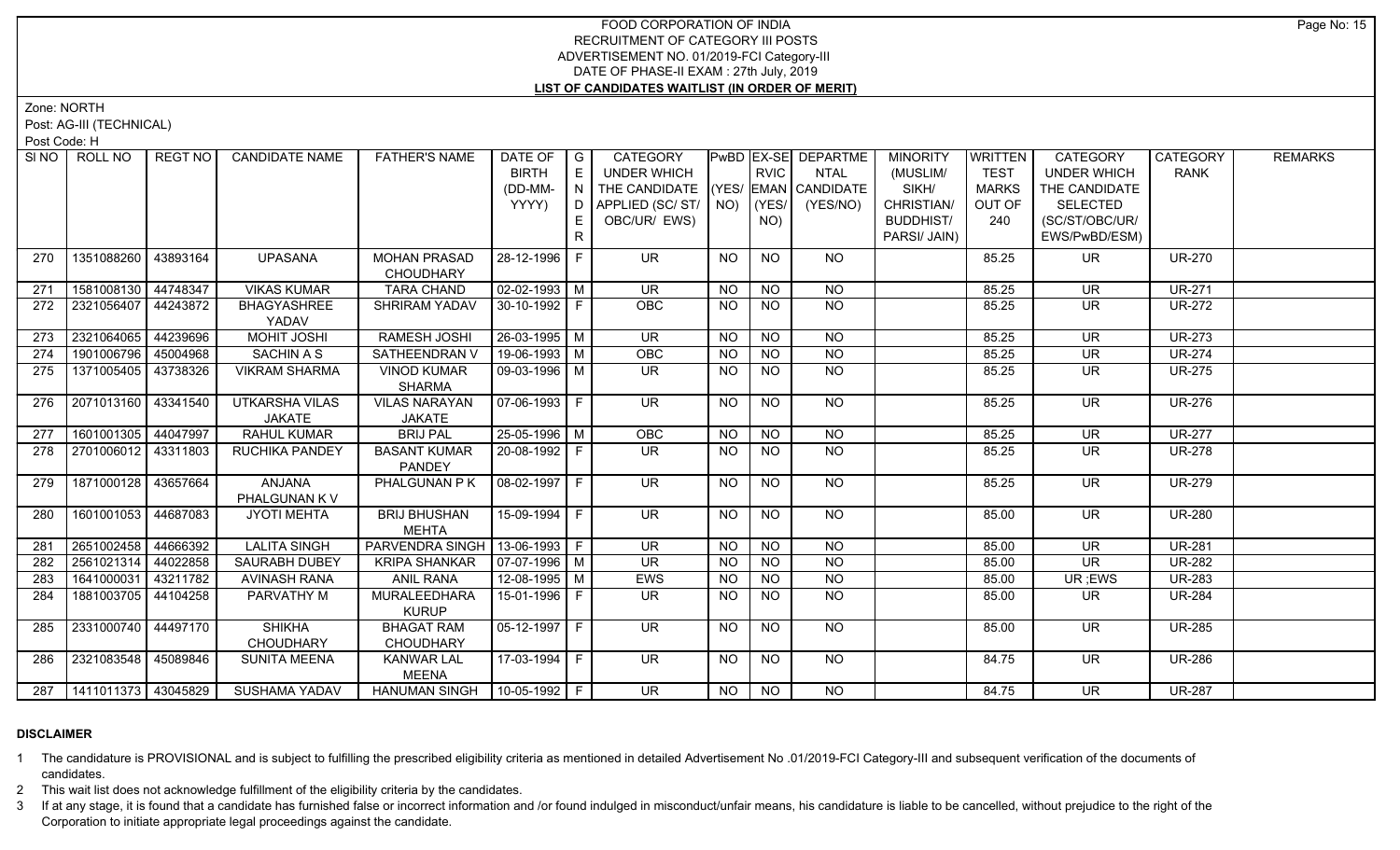Zone: NORTH

Post: AG-III (TECHNICAL)

Post Code: H

| SI <sub>NO</sub> | ROLL NO                     | REGT NO  | <b>CANDIDATE NAME</b> | <b>FATHER'S NAME</b>               | DATE OF   G    |                                    | <b>CATEGORY</b>                    |           |             | PwBD EX-SE DEPARTME | <b>MINORITY</b>  | <b>WRITTEN</b> | <b>CATEGORY</b>          | CATEGORY      | <b>REMARKS</b> |
|------------------|-----------------------------|----------|-----------------------|------------------------------------|----------------|------------------------------------|------------------------------------|-----------|-------------|---------------------|------------------|----------------|--------------------------|---------------|----------------|
|                  |                             |          |                       |                                    | <b>BIRTH</b>   | E                                  | UNDER WHICH                        |           | <b>RVIC</b> | <b>NTAL</b>         | (MUSLIM/         | <b>TEST</b>    | <b>UNDER WHICH</b>       | <b>RANK</b>   |                |
|                  |                             |          |                       |                                    | (DD-MM-        | $\mathsf{I} \mathsf{N} \mathsf{I}$ | THE CANDIDATE (YES/ EMAN CANDIDATE |           |             |                     | SIKH/            | <b>MARKS</b>   | THE CANDIDATE            |               |                |
|                  |                             |          |                       |                                    | YYYY)          |                                    | D   APPLIED (SC/ ST/   NO)         |           | (YES/       | (YES/NO)            | CHRISTIAN/       | OUT OF         | <b>SELECTED</b>          |               |                |
|                  |                             |          |                       |                                    |                | E.                                 | OBC/UR/ EWS)                       |           | NO)         |                     | <b>BUDDHIST/</b> | 240            | (SC/ST/OBC/UR/           |               |                |
|                  |                             |          |                       |                                    |                | R                                  |                                    |           |             |                     | PARSI/ JAIN)     |                | EWS/PwBD/ESM)            |               |                |
| 288              | 2641003369 44083910         |          | SHIVIKA AGARWAL       | PRADEEP                            | 12-06-1993 F   |                                    | UR.                                | <b>NO</b> | <b>NO</b>   | NO.                 |                  | 84.75          | UR.                      | <b>UR-288</b> |                |
|                  |                             |          |                       | <b>AGARWAL</b>                     |                |                                    |                                    |           |             |                     |                  |                |                          |               |                |
| 289              | 1371015080 43211757         |          | POOJA GARG            | <b>BHARAT BHUSHAN</b>              | 19-04-1995 F   |                                    | <b>UR</b>                          | NO.       | <b>NO</b>   | NO                  |                  | 84.75          | <b>UR</b>                | <b>UR-289</b> |                |
|                  |                             |          |                       | GARG                               |                |                                    |                                    |           |             |                     |                  |                |                          |               |                |
| 290              | 1411105071 43414432         |          | DEEPAK BHARDWAJ       | <b>VINOD KUMAR</b>                 | $17-10-1996$ M |                                    | <b>EWS</b>                         | <b>NO</b> | <b>NO</b>   | <b>NO</b>           |                  | 84.75          | UR; EWS                  | <b>UR-290</b> |                |
| 291              | 2221007528 44363781         |          | <b>ARUN</b>           | SURENDER KUMAR   24-04-1995   M    |                |                                    | OBC                                | <b>NO</b> | <b>NO</b>   | <b>NO</b>           |                  | 84.75          | $\overline{\mathsf{UR}}$ | <b>UR-291</b> |                |
| 292              | 2561032216 43114366         |          | <b>AYUSHI SINGH</b>   | <b>UDAI PRATAP</b>                 | 27-04-1995   F |                                    | <b>EWS</b>                         | <b>NO</b> | NO.         | NO                  |                  | 84.75          | UR; EWS                  | <b>UR-292</b> |                |
|                  |                             |          |                       | <b>SINGH</b>                       |                |                                    |                                    |           |             |                     |                  |                |                          |               |                |
| 293              | 2691015784 43576364         |          | <b>KAILASH SINGH</b>  | <b>DALEEP SINGH</b>                | 04-12-1994   M |                                    | $\overline{\mathsf{UR}}$           | <b>NO</b> | <b>NO</b>   | NO                  |                  | 84.75          | <b>UR</b>                | <b>UR-293</b> |                |
| 294              | 1591012990 43921515         |          | <b>PUNEET KUMAR</b>   | <b>RANA</b><br><b>RAMESH KUMAR</b> | 14-06-1997   M |                                    | <b>UR</b>                          | <b>NO</b> | <b>NO</b>   | <b>NO</b>           |                  | 84.75          | $\overline{\mathsf{UR}}$ | <b>UR-294</b> |                |
| 295              | 1591007793                  | 43839838 | <b>RASHMI</b>         | NARENDER KUMAR   04-06-1993   F    |                |                                    | <b>EWS</b>                         | <b>NO</b> | <b>NO</b>   | <b>NO</b>           |                  | 84.50          | UR; EWS                  | <b>UR-295</b> |                |
| 296              | 1761013881                  | 43104787 | <b>NOOPUR KUMARI</b>  | <b>NARESH MISHRA</b>               | $15-10-1992$ F |                                    | $\overline{\mathsf{UR}}$           | <b>NO</b> | $N$ O       | $N$ O               |                  | 84.50          | <b>UR</b>                | <b>UR-296</b> |                |
| 297              | 2271007514                  | 43683672 | <b>ANNIE THAKUR</b>   | <b>VARINDER SINGH</b>              | $27-07-1995$ F |                                    | <b>UR</b>                          | <b>NO</b> | <b>NO</b>   | $N$ O               |                  | 84.50          | <b>UR</b>                | <b>UR-297</b> |                |
|                  | 2691013692 43835798         |          | PREETI CHAUHAN        | <b>NARENDRA SINGH</b>              | 03-03-1993   F |                                    | <b>UR</b>                          |           |             | <b>NO</b>           |                  |                | <b>UR</b>                | <b>UR-298</b> |                |
| 298              |                             |          |                       | CHAUHAN                            |                |                                    |                                    | <b>NO</b> | NO.         |                     |                  | 84.50          |                          |               |                |
| 299              | 2561030880                  | 43888196 | <b>ABHISHEK KUMAR</b> | <b>MAYA SHANKAR</b>                | 06-11-1995   M |                                    | <b>EWS</b>                         | <b>NO</b> | <b>NO</b>   | NO                  |                  | 84.50          | UR ;EWS                  | <b>UR-299</b> |                |
|                  |                             |          | <b>SRIVASTAVA</b>     | <b>SRIVASTAVA</b>                  |                |                                    |                                    |           |             |                     |                  |                |                          |               |                |
| 300              | 1411087658 43606187         |          | <b>CHHAVI</b>         | SUBHASH CHAND                      | 20-10-1994 F   |                                    | <b>OBC</b>                         | <b>NO</b> | <b>NO</b>   | <b>NO</b>           |                  | 84.50          | <b>UR</b>                | <b>UR-300</b> |                |
| 301              | 2351005457 43290107         |          | PREETI SAINI          | <b>HARI RAM SAINI</b>              | 22-06-1997 F   |                                    | OBC                                | <b>NO</b> | <b>NO</b>   | <b>NO</b>           |                  | 84.25          | <b>UR</b>                | <b>UR-301</b> |                |
| 302              | 1371005880 43246469         |          | <b>PREETI</b>         | TIPER CHAND                        |                |                                    | <b>UR</b>                          | <b>NO</b> | <b>NO</b>   | <b>NO</b>           |                  | 84.25          | <b>UR</b>                | <b>UR-302</b> |                |
| 303              | 2621006392 43478539         |          | <b>AYUSHI VERMA</b>   | <b>SUNIL KUMAR</b>                 | $01-11-1994$ F |                                    | <b>UR</b>                          | NO.       | <b>NO</b>   | <b>NO</b>           |                  | 84.25          | <b>UR</b>                | <b>UR-303</b> |                |
|                  |                             |          |                       | <b>VERMA</b>                       |                |                                    |                                    |           |             |                     |                  |                |                          |               |                |
| 304              | 2221001134 44746642         |          | NAVDEEP SINGH         | <b>RAJWANT SINGH</b>               | $10-08-1995$ M |                                    | <b>OBC</b>                         | <b>NO</b> | <b>NO</b>   | <b>NO</b>           | <b>SIKH</b>      | 84.25          | $\overline{\mathsf{UR}}$ | <b>UR-304</b> |                |
| 305              | 1371005320 43044326         |          | RAJ KISHAN            | <b>KRISHAN KUMAR</b>               | 18-02-1996 M   |                                    | <b>OBC</b>                         | <b>NO</b> | NO.         | <b>NO</b>           |                  | 84.25          | <b>UR</b>                | <b>UR-305</b> |                |
| 306              | 2221000783 44143470         |          | AMANDEEP SINGH        | <b>GURJANT SINGH</b>               | 22-05-1993   M |                                    | EWS                                | <b>NO</b> | NO.         | <b>NO</b>           | <b>SIKH</b>      | 84.25          | UR ;EWS                  | <b>UR-306</b> |                |
| 307              | 1711000357 44731841         |          | <b>TAYEEBA WANI</b>   | SHAKEEL AHMAD<br>WANI              | 04-10-1993   F |                                    | UR.                                | NO.       | NO.         | NO.                 | <b>MUSLIM</b>    | 84.25          | UR.                      | <b>UR-307</b> |                |
|                  | 308   1571004605   43934407 |          | <b>NAVEEN</b>         | SURESH KUMAR   20-03-1996   M      |                |                                    | UR.                                | NO.       | NO.         | NO.                 |                  | 84.00          | <b>UR</b>                | <b>UR-308</b> |                |

## **DISCLAIMER**

1 The candidature is PROVISIONAL and is subject to fulfilling the prescribed eligibility criteria as mentioned in detailed Advertisement No .01/2019-FCI Category-III and subsequent verification of the documents of candidates.

2 This wait list does not acknowledge fulfillment of the eligibility criteria by the candidates.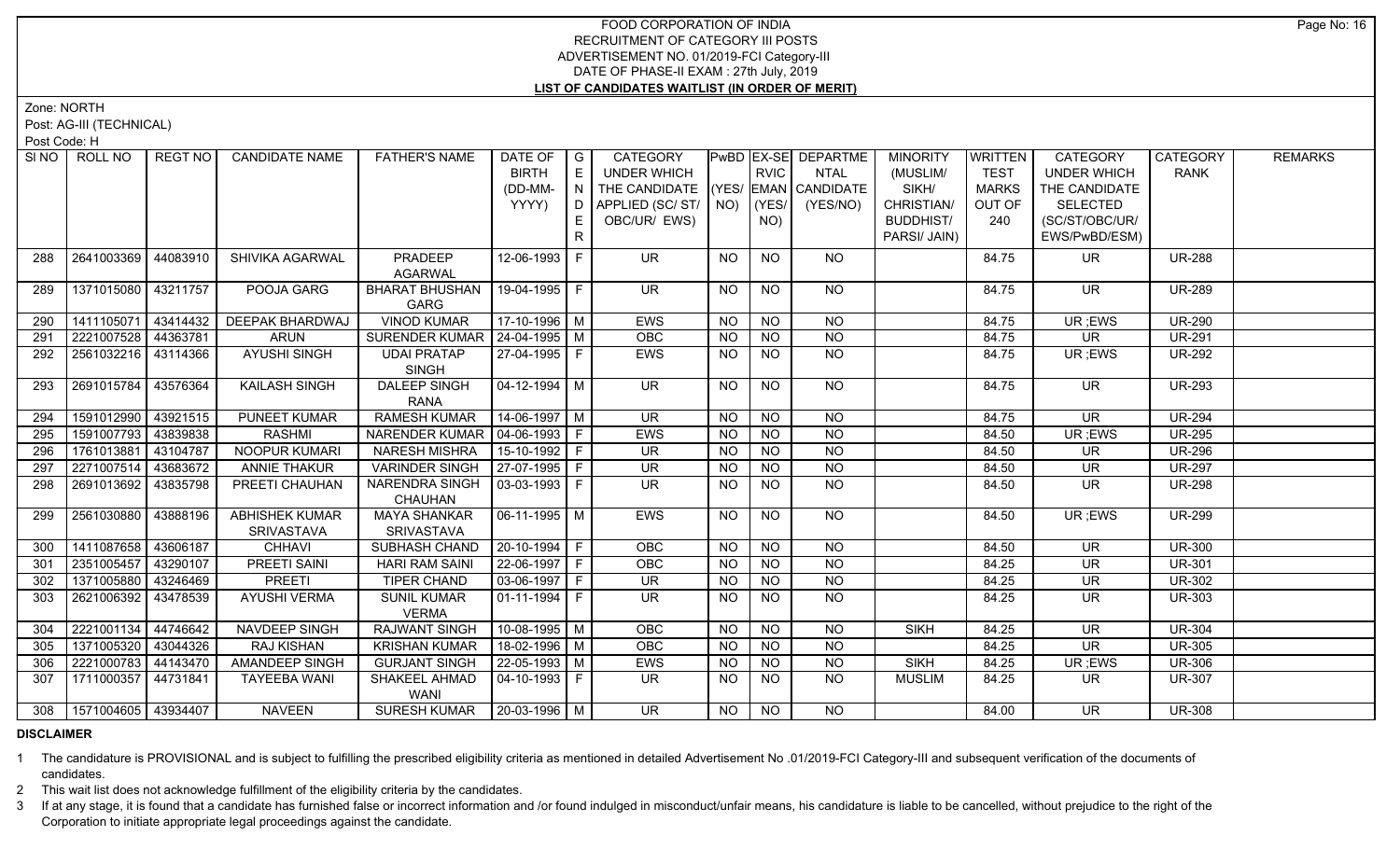Zone: NORTH

Post: AG-III (TECHNICAL)

Post Code: H

| SI NO I | ROLL NO                 | REGT NO I | <b>CANDIDATE NAME</b>   | <b>FATHER'S NAME</b>  | DATE OF        | $\overline{\phantom{a}}$ G  | CATEGORY                           |           |                | PwBD EX-SE DEPARTME | <b>MINORITY</b>  | <b>WRITTEN</b> | <b>CATEGORY</b>          | <b>CATEGORY</b> | <b>REMARKS</b> |
|---------|-------------------------|-----------|-------------------------|-----------------------|----------------|-----------------------------|------------------------------------|-----------|----------------|---------------------|------------------|----------------|--------------------------|-----------------|----------------|
|         |                         |           |                         |                       | <b>BIRTH</b>   | $\mathsf{E}% _{\mathsf{H}}$ | <b>UNDER WHICH</b>                 |           | <b>RVIC</b>    | <b>NTAL</b>         | (MUSLIM/         | <b>TEST</b>    | <b>UNDER WHICH</b>       | <b>RANK</b>     |                |
|         |                         |           |                         |                       | (DD-MM-        | N                           | THE CANDIDATE (YES/ EMAN CANDIDATE |           |                |                     | SIKH/            | <b>MARKS</b>   | THE CANDIDATE            |                 |                |
|         |                         |           |                         |                       | YYYY)          | D                           | APPLIED (SC/ST/                    |           | $NO)$ (YES/    | (YES/NO)            | CHRISTIAN/       | OUT OF         | <b>SELECTED</b>          |                 |                |
|         |                         |           |                         |                       |                | E.                          | OBC/UR/ EWS)                       |           | NO)            |                     | <b>BUDDHIST/</b> | 240            | (SC/ST/OBC/UR/           |                 |                |
|         |                         |           |                         |                       |                | R.                          |                                    |           |                |                     | PARSI/ JAIN)     |                | EWS/PwBD/ESM)            |                 |                |
| 309     | 1691000988              | 44831909  | <b>TANUSHRI SHARMA</b>  | SHIV DUTT             | 17-02-1994 F   |                             | <b>UR</b>                          | NO        | NO             | NO.                 |                  | 84.00          | UR.                      | <b>UR-309</b>   |                |
|         |                         |           |                         | <b>SHARMA</b>         |                |                             |                                    |           |                |                     |                  |                |                          |                 |                |
| 310     | 2691000210              | 43042801  | <b>AKSHITA GAUR</b>     | SHIVENDRA GAUR        | 07-06-1993 F   |                             | <b>UR</b>                          | <b>NO</b> | <b>NO</b>      | <b>NO</b>           |                  | 84.00          | <b>UR</b>                | <b>UR-310</b>   |                |
| 311     | 2641001487              | 43900334  | SWATI BHARDWAJ          | <b>SUNIL KUMAR</b>    | $08-03-1995$ F |                             | EWS                                | <b>NO</b> | <b>NO</b>      | <b>NO</b>           |                  | 84.00          | UR; EWS                  | <b>UR-311</b>   |                |
| 312     | 1711000530              | 44238571  | SUHAIL ELLAHI           | <b>BASHIR AHMAD</b>   | 11-05-1994 M   |                             | <b>UR</b>                          | <b>NO</b> | <b>NO</b>      | <b>NO</b>           | <b>MUSLIM</b>    | 84.00          | <b>UR</b>                | <b>UR-312</b>   |                |
|         |                         |           |                         | <b>BHAT</b>           |                |                             |                                    |           |                |                     |                  |                |                          |                 |                |
| 313     | 1411113998              | 43994589  | <b>HARSHITA JAIN</b>    | <b>SUSHIL JAIN</b>    | 18-09-1995 F   |                             | <b>UR</b>                          | <b>NO</b> | <b>NO</b>      | <b>NO</b>           | <b>JAIN</b>      | 84.00          | <b>UR</b>                | <b>UR-313</b>   |                |
| 314     | 1571002303 43266457     |           | <b>DEEPANSHU SALUJA</b> | <b>RAMESH KUMAR</b>   | $14-04-1994$ M |                             | <b>UR</b>                          | <b>NO</b> | <b>NO</b>      | <b>NO</b>           |                  | 84.00          | UR                       | <b>UR-314</b>   |                |
| 315     | 1561001302 43139895     |           | <b>REHAN KHAN</b>       | <b>MOHD AFZAL</b>     | 26-11-1996 M   |                             | <b>UR</b>                          | NO.       | <b>NO</b>      | <b>NO</b>           | <b>MUSLIM</b>    | 84.00          | UR                       | <b>UR-315</b>   |                |
|         |                         |           |                         | <b>SIDDIQUI</b>       |                |                             |                                    |           |                |                     |                  |                |                          |                 |                |
| 316     | 2241001150 45165757     |           | GAGANDEEP               | <b>PARWINDER</b>      | 09-05-1995 F   |                             | <b>UR</b>                          | <b>NO</b> | <b>NO</b>      | NO                  |                  | 84.00          | <b>UR</b>                | <b>UR-316</b>   |                |
|         |                         |           |                         | <b>KUMAR</b>          |                |                             |                                    |           |                |                     |                  |                |                          |                 |                |
| 317     | 1411022299              | 43282751  | <b>ASMITA PATEL</b>     | S S SINGH             | $25-03-1995$ F |                             | OBC                                | <b>NO</b> | N <sub>O</sub> | <b>NO</b>           |                  | 84.00          | <b>UR</b>                | <b>UR-317</b>   |                |
| 318     | 1421005442 44349057     |           | <b>VRITIKA JAIN</b>     | <b>RAJESH JAIN</b>    | $15-05-1995$ F |                             | <b>UR</b>                          | <b>NO</b> | <b>NO</b>      | N <sub>O</sub>      | JAIN             | 83.75          | <b>UR</b>                | <b>UR-318</b>   |                |
| 319     | 2691009083              | 43435508  | SONIKA RAWAT            | <b>SURNENDRA</b>      | 25-02-1994 F   |                             | UR.                                | NO.       | <b>NO</b>      | N <sub>O</sub>      |                  | 83.75          | <b>UR</b>                | <b>UR-319</b>   |                |
|         |                         |           |                         | <b>SINGH RAWAT</b>    |                |                             |                                    |           |                |                     |                  |                |                          |                 |                |
| 320     | 1371010613              | 43540623  | <b>RICHA PAHAL</b>      | <b>RAJENDER SINGH</b> | $21-04-1992$ F |                             | UR                                 | <b>NO</b> | NO             | $N$ O               |                  | 83.75          | <b>UR</b>                | <b>UR-320</b>   |                |
| 321     | 1481000052              | 43929093  | <b>AKANKSHA JAIN</b>    | DHANRAJ JAIN          | 16-09-1992 F   |                             | <b>UR</b>                          | <b>NO</b> | <b>NO</b>      | <b>NO</b>           | JAIN             | 83.75          | <b>UR</b>                | <b>UR-321</b>   |                |
| 322     | 2221009282 43384293     |           | <b>KRISHAN KUMAR</b>    | <b>MAINPAL</b>        | $31-08-1994$ M |                             | OBC                                | <b>NO</b> | $N$ O          | $N$ O               |                  | 83.75          | $\overline{\mathsf{UR}}$ | <b>UR-322</b>   |                |
| 323     | 2681012033              | 43157912  | <b>KAMLA SHANKAR</b>    | RAVINDRA KUMAR        | $01-07-1993$ M |                             | EWS                                | NO.       | <b>NO</b>      | N <sub>O</sub>      |                  | 83.50          | UR; EWS                  | <b>UR-323</b>   |                |
| 324     | 1591011922              | 43939796  | <b>KULDEEP</b>          | <b>BIRBHAN</b>        | $05-11-1992$ M |                             | <b>UR</b>                          | <b>NO</b> | NO             | $N$ O               |                  | 83.50          | <b>UR</b>                | <b>UR-324</b>   |                |
| 325     | 1691003540              | 43671779  | KULDEEP KOUR            | <b>AJIT SINGH</b>     | $30-10-1993$ F |                             | <b>UR</b>                          | <b>NO</b> | <b>NO</b>      | N <sub>O</sub>      | <b>SIKH</b>      | 83.50          | <b>UR</b>                | <b>UR-325</b>   |                |
| 326     | 2631030558 33147129     |           | <b>AKSHAY MISHRA</b>    | PRADEEP KUMAR         | 21-05-1994 M   |                             | <b>UR</b>                          | NO.       | <b>NO</b>      | <b>NO</b>           |                  | 83.50          | UR                       | <b>UR-326</b>   |                |
|         |                         |           |                         | <b>MISHRA</b>         |                |                             |                                    |           |                |                     |                  |                |                          |                 |                |
| 327     | 1441002689              | 43750202  | <b>SHIVANSHI</b>        | <b>CHANDRA</b>        | 22-08-1994 F   |                             | <b>UR</b>                          | NO.       | <b>NO</b>      | NO                  |                  | 83.50          | <b>UR</b>                | <b>UR-327</b>   |                |
|         |                         |           |                         | <b>PRAKASH</b>        |                |                             |                                    |           |                |                     |                  |                |                          |                 |                |
| 328     | 2241004947              | 44660267  | <b>RISHABH SODHI</b>    | <b>RANJEEV SODHI</b>  | 24-11-1995 M   |                             | <b>UR</b>                          | NO.       | <b>NO</b>      | <b>NO</b>           | <b>SIKH</b>      | 83.50          | <b>UR</b>                | <b>UR-328</b>   |                |
|         | 329 2561011416 43605875 |           | <b>DEVESH RAJ</b>       | <b>VAPAN KUMAR</b>    | $08-04-1995$ M |                             | UR.                                | NO        | <b>NO</b>      | <b>NO</b>           |                  | 83.50          | <b>UR</b>                | <b>UR-329</b>   |                |

## **DISCLAIMER**

1 The candidature is PROVISIONAL and is subject to fulfilling the prescribed eligibility criteria as mentioned in detailed Advertisement No .01/2019-FCI Category-III and subsequent verification of the documents of candidates.

2 This wait list does not acknowledge fulfillment of the eligibility criteria by the candidates.